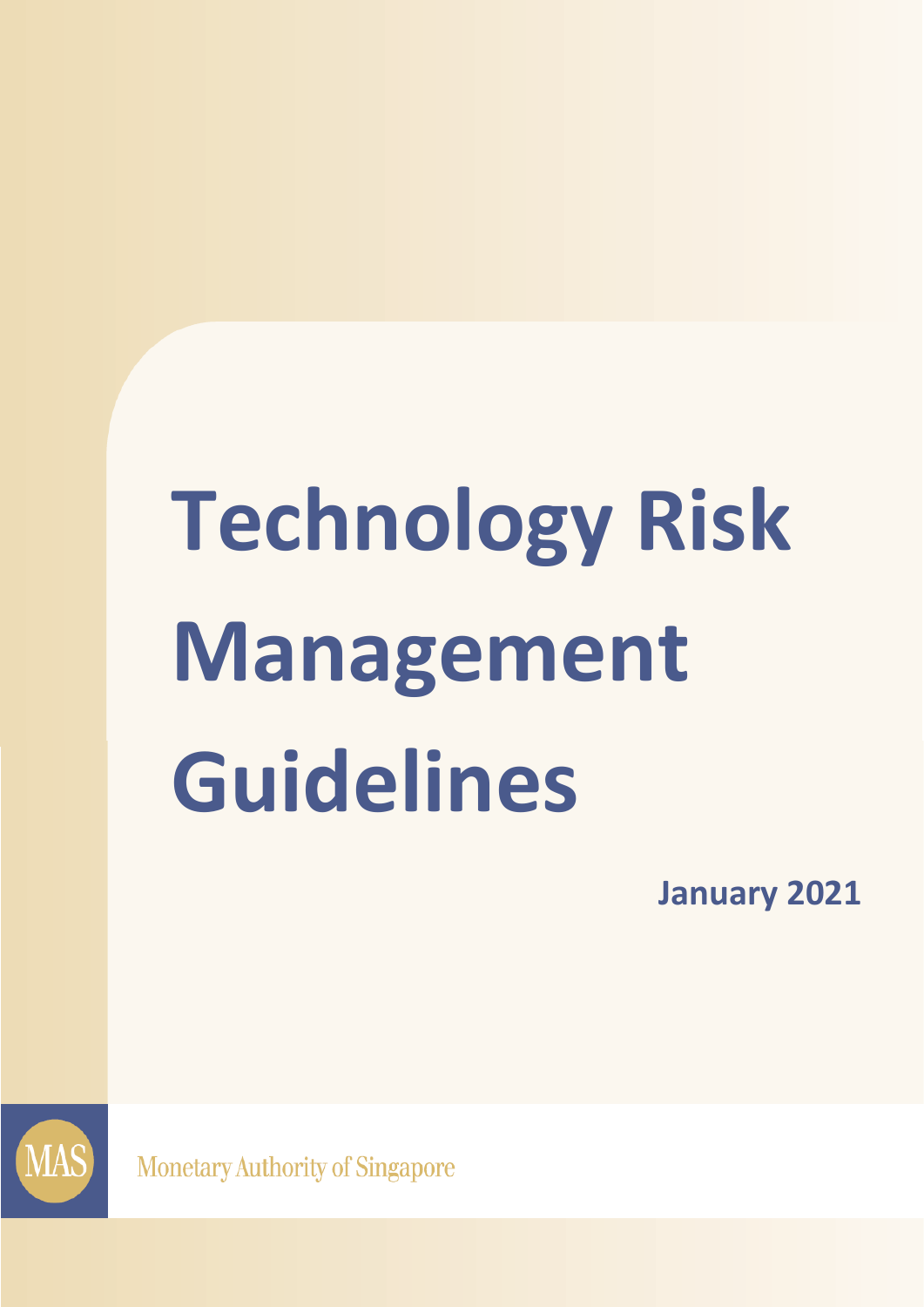# **Contents**

| 1   |                                                                       |
|-----|-----------------------------------------------------------------------|
| 2   | Application of the MAS Technology Risk Management Guidelines  6       |
| 3   |                                                                       |
| 3.1 |                                                                       |
| 3.2 |                                                                       |
| 3.3 |                                                                       |
| 3.4 |                                                                       |
| 3.5 |                                                                       |
| 3.6 |                                                                       |
| 4   |                                                                       |
| 4.1 |                                                                       |
| 4.2 |                                                                       |
| 4.3 |                                                                       |
| 4.4 |                                                                       |
| 4.5 |                                                                       |
| 5   |                                                                       |
| 5.1 |                                                                       |
| 5.2 |                                                                       |
| 5.3 |                                                                       |
| 5.4 | System Development Life Cycle and Security-By-Design 16               |
| 5.5 |                                                                       |
| 5.6 |                                                                       |
| 5.7 |                                                                       |
| 5.8 |                                                                       |
| 6   |                                                                       |
| 6.1 | Secure Coding, Source Code Review and Application Security Testing 19 |
| 6.2 |                                                                       |
| 6.3 |                                                                       |

 $\overline{\phantom{a}}$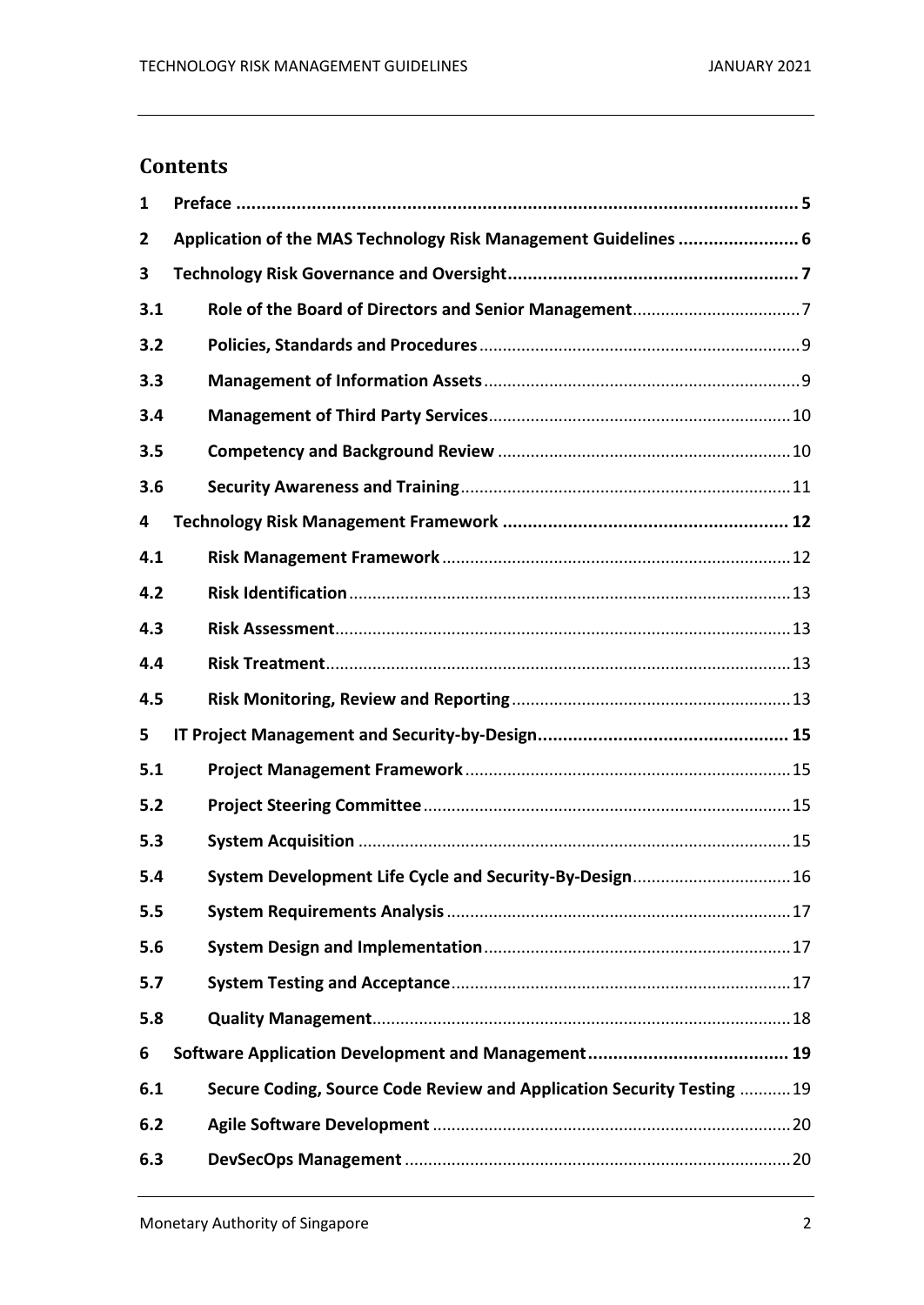| 6.4  |  |
|------|--|
| 6.5  |  |
| 7    |  |
| 7.1  |  |
| 7.2  |  |
| 7.3  |  |
| 7.4  |  |
| 7.5  |  |
| 7.6  |  |
| 7.7  |  |
| 7.8  |  |
| 8    |  |
| 8.1  |  |
| 8.2  |  |
| 8.3  |  |
| 8.4  |  |
| 8.5  |  |
| 9    |  |
| 9.1  |  |
| 9.2  |  |
| 9.3  |  |
| 10   |  |
| 10.1 |  |
| 10.2 |  |
|      |  |
| 11.1 |  |
| 11.2 |  |
| 11.3 |  |
| 11.4 |  |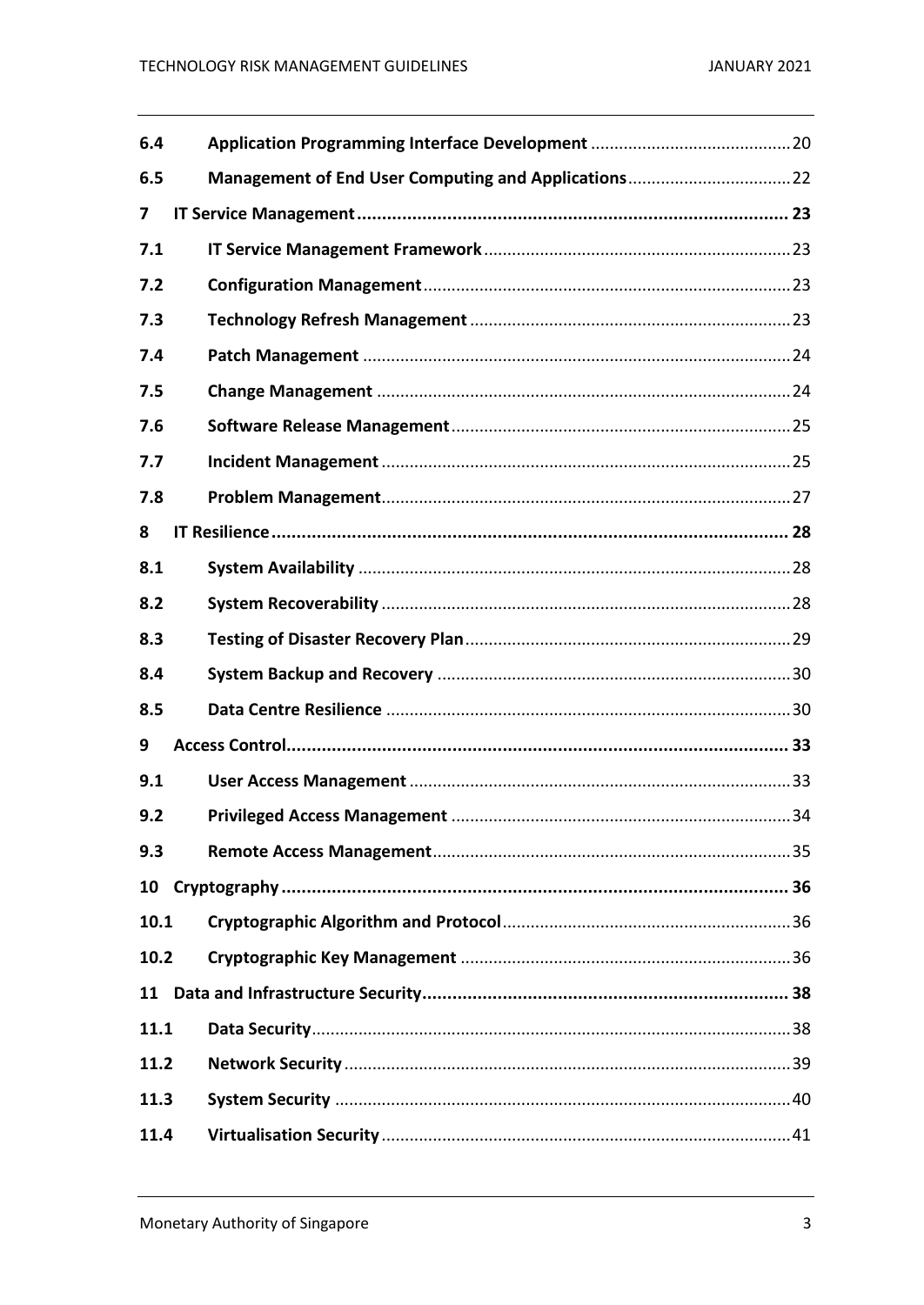| 11.5 |  |  |  |  |
|------|--|--|--|--|
|      |  |  |  |  |
| 12.1 |  |  |  |  |
| 12.2 |  |  |  |  |
| 12.3 |  |  |  |  |
|      |  |  |  |  |
| 13.1 |  |  |  |  |
| 13.2 |  |  |  |  |
| 13.3 |  |  |  |  |
| 13.4 |  |  |  |  |
| 13.5 |  |  |  |  |
| 13.6 |  |  |  |  |
|      |  |  |  |  |
| 14.1 |  |  |  |  |
| 14.2 |  |  |  |  |
| 14.3 |  |  |  |  |
| 14.4 |  |  |  |  |
| 15   |  |  |  |  |
| 15.1 |  |  |  |  |
|      |  |  |  |  |
|      |  |  |  |  |
|      |  |  |  |  |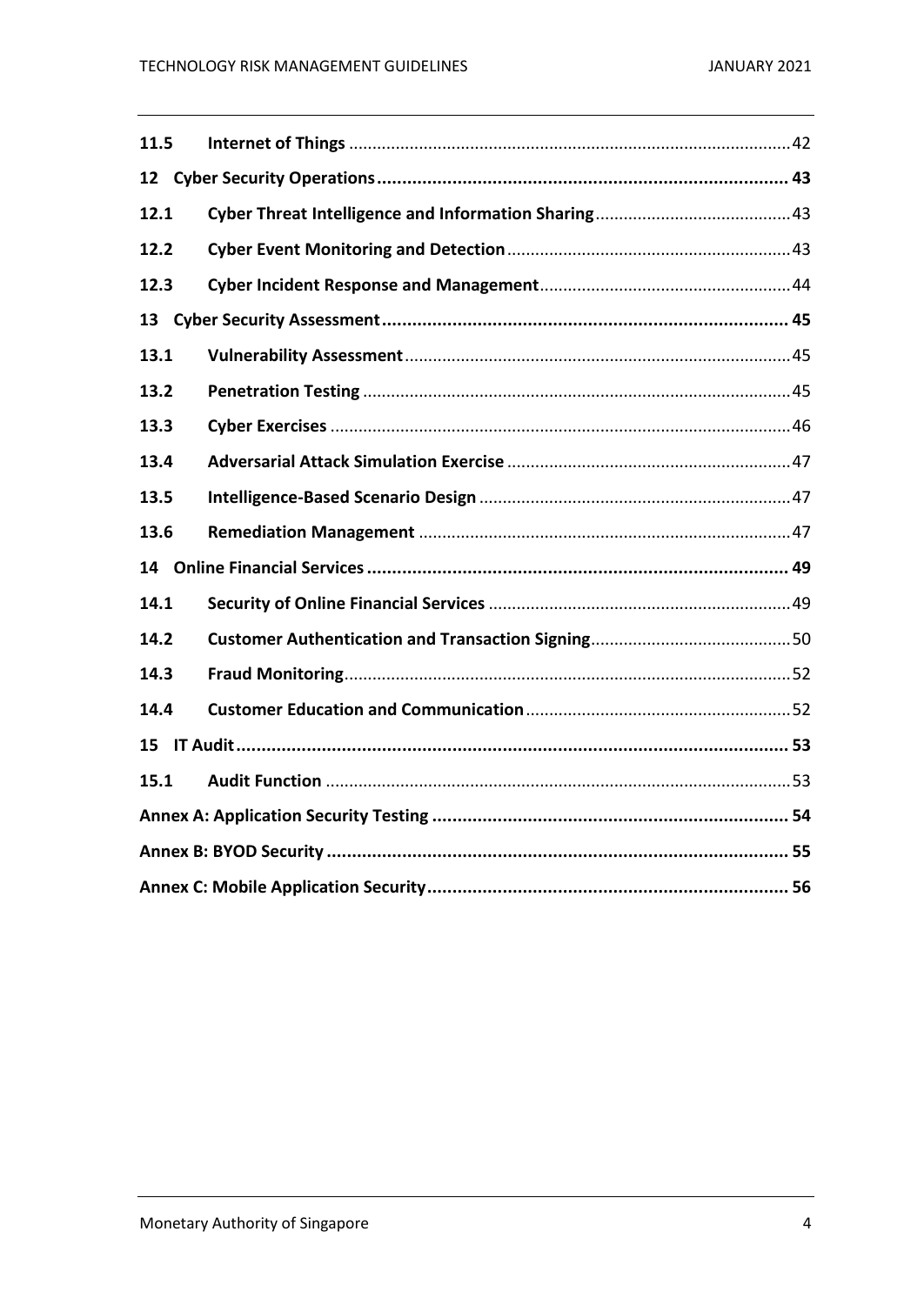# <span id="page-4-0"></span>**1 Preface**

1.1 The technology landscape of the financial sector is transforming at a rapid pace and the underlying information technology (IT) infrastructure supporting financial services has grown in scope and complexity in recent years. Many financial institutions (FIs) are riding the wave of digitalisation to increase operational efficiency and to deliver better services to consumers.

1.2 Digital transformation in the financial sector can be broadly characterised by the adoption of new technology and the use of existing technology in innovative ways to achieve greater automation and enrich financial service offerings.

1.3 While digital transformation brings significant benefits to the financial ecosystem, it also increases FIs' exposure to a range of technology risks, including cyber risk. The techniques used by cyber threat actors are becoming increasingly sophisticated, and weak links in the interconnected financial ecosystem can be compromised to carry out fraudulent financial transactions, exfiltrate sensitive financial data or disrupt IT systems that support financial services. Hence, each FI should seek to understand their exposure to technology risks and put in place a robust risk management framework to ensure IT and cyber resilience.

1.4 The revised MAS Technology Risk Management Guidelines set out technology risk management principles and best practices for the financial sector, to guide FIs in the following:

(a) Establish Sound and Robust Technology Risk Governance and Oversight

The board of directors and senior management at an FI play an integral part in the oversight and management of technology risk. The board of directors and senior management should cultivate a strong risk culture, and ensure the establishment of a sound and robust technology risk management framework.

(b) Maintain Cyber Resilience

Strong cyber resilience is critical for sustaining trust and confidence in financial services. FIs should adopt a defence-in-depth approach to strengthening cyber resilience. It is also important that FIs establish and continuously improve their IT processes and controls to preserve confidentiality, integrity and availability of data and IT systems.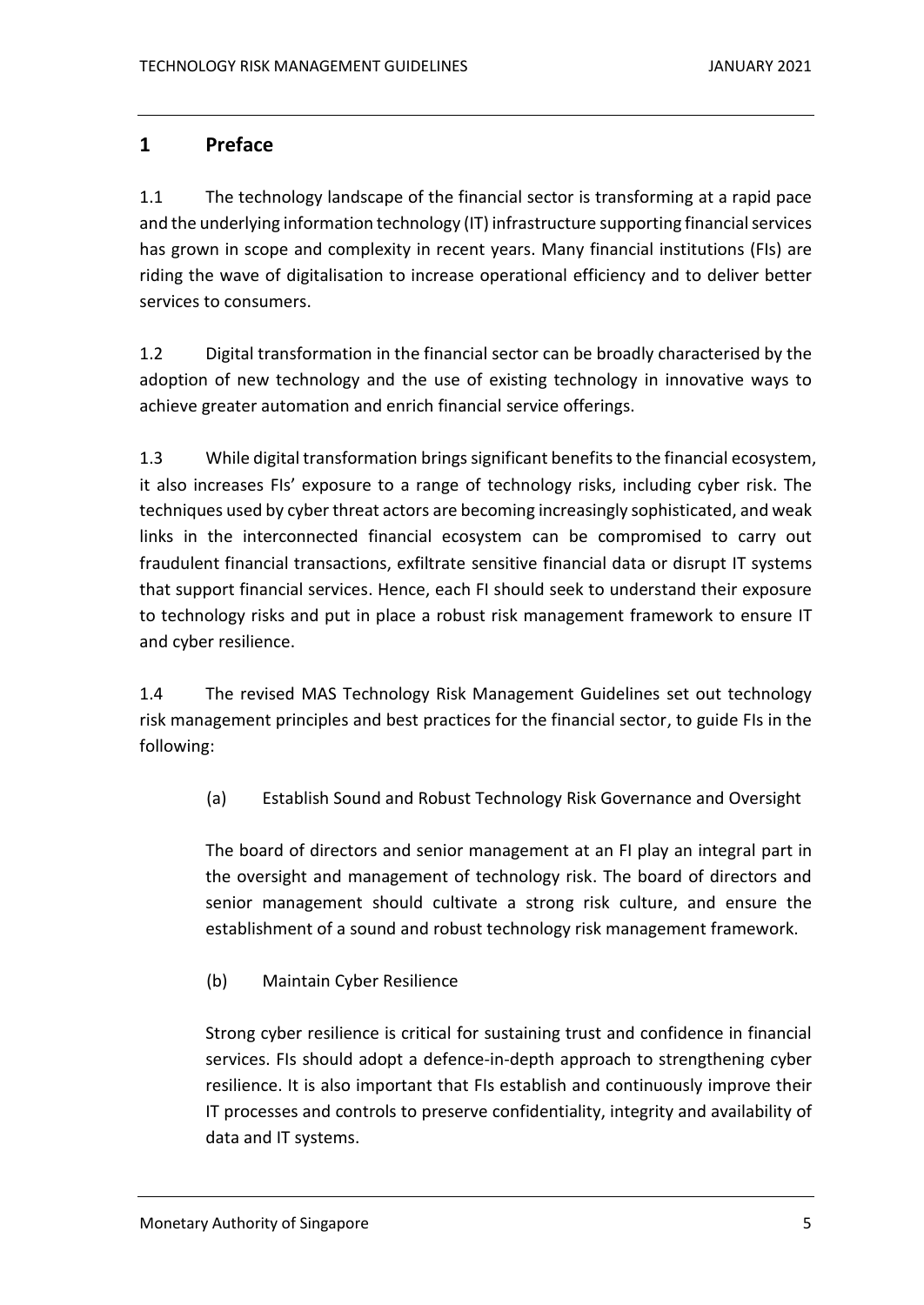# <span id="page-5-0"></span>**2 Application of the MAS Technology Risk Management Guidelines**

2.1 The aim of the MAS Technology Risk Management Guidelines (hereafter referred as "the Guidelines") is to promote the adoption of sound and robust practices for the management of technology risk.

2.2 The Guidelines do not affect, and should not be regarded as a statement of the standard of care owed by FIs to their customers. The extent and degree to which an FI implements the Guidelines should be commensurate with the level of risk and complexity of the financial services offered and the technologies supporting such services. In supervising an FI, the degree of observance with the spirit of the Guidelines by an FI is an area of consideration by MAS.

2.3 These Guidelines provide general guidance, and are not intended to be comprehensive nor replace or override any legislative provisions. They should be read in conjunction with the provisions of the relevant legislation, the subsidiary legislation made under the relevant legislation, as well as written directions, notices, codes and other guidelines that MAS may issue from time to time pursuant to the relevant legislation and subsidiary legislation.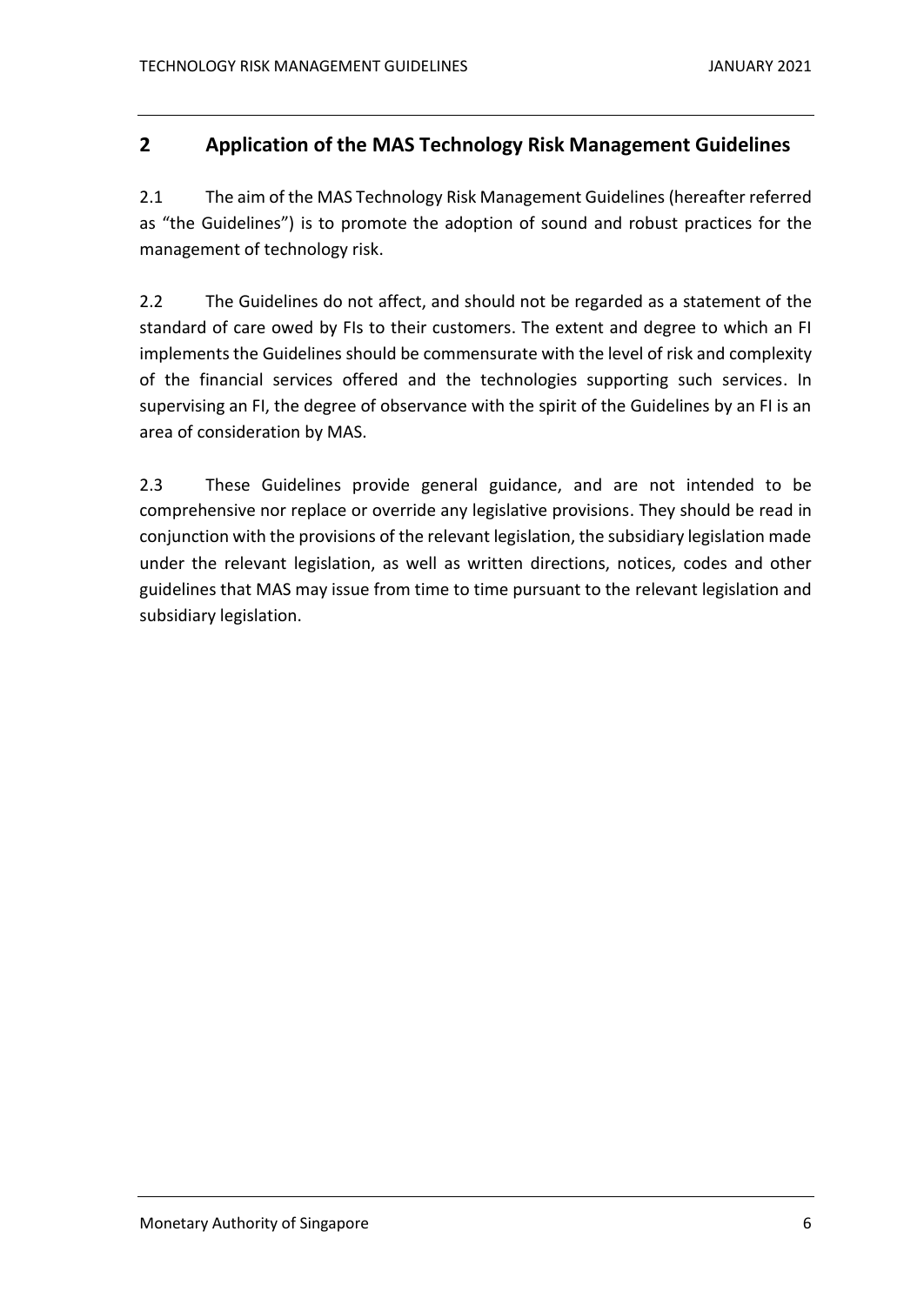# <span id="page-6-0"></span>**3 Technology Risk Governance and Oversight**

### <span id="page-6-1"></span>**3.1 Role of the Board of Directors and Senior Management**

3.1.1 Technology is a key business enabler in the financial sector and FIs rely on technology to deliver financial services. It is vital that the FI's board of directors and senior management ensure effective internal controls and risk management practices are implemented to achieve security, reliability and resilience of its IT operating environment.

3.1.2 Both the board of directors and senior management should have members with the knowledge to understand and manage technology risks, which include risks posed by cyber threats.

3.1.3 The board of directors and senior management should ensure a Chief Information Officer, Chief Technology Officer or Head of IT, and a Chief Information Security Officer or Head of Information Security<sup>1</sup>, with the requisite expertise and experience, are appointed. The appointments should be minimally approved by the Chief Executive Officer.

3.1.4 The board of directors and senior management should ensure a technology risk management strategy is established and implemented.

3.1.5 The board of directors and senior management should ensure key IT decisions are made in accordance with the FI's risk appetite.

3.1.6 Given that technology underpins many of the operations and services offered by an FI, the board of directors and senior management should set the tone from the top and cultivate a strong culture of technology risk awareness and management at all levels of staff within the FI.

1

*<sup>&</sup>quot;chief information officer", "chief technology officer",* or *"head of information technology"*, who is principally responsible for establishing and implementing the overall information technology strategy, overseeing the day-to-day information technology operations, and managing the information technology risks of the financial institution.

*<sup>&</sup>quot;chief information security officer"* or *"head of information security"*, who is principally responsible for the information security strategy and programme of the financial institution, including but not limited to information security policies and procedures to safeguard information assets, information security controls, and the management of information security.

*<sup>-</sup> Guidelines on Individual Accountability and Conduct, Annex B*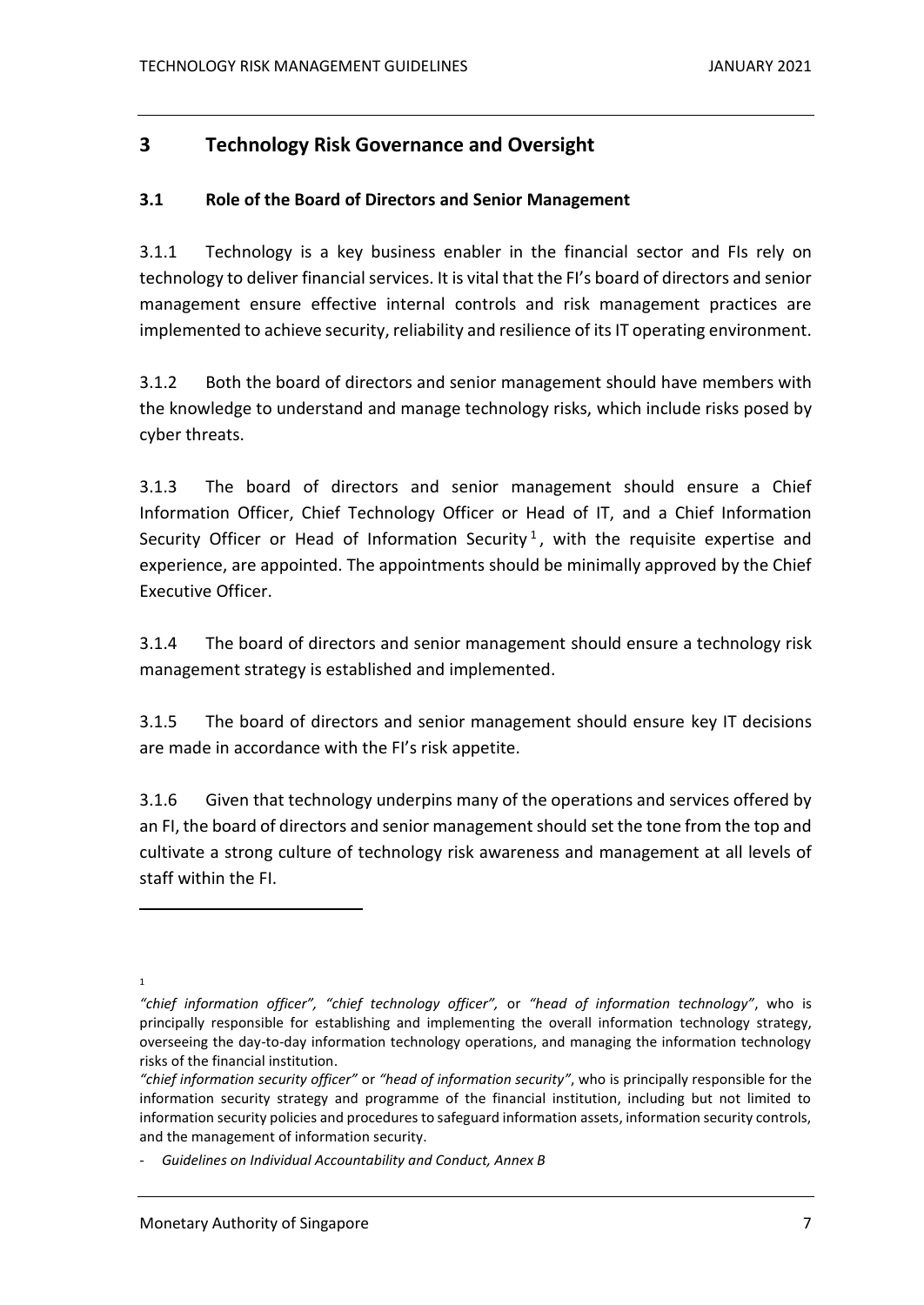- 3.1.7 The board of directors or a committee delegated by it, is responsible for:
	- $(a)$ ensuring a sound and robust risk management framework is established and maintained to manage technology risks;
	- $(b)$ ensuring there is a technology risk management function to oversee the technology risk management framework and strategy, as well as to provide an independent view of the technology risks faced by the FI;
	- $(c)$ giving senior executives, who are responsible for executing the FI's technology risk management strategy, sufficient authority, resources and access to the board of directors;
	- $(d)$ approving the risk appetite and risk tolerance statement that articulates the nature and extent of technology risks that the FI is willing and able to assume;
	- $(e)$ undertaking regular reviews of the technology risk management strategy for continued relevance;
	- $(f)$ assessing management competencies for managing technology risks; and
	- $(g)$ ensuring an independent audit function is established to assess the effectiveness of controls, risk management and governance of the FI.
- 3.1.8 Senior management is responsible for:
	- $(a)$ establishing the technology risk management framework and strategy;
	- $(b)$ managing technology risks based on the established framework and strategy;
	- $(c)$ ensuring sound and prudent policies, standards and procedures for managing technology risks are established and maintained, and that standards and procedures are implemented effectively;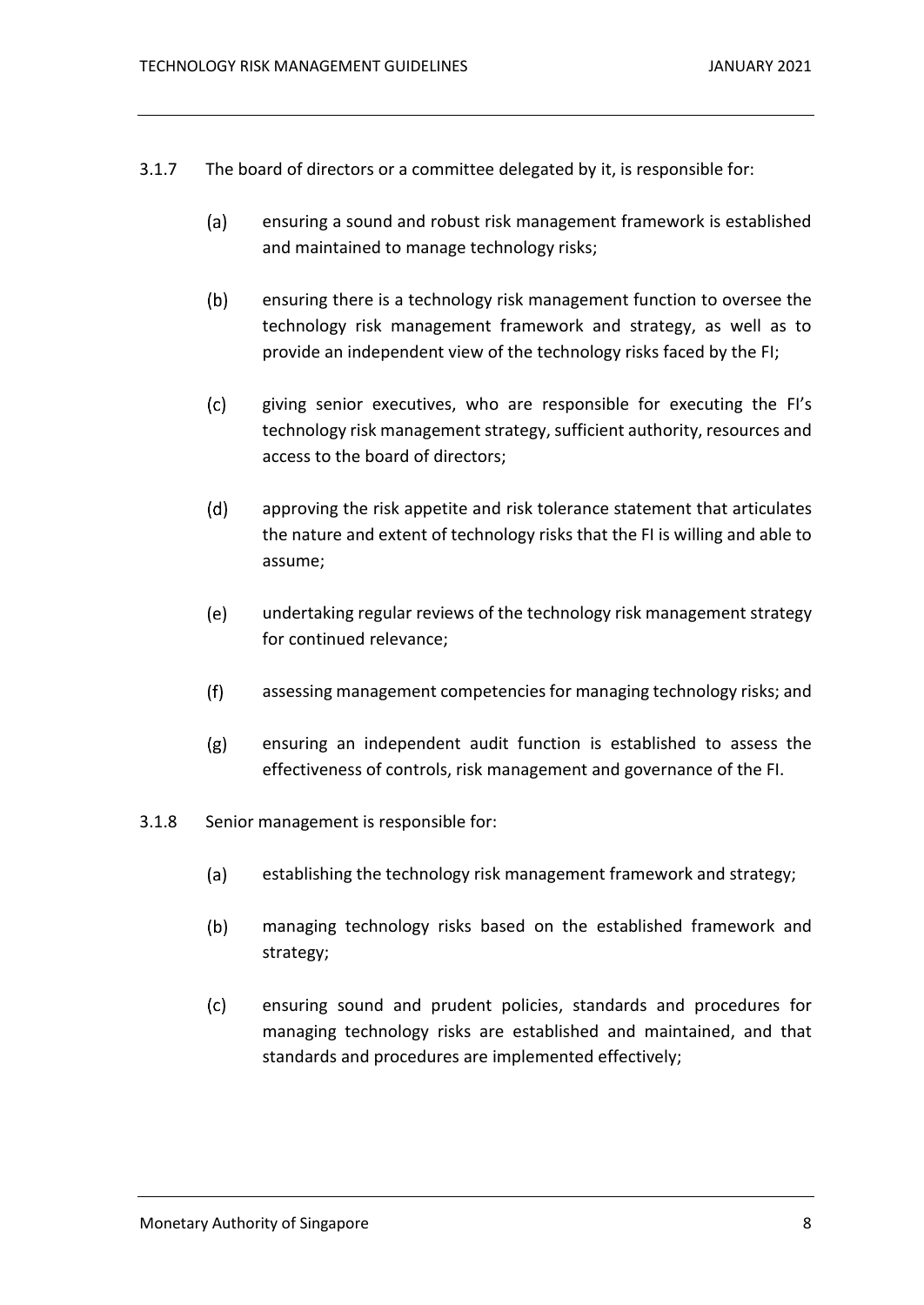- $(d)$ ensuring the roles and responsibilities<sup>2</sup> of staff in managing technology risks are delineated clearly; and
- $(e)$ apprising the board of directors of salient and adverse technology risk developments and incidents that are likely to have a major impact on the FI in a timely manner.

### <span id="page-8-0"></span>**3.2 Policies, Standards and Procedures**

3.2.1 The FI should establish policies, standards and procedures and, where appropriate, incorporate industry standards and best practices to manage technology risks and safeguard information assets<sup>3</sup> in the FI. The policies, standards and procedures should also be regularly reviewed and updated, taking into consideration the evolving technology and cyber threat landscape.

3.2.2 The FI should ensure risks associated with deviations are thoroughly reviewed and assessed. The risk assessment should be approved by senior management. Approved deviations should be reviewed periodically to ensure the residual risks remain at an acceptable level.

3.2.3 Compliance processes should be implemented to verify that policies, standards and procedures are adhered to. These include follow-up processes for non-compliance.

### <span id="page-8-1"></span>**3.3 Management of Information Assets**

3.3.1 To have an accurate and complete view of its IT operating environment, the FI should establish information asset management practices that include the following:

 $(a)$ identification of information assets that support the FI's business and delivery of financial services;

 $<sup>2</sup>$  The roles and responsibilities of senior management and staff could be defined and tracked using a</sup> Responsibility Assignment Matrix, also known as RACI. The RACI matrix outlines who are responsible and accountable for the functions, as well as who should be consulted or informed.

<sup>&</sup>lt;sup>3</sup> Information assets include data, hardware and software. Information assets are not limited to those that are owned by the FI. They also include those that are entrusted to the FI by customers or third parties, rented or leased by the FI, and those that are used by service providers to deliver their services to the FI. Adapted from CPMI-IOSCO, *Guidance on Cyber Resilience for Financial Market* Infrastructures, June 2016.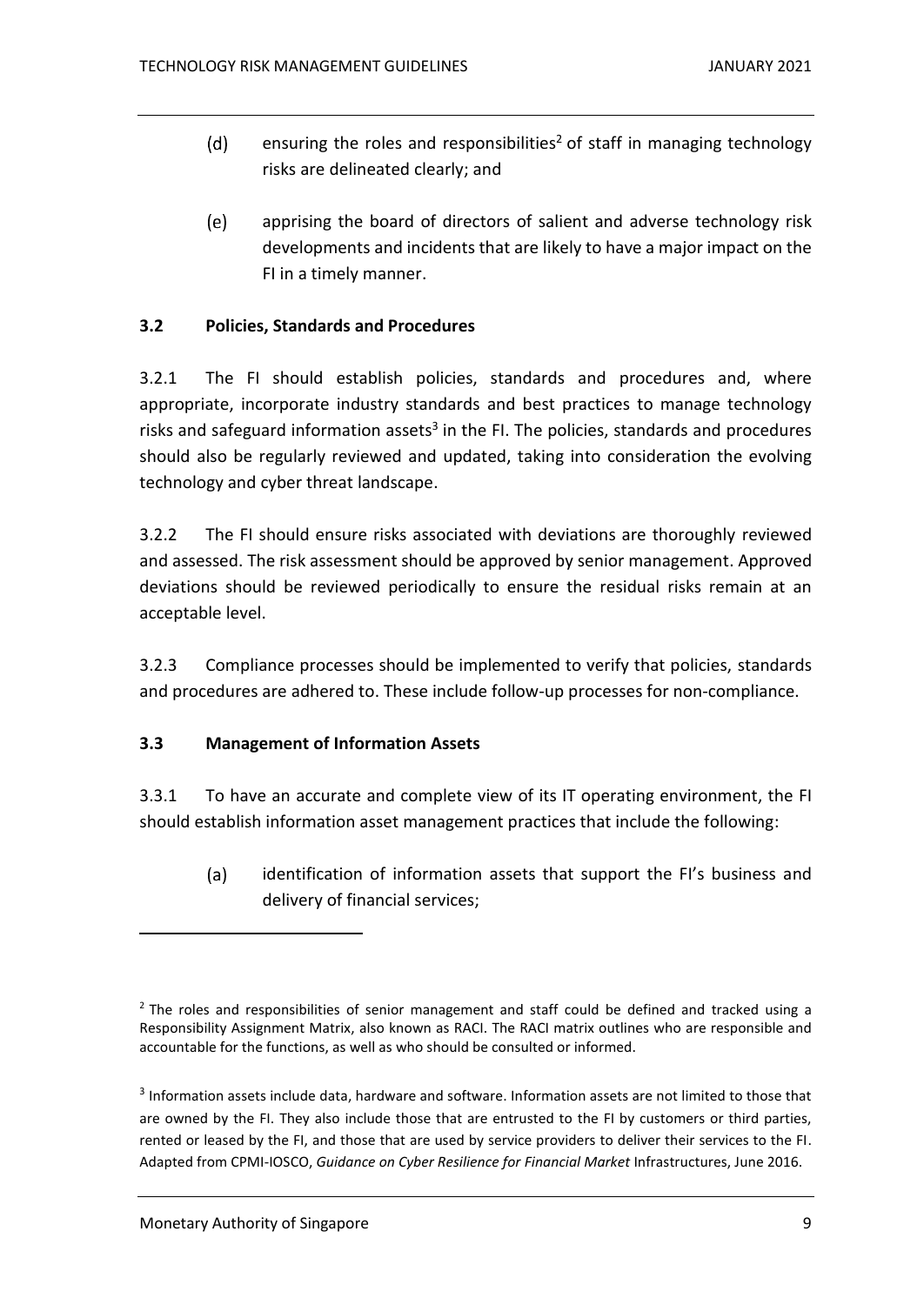- $(b)$ classification of an information asset based on its security classification or criticality;
- $(c)$ ownership of information assets, and the roles and responsibilities of the staff managing the information assets; and
- $(d)$ establishment of policies, standards and procedures to manage information assets according to their security classification or criticality.

3.3.2 The FI should maintain an inventory of all its information assets. The inventory should be reviewed periodically and updated whenever there are changes.

### <span id="page-9-0"></span>**3.4 Management of Third Party Services**

3.4.1 The use of certain third party services by FIs may not always constitute outsourcing. However, as many of these services are provisioned or delivered using IT, or may involve confidential or sensitive customer information being stored or processed electronically by the third party, the FI's operations and its customers may be adversely impacted if there is a system failure or security breach at the third party.

3.4.2 The FI should assess and manage its exposure to technology risks that may affect the confidentiality, integrity and availability of the IT systems and data at the third party before entering into a contractual agreement or partnership.

3.4.3 On an ongoing basis, the FI should ensure the third party employs a high standard of care and diligence in protecting data confidentiality<sup>4</sup> and integrity as well as ensuring system resilience.

### <span id="page-9-1"></span>**3.5 Competency and Background Review**

3.5.1 As the human element plays an important role in managing IT systems and processes in an IT environment, the FI should ensure personnel, including contractors and service providers, have the requisite level of competence and skills to perform the IT functions and manage technology risks.

<sup>4</sup> Data confidentiality refers to the protection of sensitive or confidential data such as customer details from unauthorised access and disclosure.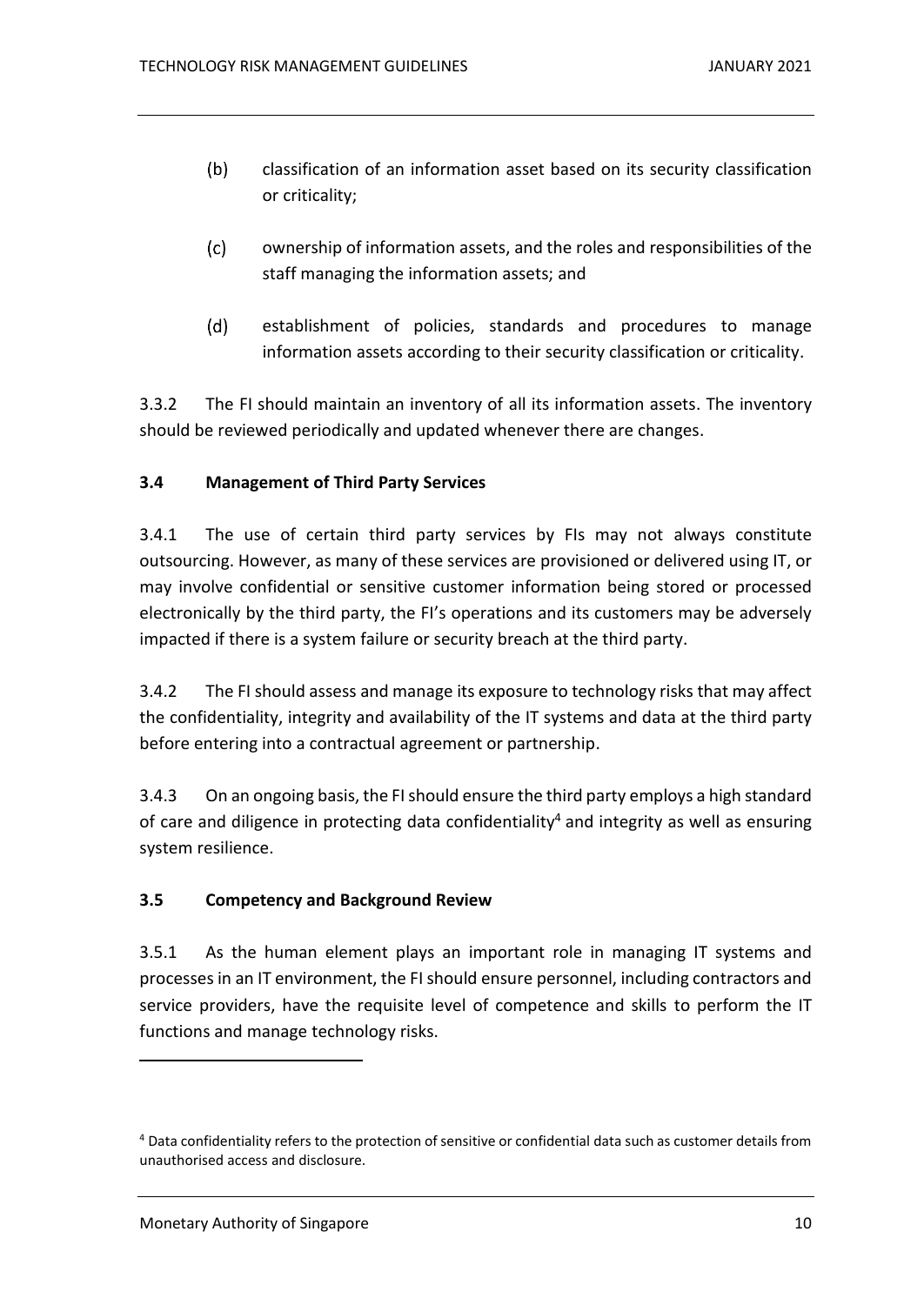3.5.2 Insider threat, which includes theft of confidential data, sabotage of IT systems and fraud by staff, contractors and service providers, is considered one of the risks to an organisation. A background check on personnel, who has access to the FI's data and IT systems, should be performed to minimise this risk.

### <span id="page-10-0"></span>**3.6 Security Awareness and Training**

3.6.1 A comprehensive IT security awareness training programme should be established to maintain a high level of awareness among all staff in the FI. The content of the training programme should minimally include information on the prevailing cyber threat landscape and its implications, the FI's IT security policies and standards, as well as an individual's responsibility to safeguard information assets. All personnel in the FI should be made aware of the applicable laws, regulations, and guidelines pertaining to the use of, and access to, information assets.

3.6.2 The training programme should be conducted at least annually for all staff, contractors and service providers who have access to the FI's information assets.

3.6.3 The board of directors should undergo training to raise their awareness on risks associated with the use of technology and enhance their understanding of technology risk management practices.

3.6.4 The training programme should be reviewed periodically to ensure its contents remain current and relevant. The review should take into consideration changes in the FI's IT security policies, prevalent and emerging risks, and the evolving cyber threat landscape.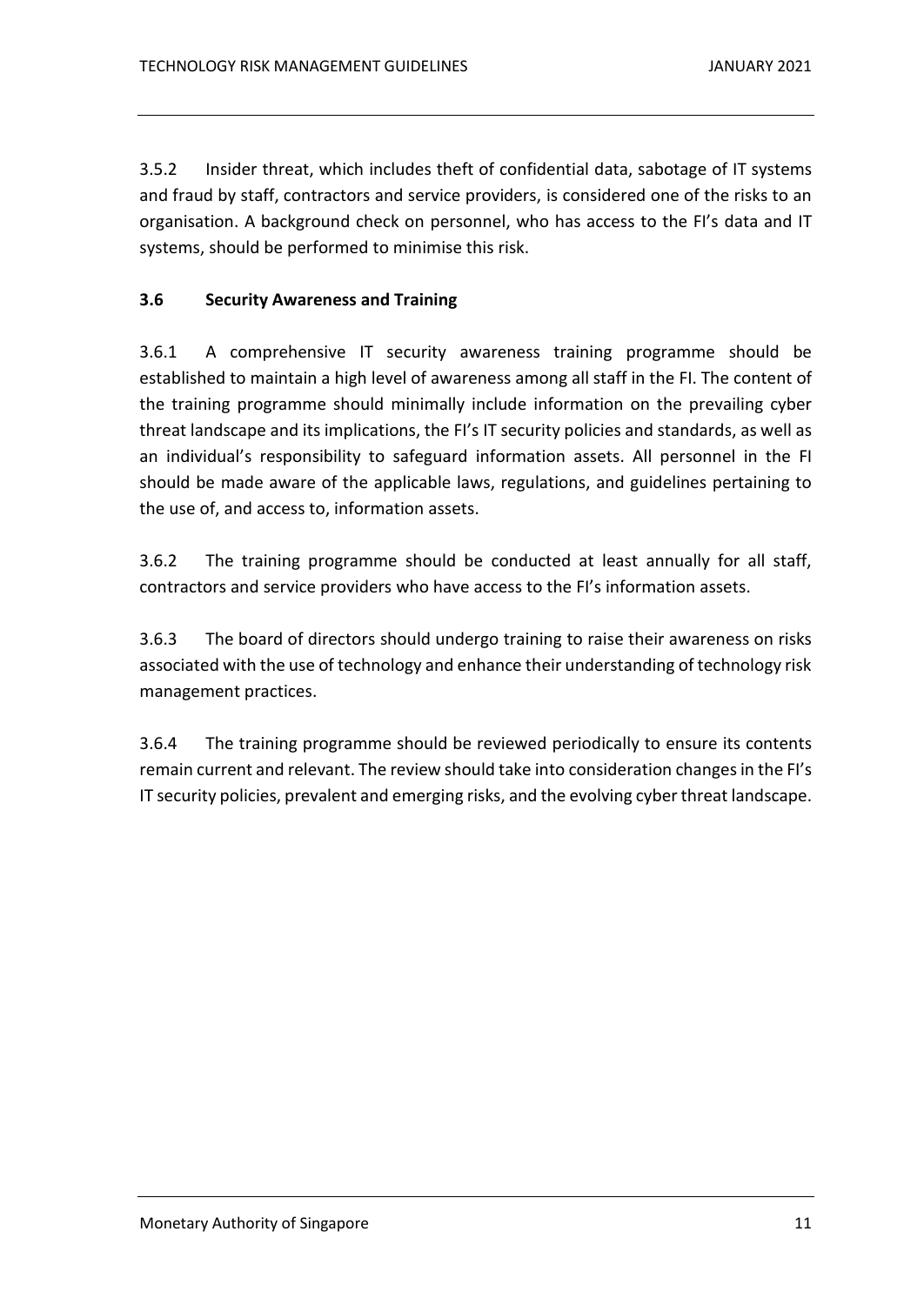# <span id="page-11-0"></span>**4 Technology Risk Management Framework**

### <span id="page-11-1"></span>**4.1 Risk Management Framework**

4.1.1 The FI should establish a risk management framework to manage technology risks. Appropriate governance structures and processes should be established, with welldefined roles, responsibilities, and clear reporting lines across the various organisational functions.

4.1.2 Effective risk management practices and internal controls should be instituted to achieve data confidentiality and integrity, system security and reliability, as well as stability and resilience in its IT operating environment.

4.1.3 The risk owner, who is accountable for ensuring proper risk treatment measures are implemented and enforced for a specific technology risk, should be identified. The role of the risk owner may be assumed by a function or group of functions within the FI, who is given the authority to manage technology risks.

4.1.4 The framework should also encompass the following components:

- $(a)$ risk identification – identify threats and vulnerabilities to the FI and information assets;
- $(b)$ risk assessment – assess the potential impact and likelihood of threats and vulnerabilities to the FI and information assets;
- $(c)$ risk treatment – implement processes and controls to manage technology risks posed to the FI and protect the confidentiality, integrity and availability of information assets; and
- $(d)$ risk monitoring, review and reporting – monitor and review technology risks, which include risks that customers are exposed to, changes in business strategy, IT systems, environmental or operating conditions; and report key risks to the board of directors and senior management.

4.1.5 As business and IT environments, as well as the cyber threat landscape, tend to evolve over time, the FI should review the adequacy and effectiveness of its risk management framework regularly.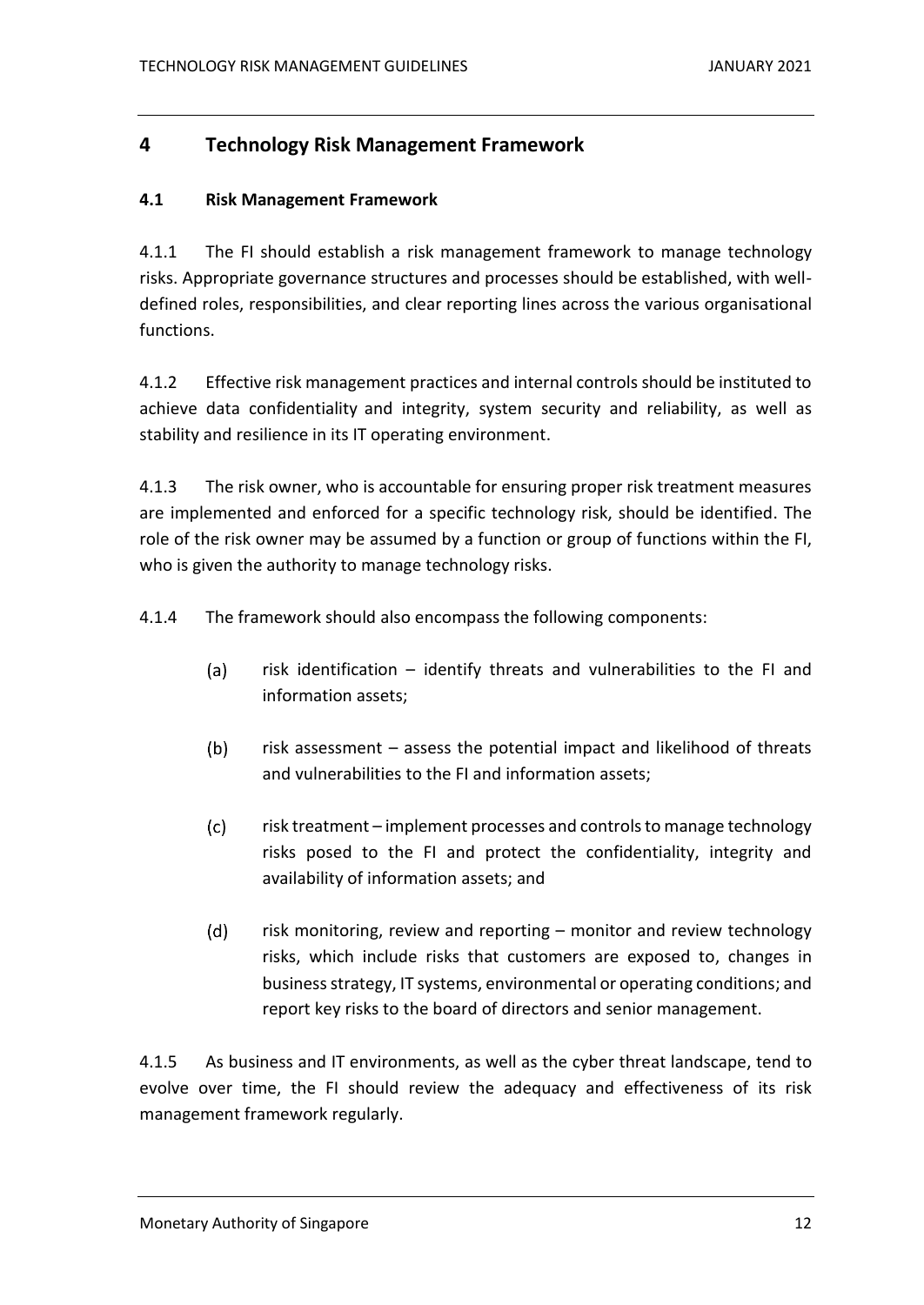### <span id="page-12-0"></span>**4.2 Risk Identification**

4.2.1 The FI should identify the threats and vulnerabilities applicable to its IT environment, including information assets that are maintained or supported by third party service providers. Examples of security threats that could have a severe impact on the FI and its stakeholders include internal sabotage, malware and data theft.

### <span id="page-12-1"></span>**4.3 Risk Assessment**

4.3.1 The FI should perform an analysis of the potential impact and consequences of the threats and vulnerabilities on the overall business and operations. The FI should take into consideration financial, operational, legal, reputational and regulatory factors in assessing technology risks.

4.3.2 To facilitate the prioritisation of technology risks, a set of criteria measuring and determining the likelihood and impact of the risk scenarios should be established.

### <span id="page-12-2"></span>**4.4 Risk Treatment**

4.4.1 The FI should develop and implement risk mitigation and control measures that are consistent with the criticality of the information assets and the level of risk tolerance. The IT control and risk mitigation approach should be subject to regular review and update, taking into account the changing threat landscape and variations in the FI's risk profile.

4.4.2 As there are residual risks from threats and vulnerabilities which cannot be fully eliminated, the FI should assess whether risks have been reduced to an acceptable level after applying the mitigating measures. The criteria and approving authorities for risk acceptance should be clearly defined and it should be commensurate with the FI's risk tolerance.

4.4.3 The FI should take insurance cover for various insurable technology risks to reduce financial impact such as recovery and restitution costs.

### <span id="page-12-3"></span>**4.5 Risk Monitoring, Review and Reporting**

4.5.1 The FI should institute a process for assessing and monitoring the design and operating effectiveness of IT controls against identified risks.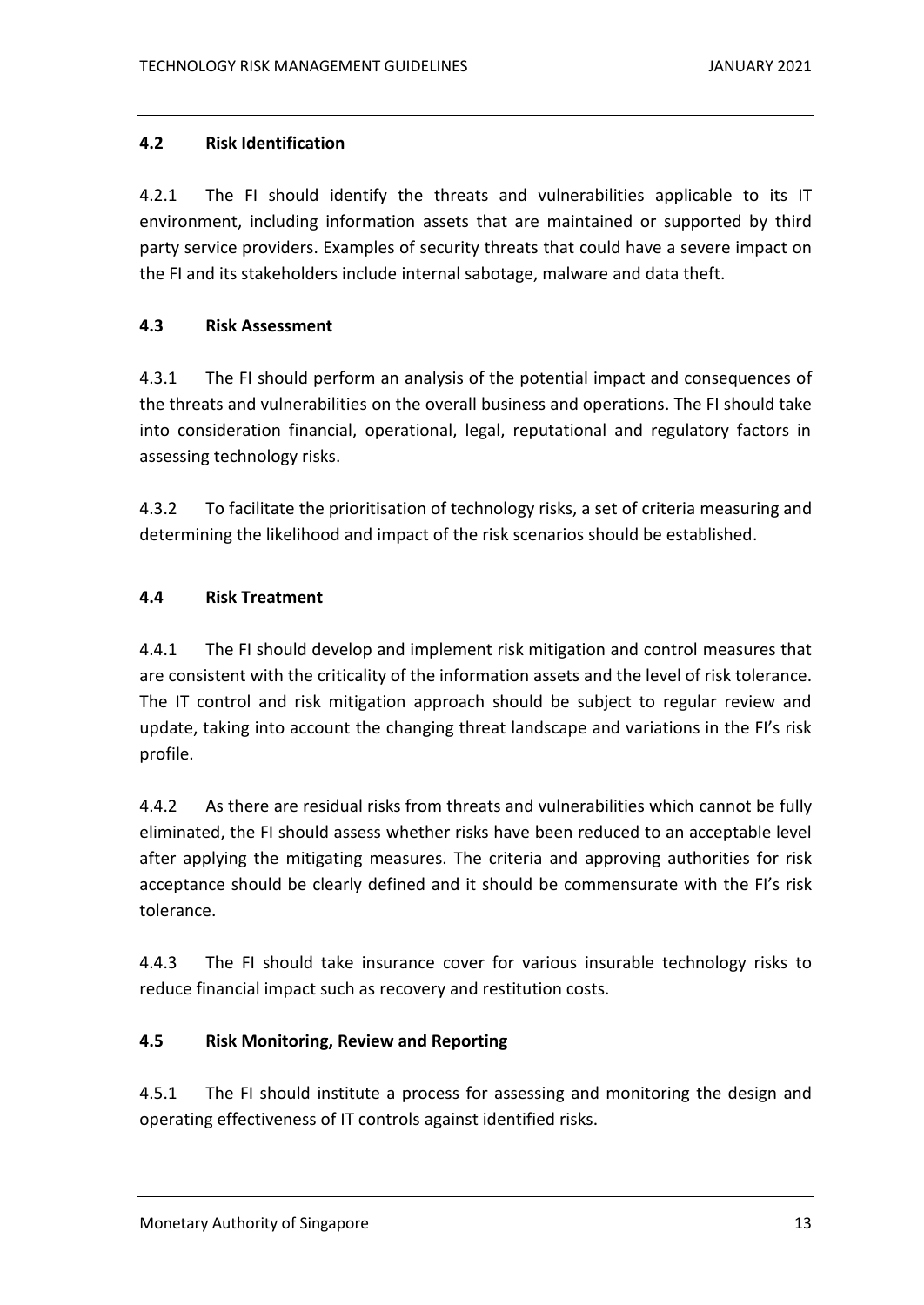4.5.2 A risk register should be maintained to facilitate the monitoring and reporting of technology risks. Significant risks should be monitored closely and reported to the board of directors and senior management. The frequency of monitoring and reporting should be commensurate with the level of risk.

4.5.3 To facilitate risk reporting to management, technology risk metrics should be developed to highlight information assets that have the highest risk exposure. In determining the technology risk metrics, the FI should take into account risk events and audit observations, as well as applicable regulatory requirements.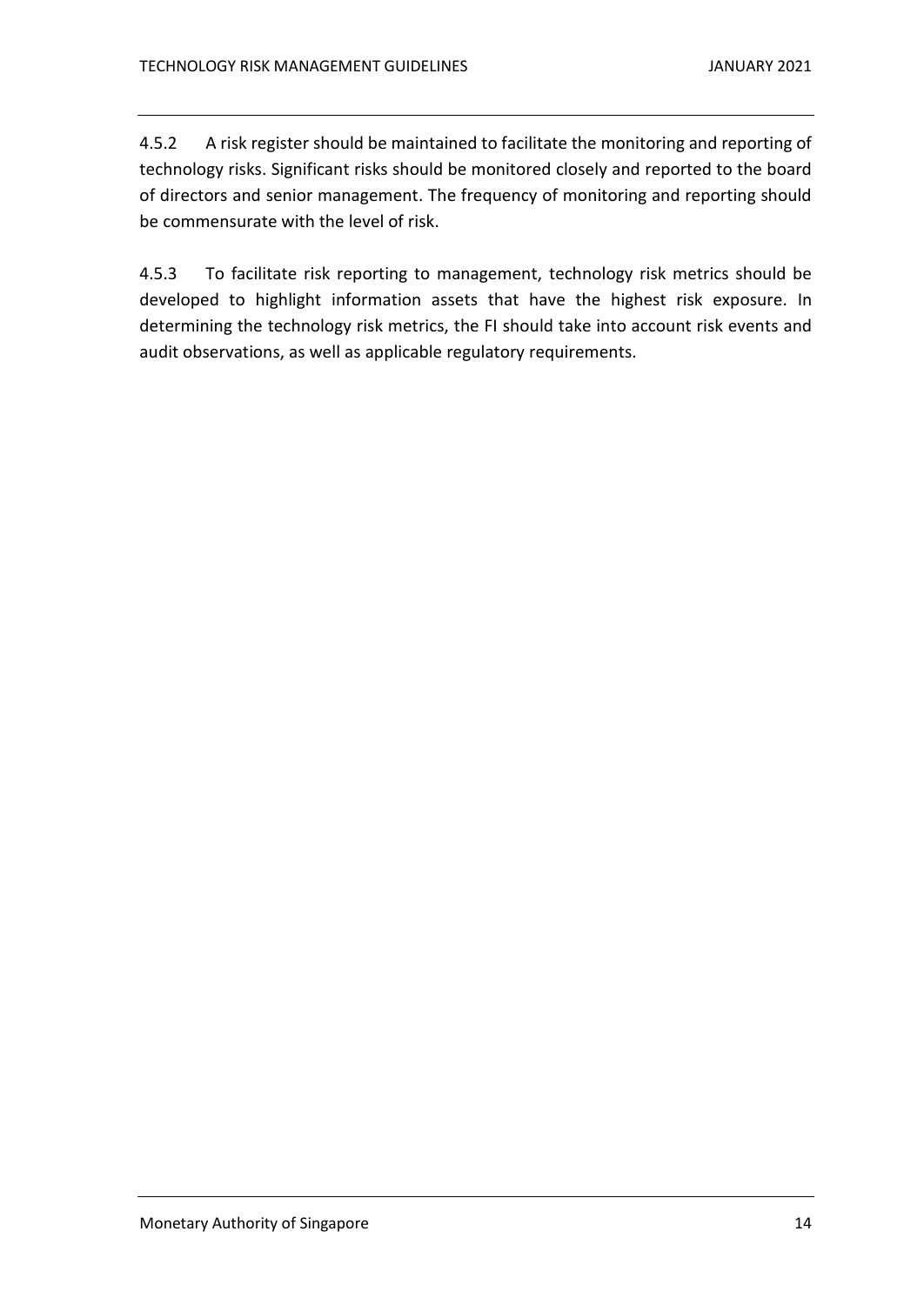# <span id="page-14-0"></span>**5 IT Project Management and Security-by-Design**

### <span id="page-14-1"></span>**5.1 Project Management Framework**

5.1.1 A project management framework should be established to ensure consistency in project management practices, and delivery of outcomes that meets project objectives and requirements. The framework should cover the policies, standards, procedures, processes and activities to manage projects from initiation to closure.

5.1.2 Detailed IT project plans should be established for all IT projects. An IT project plan should set out the scope of the project, as well as the activities, milestones and the deliverables to be realised at each phase of the project. The roles and responsibilities of staff involved in the project should be clearly defined in the plan.

5.1.3 Key documentation in the IT project life cycle, including the feasibility analysis, cost-benefit analysis, business case analysis, project plan, as well as the implementation plan, should be maintained and approved by the relevant business and IT management.

5.1.4 As project risks can adversely impact the IT project delivery timeline, budget and quality of the project deliverables, a risk management process should be established to identify, assess, treat and monitor the attendant risks throughout the project life cycle.

### <span id="page-14-2"></span>**5.2 Project Steering Committee**

5.2.1 For large and complex projects that impact the business, a project steering committee consisting of key stakeholders, including business owners and IT, should be formed to provide direction, guidance and oversight to ensure milestones are reached, and deliverables are realised in a timely manner.

5.2.2 Risks and issues for large and complex projects, which cannot be resolved at the project management level, should be escalated to the project steering committee and senior management.

### <span id="page-14-3"></span>**5.3 System Acquisition**

5.3.1 The FI should establish standards and procedures for vendor evaluation and selection to ensure the selected vendor is qualified and able to meet its project requirements and deliverables. The level of assessment and due diligence performed should be commensurate with the criticality of the project deliverables to the FI.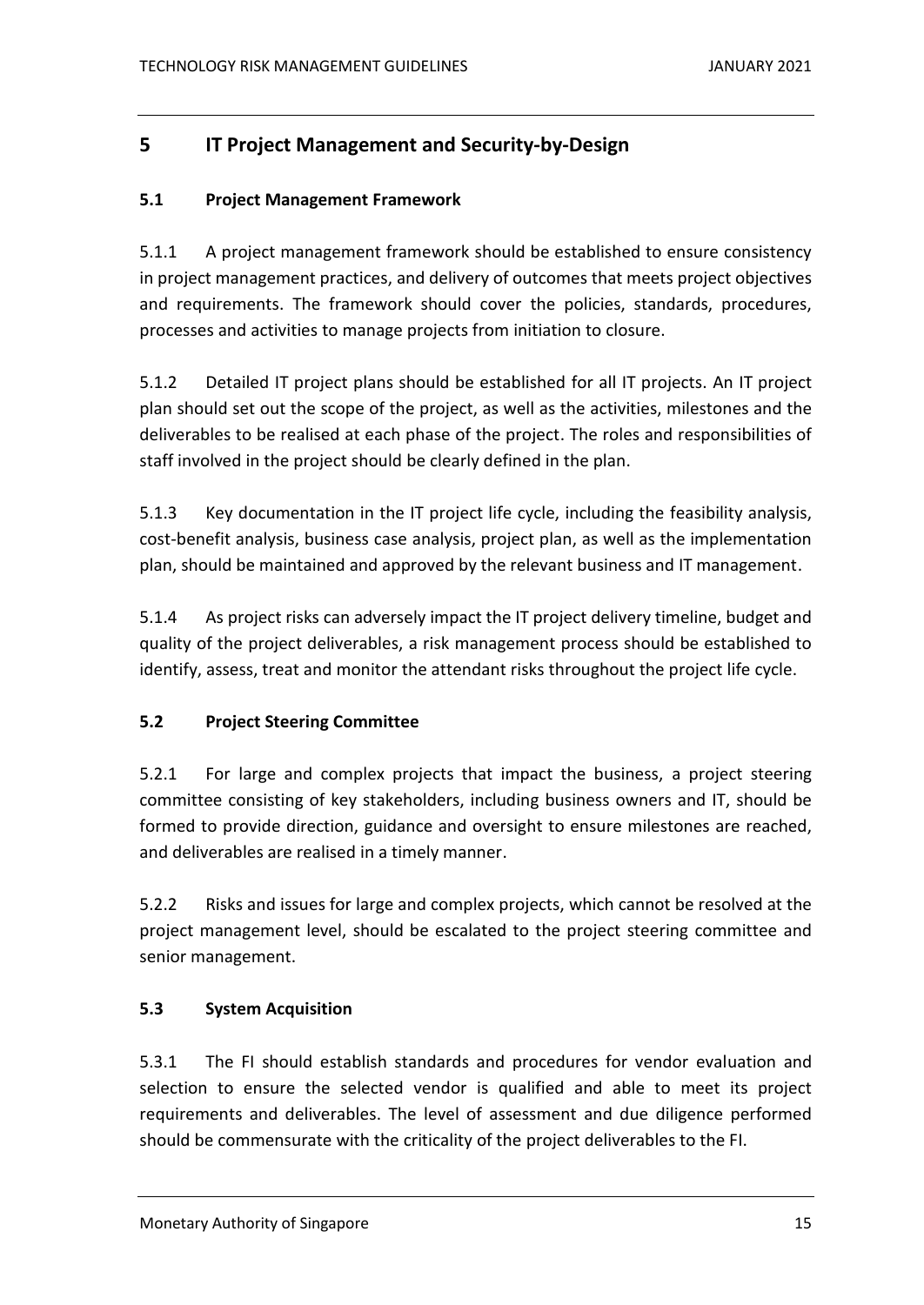5.3.2 It is important that the FI assesses the robustness of the vendor's software development and quality assurance practices, and ensures stringent security practices are in place to safeguard and protect any sensitive data the vendor has access to over the course of the project. Any vendor access to the FI's IT systems should be controlled and monitored.

5.3.3 If a project involves a commercial off-the-shelf (COTS) solution that does not meet the FI's security requirements, the FI should assess the risks and ensure adequate mitigating controls are implemented to address the risks before the solution is deployed.

5.3.4 The FI should assess if a source code escrow agreement should be in place, based on the criticality of the acquired software to the FI's business, so that the FI can have access to the source code in the event that the vendor is unable to support the FI. Suitable alternatives to replace the software should be identified if an escrow agreement could not be implemented.

### <span id="page-15-0"></span>**5.4 System Development Life Cycle and Security-By-Design**

5.4.1 The FI should establish a framework to manage its system development life cycle (SDLC).<sup>5</sup> The framework<sup>6</sup> should clearly define the processes, procedures and controls in each phase of the life cycle, such as initiation/planning, requirements analysis, design, implementation, testing and acceptance. Standards and procedures for the different phases of the SDLC should be maintained.

5.4.2 The security-by-design approach refers to building security in every phase of the SDLC in order to minimise system vulnerabilities and reduce the attack surface. The FI should incorporate security specifications in the system design, perform continuous security evaluation, and adhere to security practices throughout the SDLC.

5.4.3 Security requirements should minimally cover key control areas such as access control, authentication, authorisation, data integrity and confidentiality, system activity logging, security event tracking and exception handling.

<sup>5</sup> The overall process of developing/acquiring and managing systems from initiation/planning, requirements gathering, design, implementation, testing, deployment and maintenance to disposal.

<sup>&</sup>lt;sup>6</sup> Within the SDLC framework, it includes models or methodologies such as Waterfall and Agile.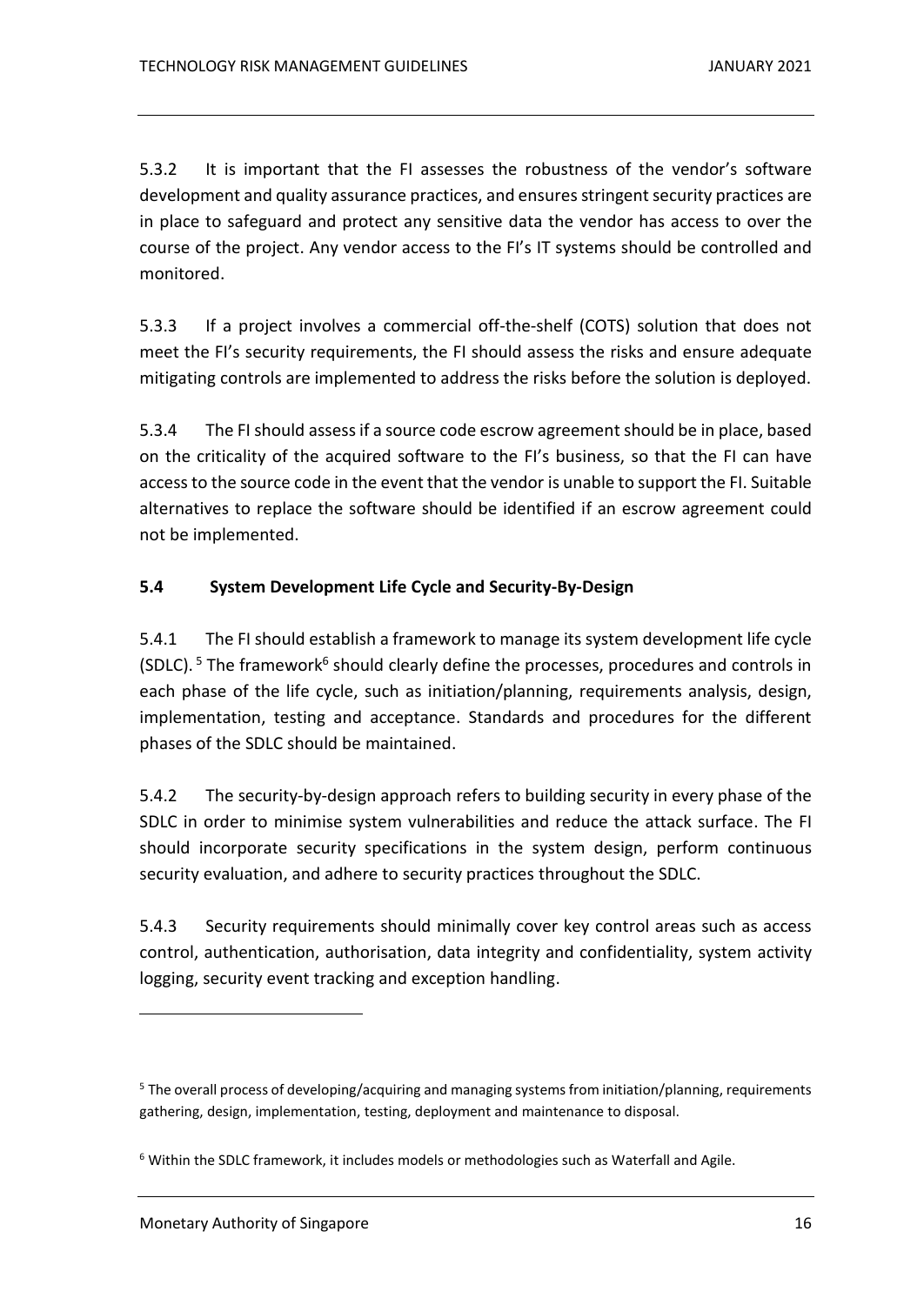5.4.4 The SDLC should, where relevant, involve the IT security function in each phase of the life cycle.

### <span id="page-16-0"></span>**5.5 System Requirements Analysis**

5.5.1 The FI should identify, define and document the functional requirements for the IT system. In addition to functional requirements, key requirements such as system performance, resilience and security controls, should also be established and documented.

5.5.2 In establishing the security requirements, the FI should assess the potential threats and risks related to the IT system, and determine the acceptable level of security required to meet its business needs.

### <span id="page-16-1"></span>**5.6 System Design and Implementation**

5.6.1 As part of the design phase, the FI should review the proposed architecture and design of the IT system, including the IT controls to be built into the system, to ensure they meet the defined requirements, before implementation.

5.6.2 The FI should verify that system requirements are met by the current system design and implementation. Any changes to, or deviations from, the defined requirements should be endorsed by relevant stakeholders.

5.6.3 Relevant domain experts should be engaged to participate in the design review. For example, the security design and architecture of the IT system should be reviewed by IT security specialists or qualified security consultants.

# <span id="page-16-2"></span>**5.7 System Testing and Acceptance**

5.7.1 A methodology for system testing<sup>7</sup> should be established. The scope of testing should cover business logic, system function, security controls and system performance under various load and stress conditions. A test plan should be established and approved before testing.

<sup>&</sup>lt;sup>7</sup> System testing includes unit, modular, integration, system and user acceptance testing.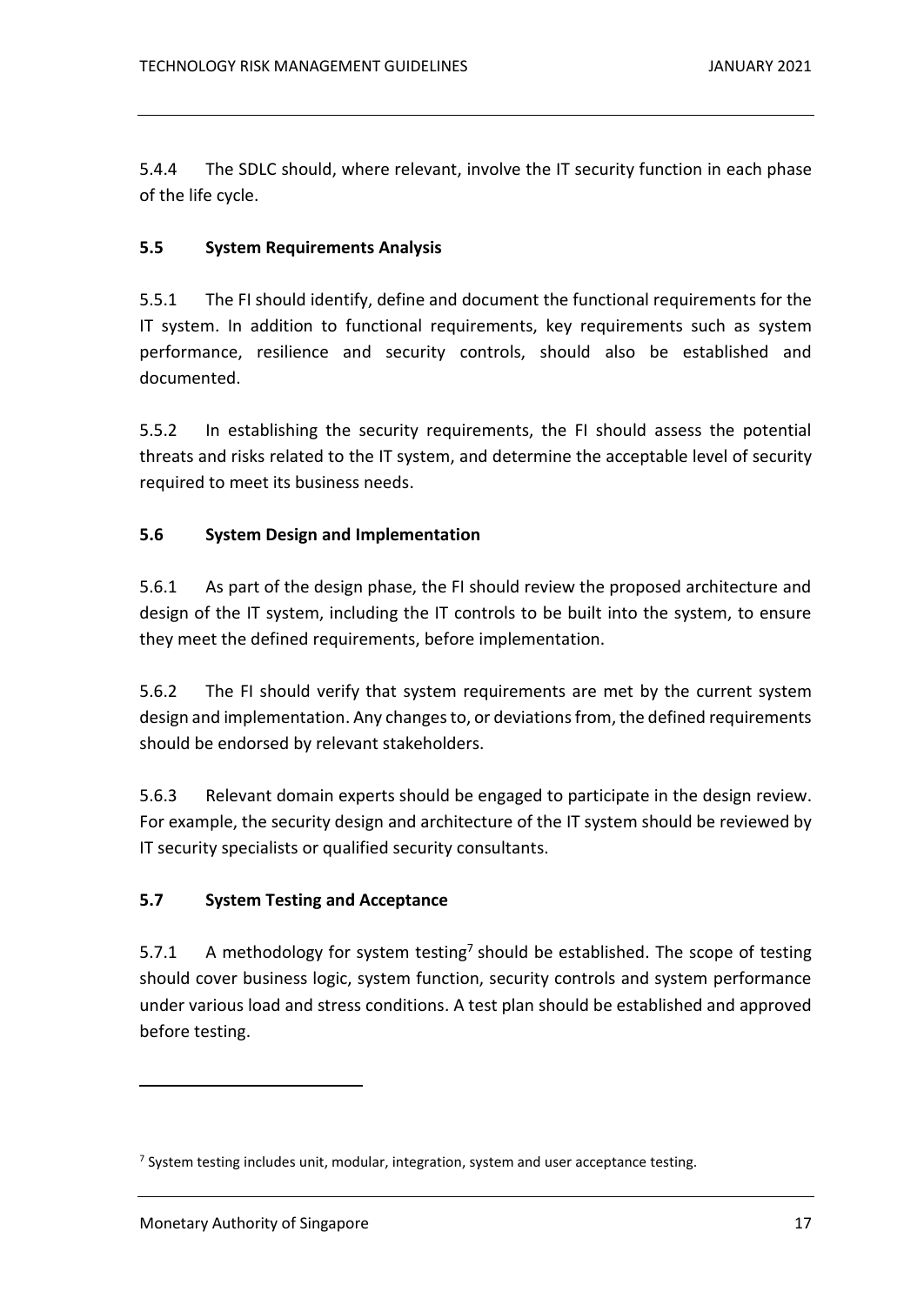5.7.2 The FI should trace the requirements during the testing phase, and ensure each requirement is covered by appropriate test cases.

5.7.3 The FI should maintain separate physical or logical environments for unit, system integration and user acceptance testing, and restrict access to each environment on a need-to basis.

5.7.4 The FI should perform regression testing for changes (e.g. enhancement, rectification, etc.) to an existing IT system to validate that it continues to function properly after the changes have been implemented.

5.7.5 Issues identified from testing, including system defects or software bugs, should be properly tracked and addressed. Major issues that could have an adverse impact on the FI's operations or delivery of service to customers should be reported to the project steering committee and addressed prior to deployment to the production environment.

5.7.6 The FI should ensure the results of all testing that was conducted are documented in the test report, and signed off by the relevant stakeholders.

### <span id="page-17-0"></span>**5.8 Quality Management**

5.8.1 During project planning, the FI should define the expected quality attributes and the assessment metrics for the project deliverables based on its quality control standards.

5.8.2 Quality assurance should be performed by an independent quality assurance function to ensure project activities and deliverables comply with the FI's policies, procedures and standards.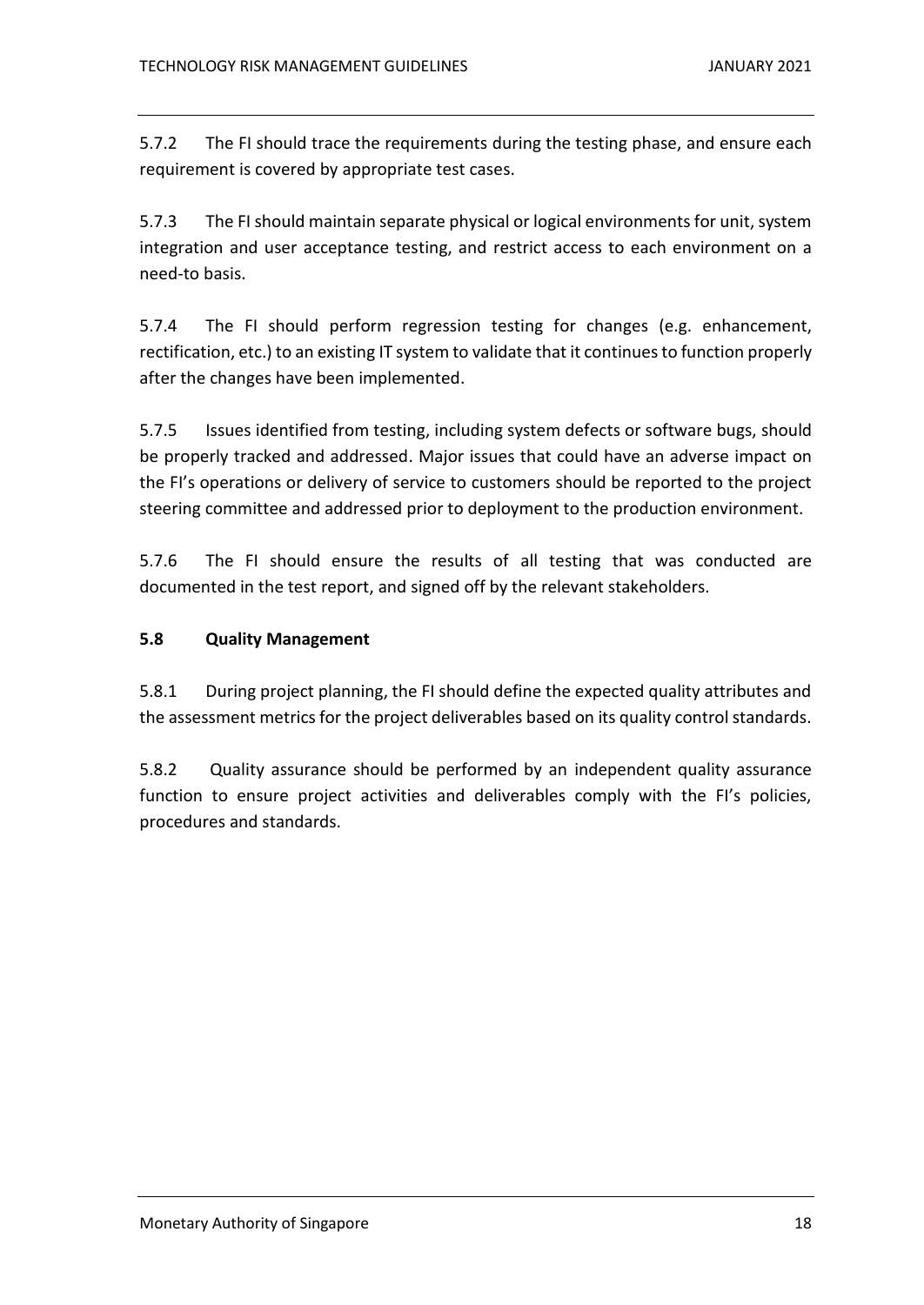# <span id="page-18-0"></span>**6 Software Application Development and Management**

### <span id="page-18-1"></span>**6.1 Secure Coding, Source Code Review and Application Security Testing**

6.1.1 Software bugs or vulnerabilities are typically targeted and exploited by threat actors to compromise an IT system, and they often occur because of poor software development practices. To minimise the bugs and vulnerabilities in its software, the FI should adopt standards on secure coding, source code review<sup>8</sup> and application security testing.

6.1.2 The secure coding and source code review standards should cover areas such as secure programming practices, input validation, output encoding, access controls, authentication, cryptographic practices, and error and exception handling.

6.1.3 A policy and procedure on the use of third party and open-source software codes should be established to ensure these codes are subject to review and testing before they are integrated into the FI's software.

6.1.4 To facilitate the remediation of vulnerabilities in a timely manner, the FI should keep track of updates and reported vulnerabilities for third party and open-source software codes that are incorporated in the FI's software.

6.1.5 The FI should ensure its software developers are trained or have the necessary knowledge and skills to apply the secure coding and application security standards when developing applications.

6.1.6 It is essential for the FI to establish a comprehensive strategy to perform application security validation and testing. The FI may use a mixture of static, dynamic and interactive application security testing methods (refer to Annex A on Application Security Testing) to validate the security of the software application. The software validation and testing rules should be reviewed periodically and kept current.

<sup>&</sup>lt;sup>8</sup> Source code review is a systematic and methodical examination of the source code of an application, with the objective of finding coding errors, poor coding practices or other software defects.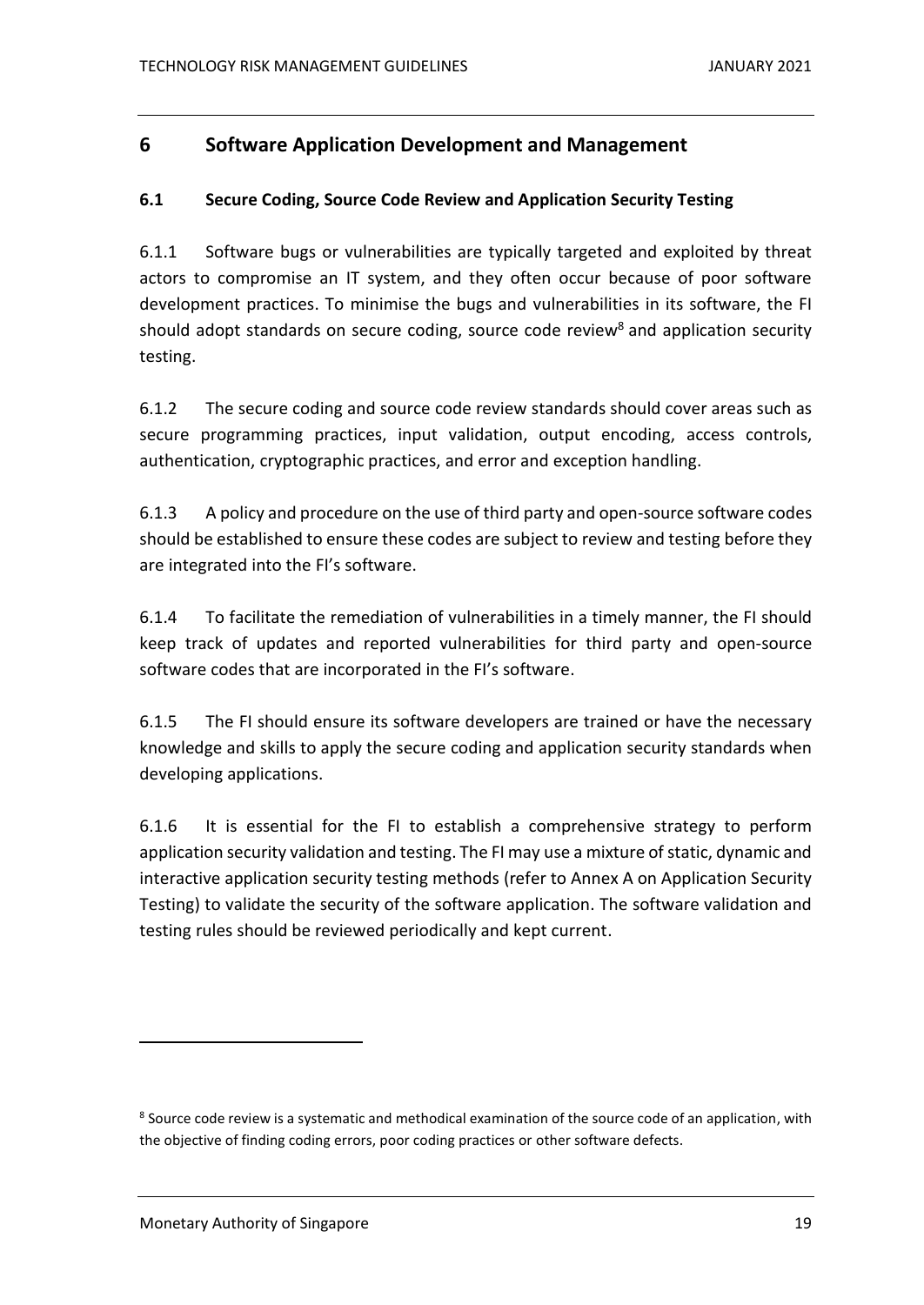6.1.7 All issues and software defects discovered from the source code review and application security testing should be tracked. Major issues and software defects should be remediated before production deployment.

### <span id="page-19-0"></span>**6.2 Agile Software Development**

6.2.1 Agile software development is based on an iterative and incremental development model to accelerate software development and delivery to respond to business and customer needs. When adopting Agile software development methods, the FI should continue to incorporate the necessary SDLC and security-by-design principles throughout its Agile process.

6.2.2 The FI should ensure secure coding, source code review and application security testing standards are applied during Agile software development.

### <span id="page-19-1"></span>**6.3 DevSecOps Management**

6.3.1 DevSecOps is the practice of automating and integrating IT operations, quality assurance and security practices in the software development process. It constitutes continuous integration, continuous delivery and IT security practices for frequent, efficient, reliable and secure development, testing and release of software products. The FI should ensure its DevSecOps activities and processes are aligned with its SDLC framework and IT service management processes (e.g. configuration management, change management, software release management).

6.3.2 The FI should implement adequate security measures and enforce segregation of duties for the software development, testing and release functions in its DevSecOps processes.

### <span id="page-19-2"></span>**6.4 Application Programming Interface Development**

6.4.1 Application programming interfaces (APIs)<sup>9</sup> enable various software applications to communicate and interact with each other and exchange data. Open APIs are publicly available APIs that provide developers with programmatic access to a software application or web service. FIs may collaborate with FinTech companies and develop open APIs, which

<sup>&</sup>lt;sup>9</sup> APIs are sets of protocols that define how one application interacts with another, usually to facilitate an information exchange.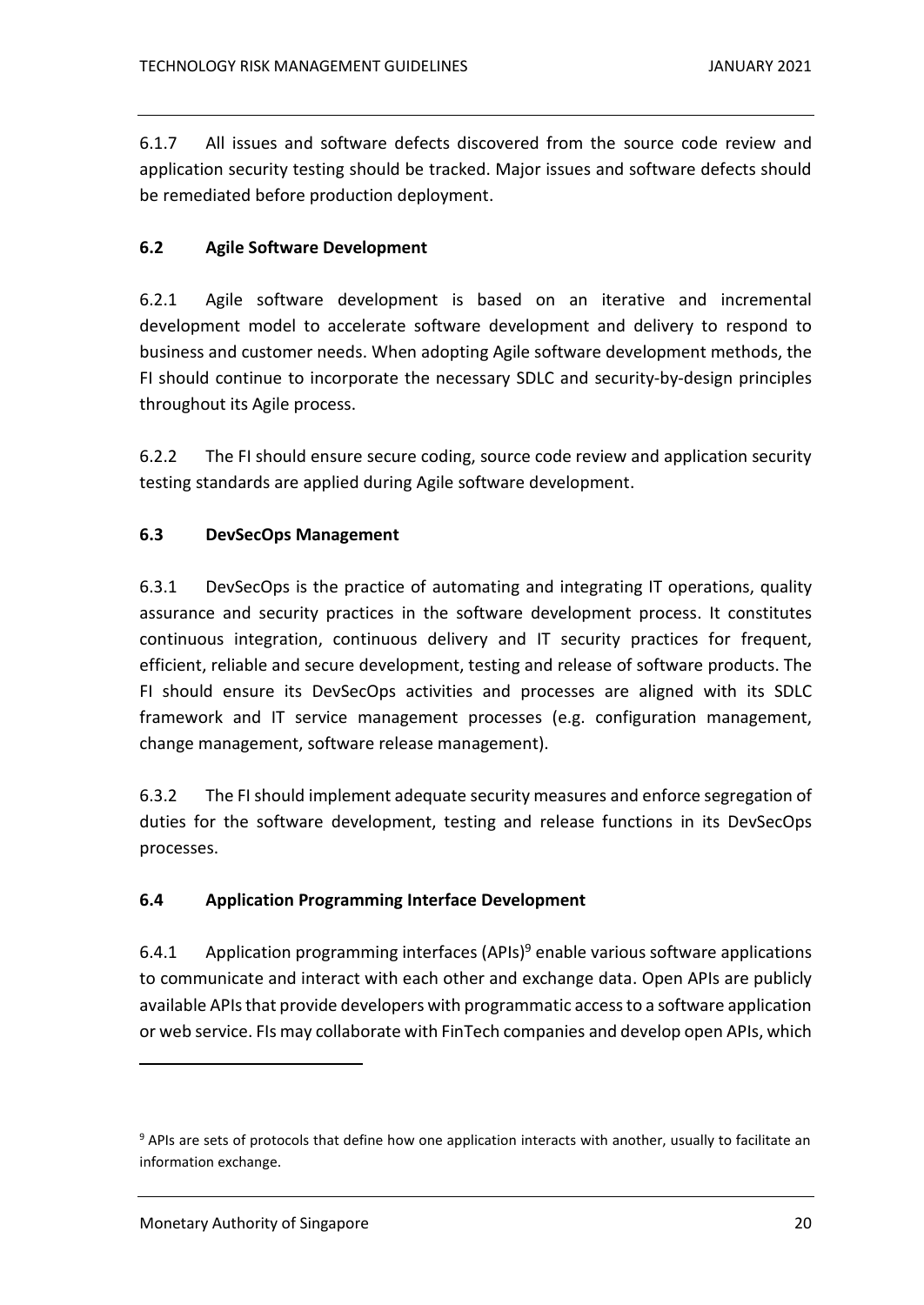are used by third parties to implement products and services for customers and the marketplace. Hence, it is important for the FI to establish adequate safeguards to manage the development and provisioning of APIs for secure delivery of such services.

6.4.2 A well-defined vetting process should be implemented for assessing third parties' suitability in connecting to the FI via APIs, as well as governing third party API access. The vetting criteria should take into account factors such as the third party's nature of business, cyber security posture, industry reputation and track record.

6.4.3 The FI should perform a risk assessment before allowing third parties to connect to its IT systems via APIs, and ensure the implementation for each API is commensurate with the sensitivity and business criticality of the data being exchanged, and the confidentiality and integrity requirements of the data.

6.4.4 Security standards for designing and developing secure APIs should be established. The standards should include the measures to protect the API keys or access tokens, <sup>10</sup> which are used to authorise access to APIs to exchange confidential data. A reasonable timeframe should be defined and enforced for access token expiry to reduce the risk of unauthorised access.

6.4.5 Strong encryption standards and key management controls should be adopted to secure transmission of sensitive data through APIs.

6.4.6 A robust security screening and testing of the API should be performed between the FI and its third parties before it is deployed into production. The FI should log the access sessions by third parties, such as the identity of the party making the API connections, date and time, as well as the data being accessed.

6.4.7 Detective measures, such as technologies that provide real-time monitoring and alerting, should be instituted to provide visibility of the usage and performance of APIs, and detect suspicious activities. Robust measures should be established to promptly revoke the API keys or access token in the event of a breach.

 $10$  An access token contains credentials that are used to validate the requestor and ensure the requestor has the permissions to access the requested data or perform the requested operations.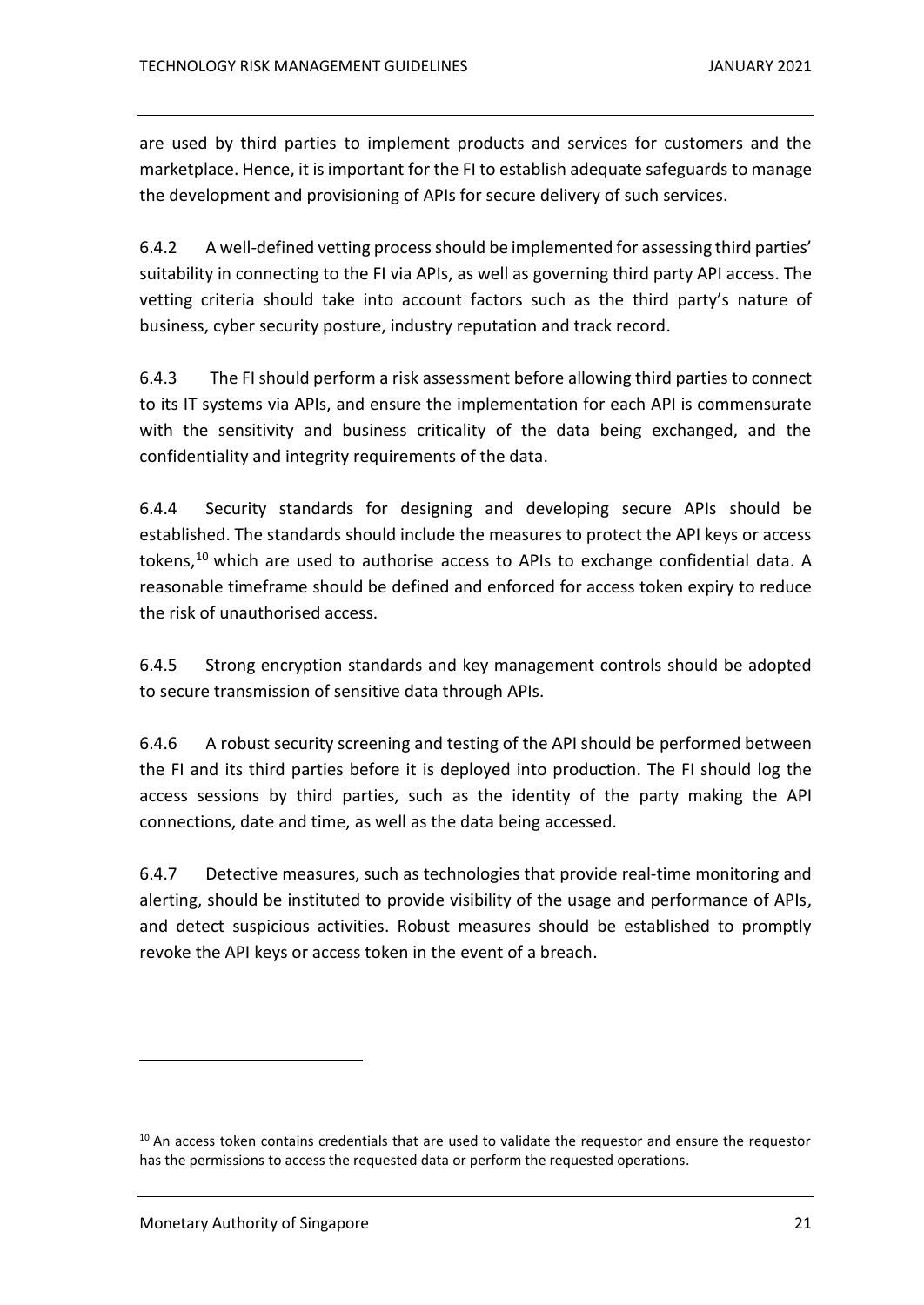6.4.8 The FI should ensure adequate system capacity is in place to handle high volumes of API call requests, and implement measures to mitigate cyber threats such as denial of service (DoS) attacks.

### <span id="page-21-0"></span>**6.5 Management of End User Computing and Applications**

6.5.1 The prevalence of business application tools and software on the Internet has enabled end user computing, where business users develop or use simple applications to automate their operations, such as performing data analysis and generating reports. IT hardware, software and services that are not managed by the IT department (shadow IT) increase the FI's exposure to risks such as leakage of sensitive data or malware infection. Shadow IT should be managed as part of the FI's information assets.

6.5.2 The FI should establish measures to control and monitor the use of shadow IT in its environment.

6.5.3 A process should be established to assess the risk of end user developed or acquired applications to the FI, and ensure appropriate controls and security measures are implemented to address the identified risks, and approval is obtained before being used. The FI should ensure proper testing before the applications are deployed.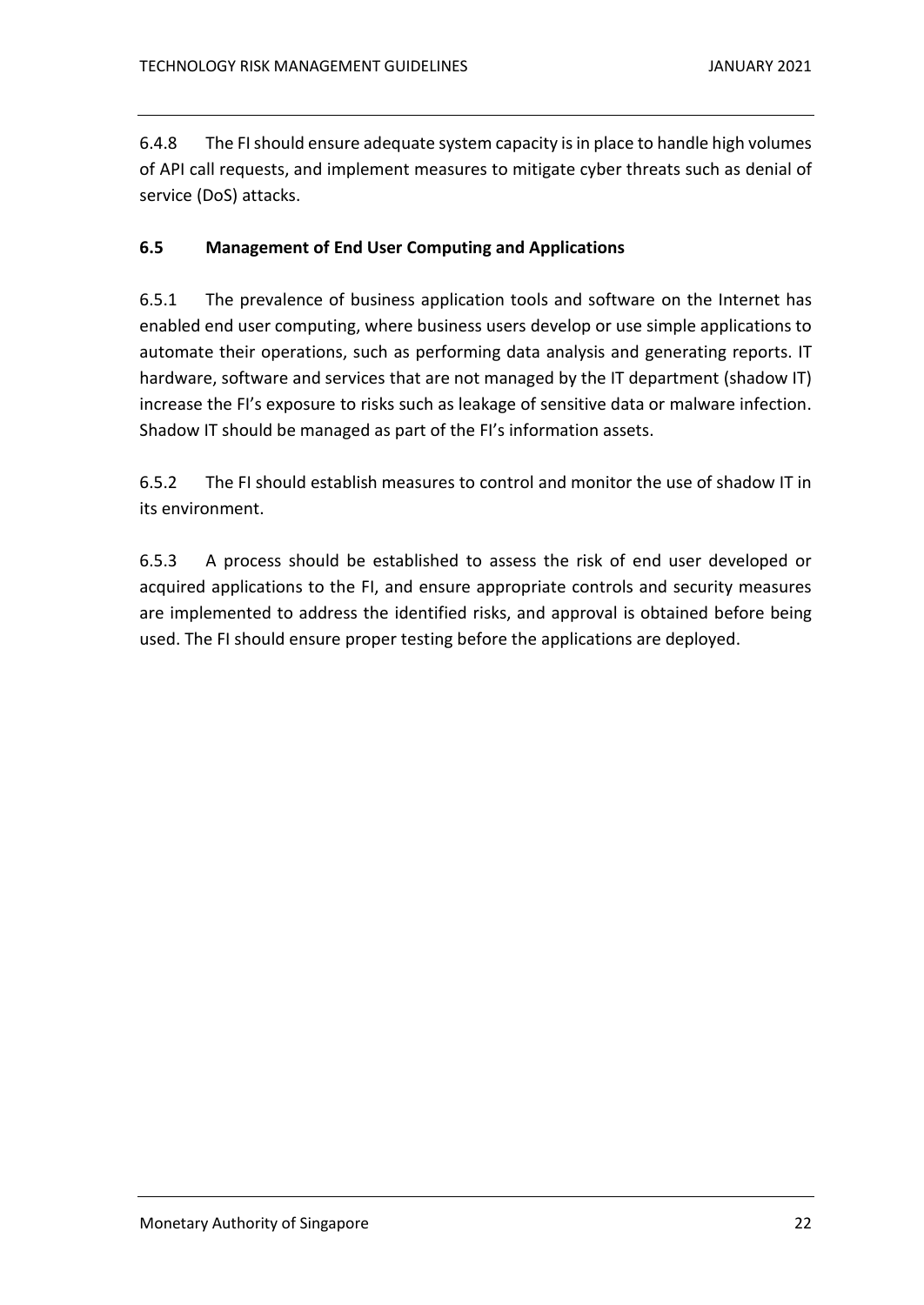# <span id="page-22-0"></span>**7 IT Service Management**

### <span id="page-22-1"></span>**7.1 IT Service Management Framework**

7.1.1 A robust IT service management framework is essential for supporting IT services and operations, tracking information assets, managing changes, responding to incidents, as well as ensuring the stability of the production IT environment. The framework should comprise the governance structure, processes and procedures for IT service management activities including configuration management, technology refresh management, patch management, change management, software release management, incident management and problem management.

### <span id="page-22-2"></span>**7.2 Configuration Management**

7.2.1 Configuration management is the process of maintaining key information (e.g. model, version, specifications, etc.) about the configuration of the hardware and software that makes up each IT system. The FI should implement a configuration management process to maintain accurate information of its hardware and software to have visibility and effective control of its IT systems.

7.2.2 The FI should review and verify the configuration information of its hardware and software on a regular basis to ensure it is accurate and up-to-date.

### <span id="page-22-3"></span>**7.3 Technology Refresh Management**

7.3.1 The FI should avoid using outdated and unsupported hardware or software, which could increase its exposure to security and stability risks. The FI should closely monitor the hardware's or software's end-of-support (EOS) dates as service providers would typically cease the provision of patches, including those relating to security vulnerabilities that are found after the EOS date.

7.3.2 A technology refresh plan for the replacement of hardware and software should be developed before they reach EOS. A risk assessment for hardware and software approaching EOS date should be conducted to evaluate the risks of their continued use, and effective risk mitigation measures should be implemented.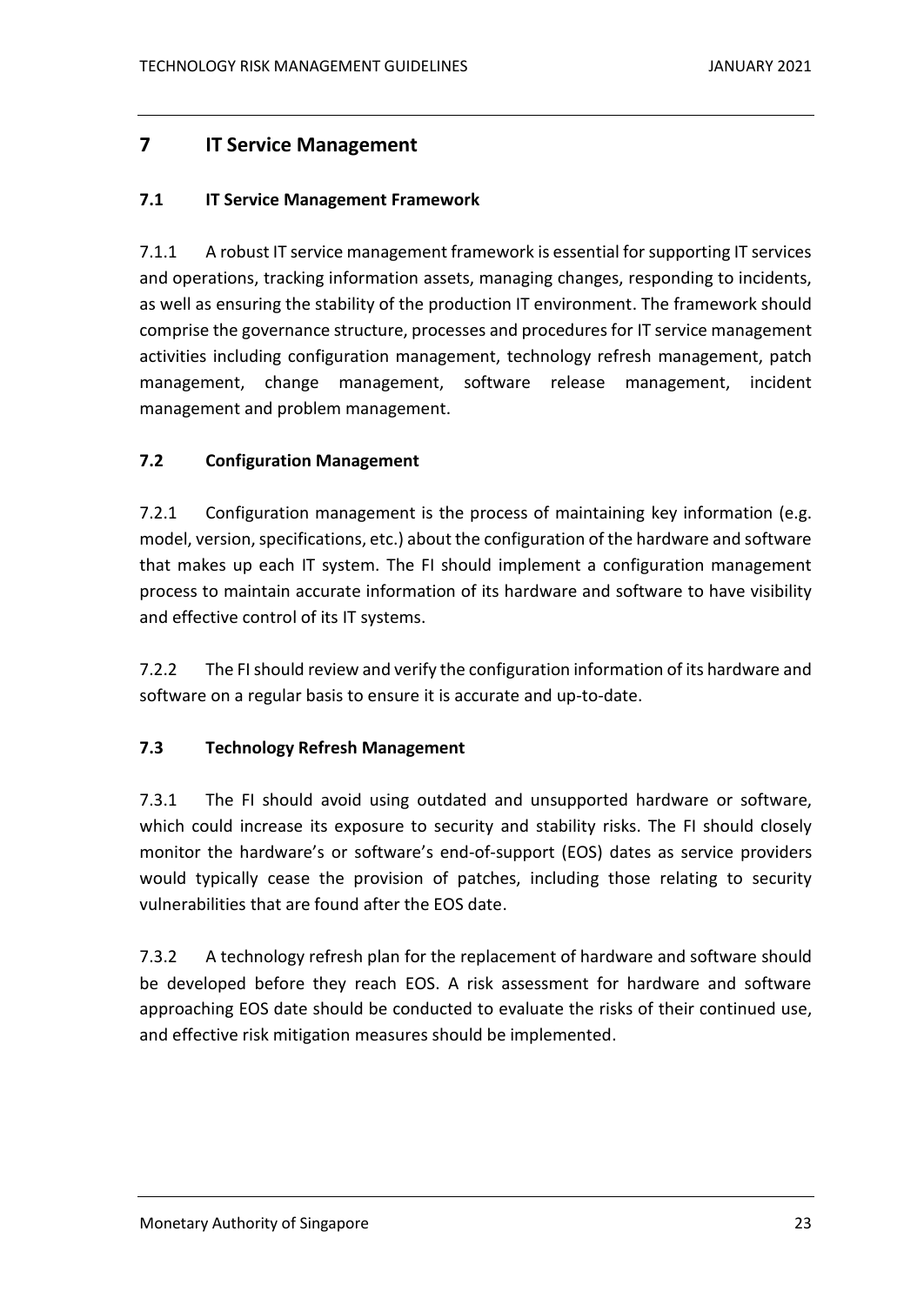7.3.3 The FI should obtain dispensation from its management for the continued use of outdated and unsupported hardware and software. The dispensation should be assigned a validity period that is commensurate with the identified risks and risk mitigation measures. The dispensation should be reviewed periodically to ensure the attendant risks remain at an acceptable level.

# <span id="page-23-0"></span>**7.4 Patch Management**

7.4.1 A patch management process should be established to ensure applicable functional and non-functional patches (e.g. fixes for security vulnerabilities and software bugs) are implemented within a timeframe that is commensurate with the criticality of the patches and the FI's IT systems.

7.4.2 Patches should be tested before they are applied to the FI's IT systems in the production environment to ensure compatibility with existing IT systems or they do not introduce problems to the IT environment.

# <span id="page-23-1"></span>**7.5 Change Management**

7.5.1 The FI should establish a change management process to ensure changes to information assets are assessed, tested, reviewed and approved before implementation.

7.5.2 A risk and impact analysis of the change to an information asset should be conducted before implementing the change. The analysis should cover factors such as security and implications of the change in relation to other information assets.

7.5.3 The FI should ensure all changes are adequately tested in the test environment. Test plans for changes should be developed and approved by the relevant business and IT management. Test results should be accepted and signed off before the changes are deployed to the production environment.

7.5.4 A change advisory board, comprising key stakeholders including business and IT management, should be formed to approve and prioritise the changes after considering the stability and security implications of the changes to the production environment.

7.5.5 The FI should perform a backup of the information asset prior to the change implementation, and establish a rollback plan to revert the information asset to the previous state if a problem arises during or after the change implementation.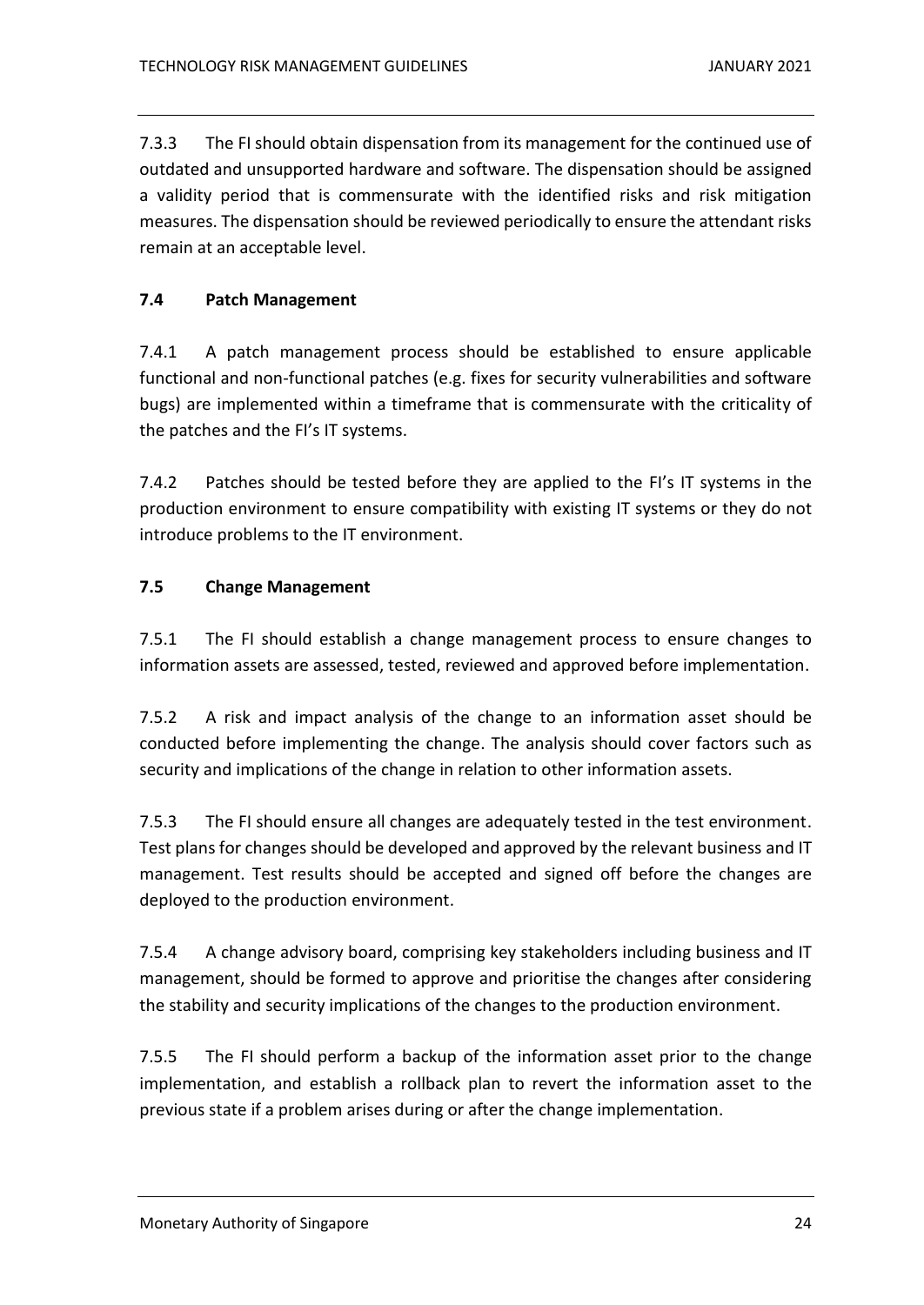7.5.6 Urgent or emergency changes, such as a high priority security patch for an IT system, are changes that need to be implemented expeditiously and may not be able to follow the standard change management process. To reduce the risk to the security and stability of the production environment, the FI should clearly define the procedures for assessing, approving and implementing emergency changes, as well as identify the authorisers or approvers for the changes.

7.5.7 Logs contain useful information which facilitates investigations and troubleshooting. As such, the FI should ensure the logging facility is enabled to record activities that are performed during the change process.

### <span id="page-24-0"></span>**7.6 Software Release Management**

7.6.1 Segregation of duties in the software release process should be practised to ensure no single individual has the ability to develop, compile and move software codes<sup>11</sup> from one environment to another.

7.6.2 It is important that controls are implemented to maintain traceability and integrity for all software codes that are moved between IT environments.

### <span id="page-24-1"></span>**7.7 Incident Management**

7.7.1 An IT incident occurs when there is an unexpected disruption to the delivery of IT services or a security breach of an IT system, which compromises the confidentiality, integrity and availability of data or the IT system. The FI should establish an incident management framework with the objective of restoring an affected IT service or system to a secure and stable state, as quickly as possible, so as to minimise impact to the FI's business and customers.

7.7.2 The FI should ensure sufficient resources are available to facilitate and support incident response and recovery. The FI may engage external assistance to augment its resources to facilitate and support incident response and recovery. For example, the FI can engage an incident response and security forensic company to support cyber attack investigation, and provide 24 by 7 incident response capability.

<sup>&</sup>lt;sup>11</sup> Source codes, byte codes and binaries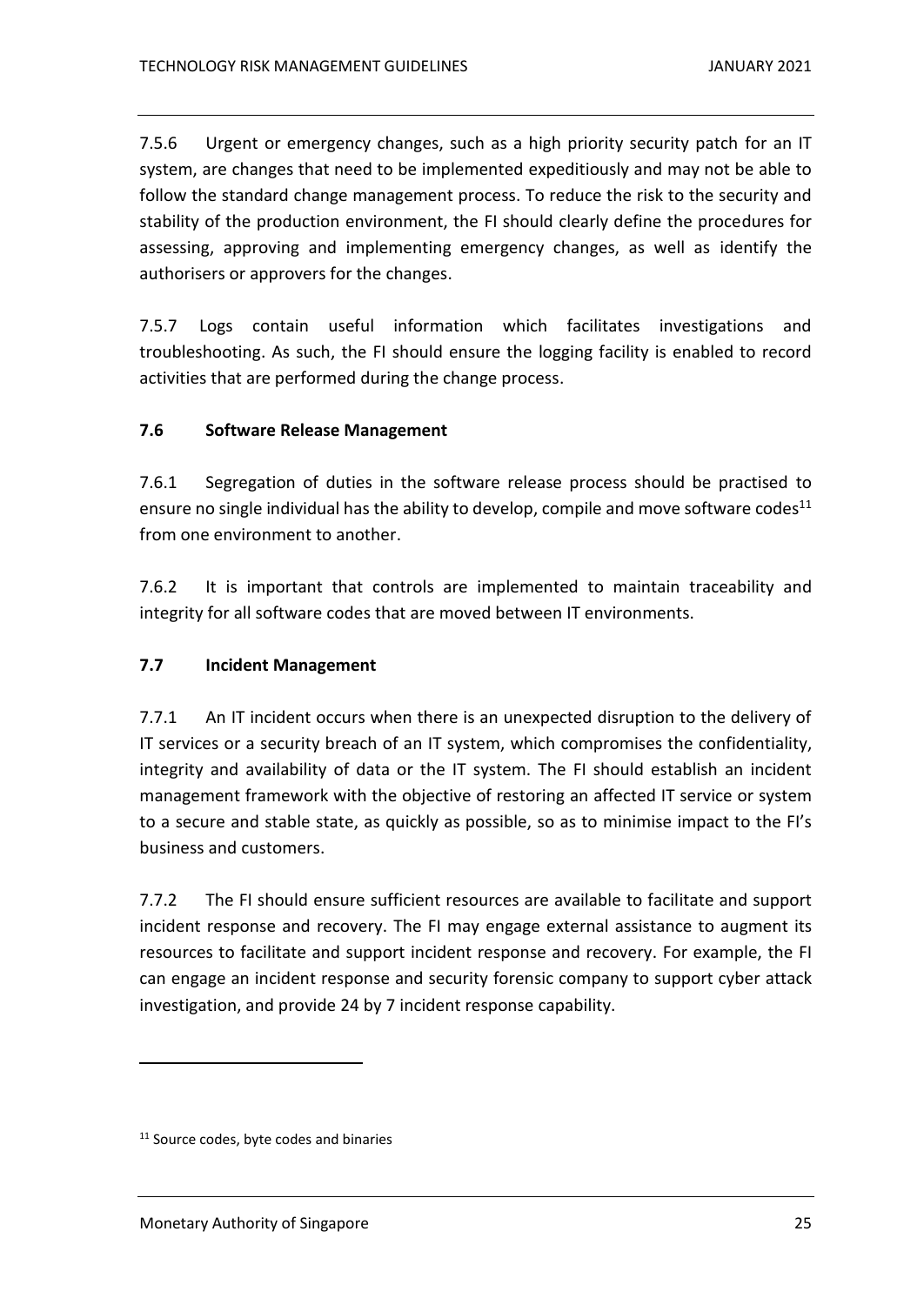7.7.3 The incident management framework should minimally cover:

- $(a)$ the process and procedure for handling IT incidents, including cyber related incidents; 12
- $(b)$ maintenance and protection of supporting evidence for the investigation and diagnosis of incidents; and
- $(c)$ the roles and responsibilities of staff and external parties involved in recording, analysis, escalation, decision-making, resolution and monitoring of incidents.

7.7.4 The FI should configure system events or alerts to provide an early indication of issues that may affect its IT systems' performance and security. System events or alerts should be actively monitored so that prompt measures can be taken to address the issues early.

7.7.5 In some situations, a major incident may develop unfavourably into a crisis. The FI should regularly apprise its senior management of the status of major incidents so that decisions to mitigate the impact of the crisis can be made in a timely manner, such as activation of IT disaster recovery.

7.7.6 A communications plan that covers the process and procedures to apprise customers of impact on services, and to handle media or public queries should be maintained. The plan should also include identifying the spokespersons and subject matter experts to address the media or public queries as well as the communication channels to disseminate information.

7.7.7 It would be useful for the FI to provide timely updates to its customers on the progress of its incident management and the measures the FI is implementing to protect its customers and continue delivery of financial services. Where appropriate, the FI should advise its customers on actions that they should take to protect themselves.

 $12$  Examples of cyber incidents include malware infection, social engineering, man-in-the-middle attack, denial of service attack, etc.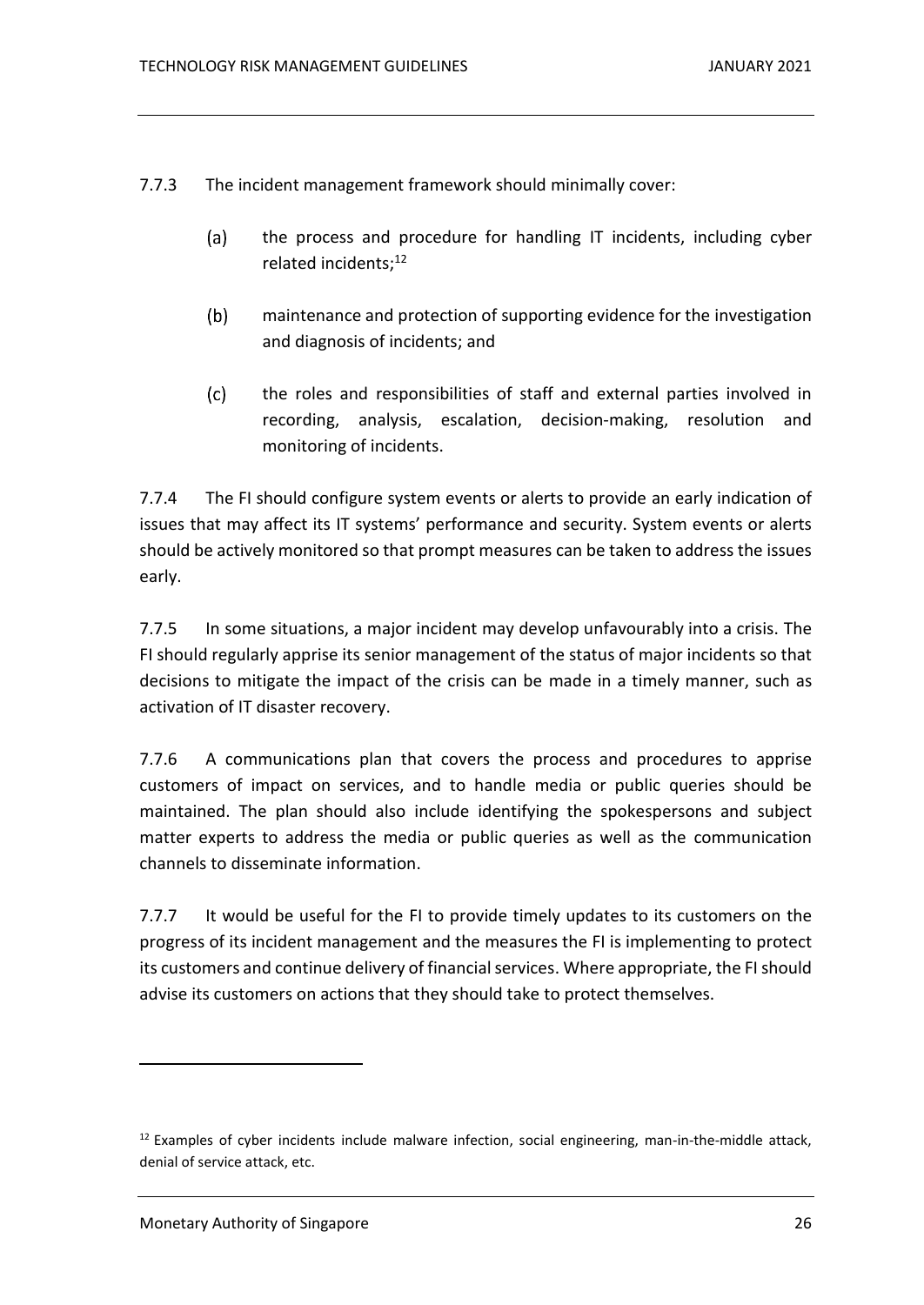### <span id="page-26-0"></span>**7.8 Problem Management**

7.8.1 The FI should establish problem management process and procedures to determine and resolve the root cause of incidents to prevent the recurrence of similar incidents.

7.8.2 The FI should maintain a record of past incidents which include lessons learnt to facilitate the diagnosis and resolution of future incidents with similar characteristics.

7.8.3 A trend analysis of past incidents should be performed by the FI to identify commonalities and patterns in the incidents, and verify if the root causes to the problems had been properly identified and resolved. The FI should also use the analysis to determine if further corrective or preventive measures are necessary.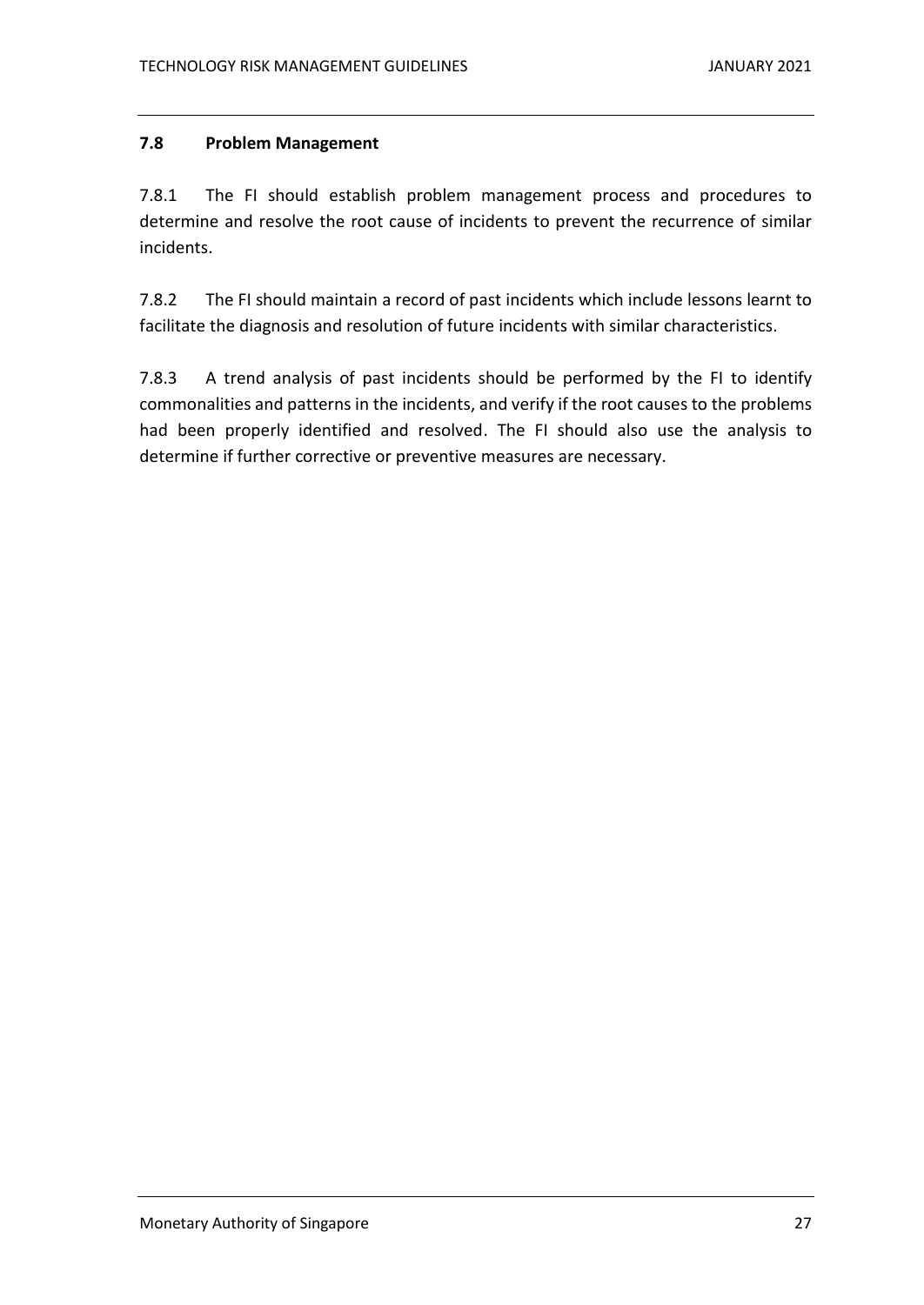# <span id="page-27-0"></span>**8 IT Resilience**

### <span id="page-27-1"></span>**8.1 System Availability**

8.1.1 Maintaining system availability is crucial in achieving confidence and trust in the FI's operational capabilities. IT systems should be designed and implemented to achieve the level of system availability that is commensurate with its business needs.

8.1.2 Redundancy or fault-tolerant solutions should be implemented for IT systems which require high system availability. The FI should perform a periodic review of its IT system and network architecture design to identify weaknesses in the existing design. The review should include a mapping of internal and external dependencies of the FI's IT systems to determine any single point of failure. It is important that the FI conducts regular testing to ascertain that the level of resilience continues to meet its business requirements.

8.1.3 The FI should continuously monitor the utilisation of its system resources against a set of pre-defined thresholds.<sup>13</sup> Such monitoring could facilitate the FI in carrying out capacity management to ensure IT resources are adequate to meet current and future business needs.

8.1.4 Procedures should be established to respond to situations when pre-defined thresholds for system resources and system performance have been breached.

### <span id="page-27-2"></span>**8.2 System Recoverability**

8.2.1 The FI should establish systems' recovery time objectives (RTO) and recovery point objectives (RPO) that are aligned to its business resumption and system recovery priorities.

8.2.2 The FI's disaster recovery plan should include procedures to recover systems from various disaster scenarios, as well as the roles and responsibilities of relevant personnel in the recovery process. The disaster recovery plan should be reviewed at least

 $13$  The monitoring of system resources could cover the utilisation of the computing processor, memory and data storage. For network resources, the monitoring indicators could cover network throughput, latency and packet loss.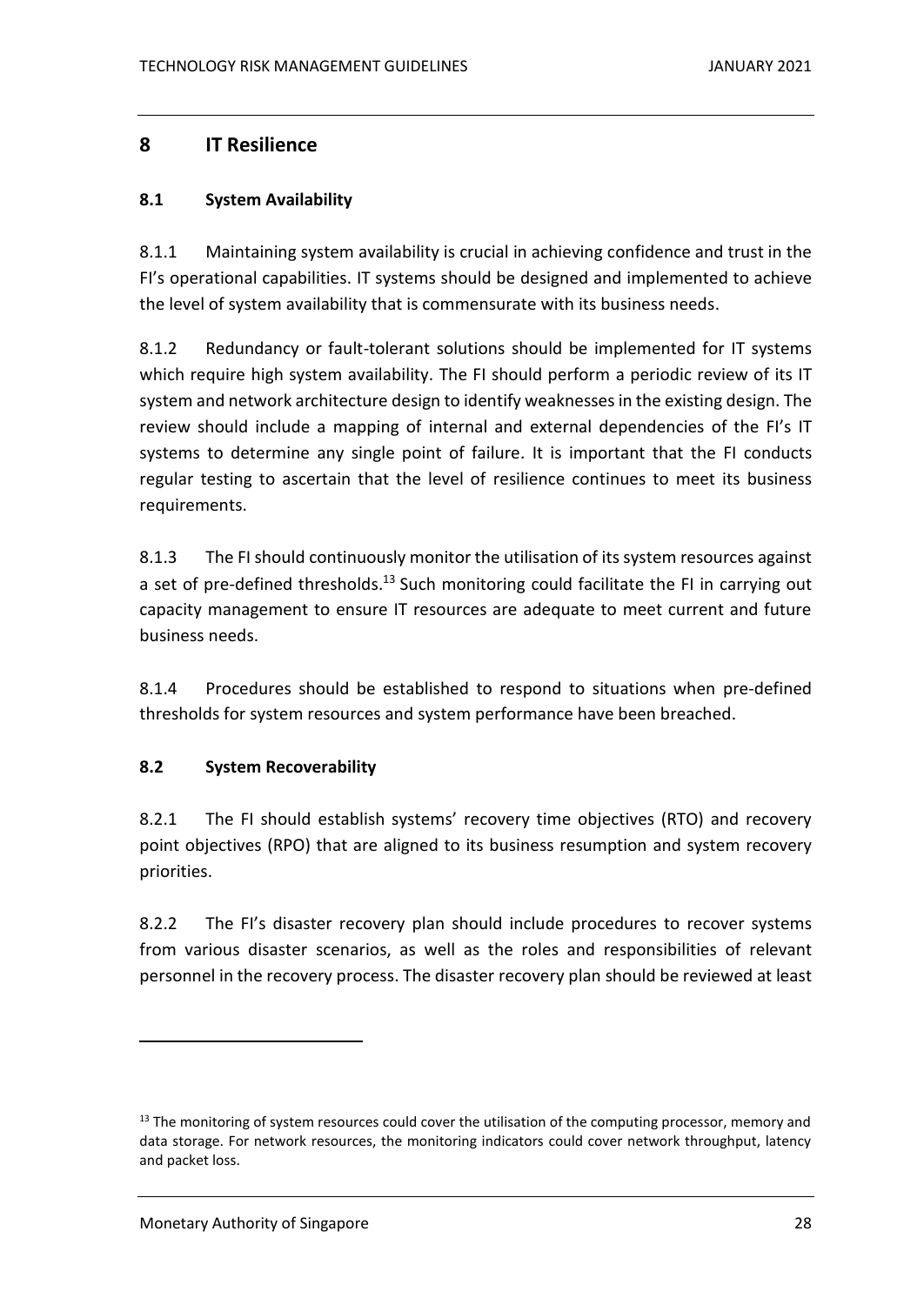annually and updated when there are material changes to business operations, information assets or environmental factors.

8.2.3 During the recovery process, the FI should follow the established disaster recovery plan that has been tested and approved by management. The FI should avoid deviating from the plan as untested recovery measures could exacerbate the incident and prolong the recovery process. In exceptional circumstances where untested recovery measures need to be used, the FI should perform a risk assessment and ensure adequate controls are in place, as well as obtain approval from senior management.

8.2.4 The FI should endeavour to operate from its recovery, secondary or alternate site periodically so as to have the assurance that its infrastructure and systems at these sites are able to support business needs for an extended period of time when production systems failover from the primary or production site.

### <span id="page-28-0"></span>**8.3 Testing of Disaster Recovery Plan**

8.3.1 The FI should perform regular testing of its disaster recovery plan to validate the effectiveness of the plan and ensure its systems are able to meet the defined recovery objectives. Relevant stakeholders, including those in business and IT functions, should participate in the disaster recovery test to familiarise themselves with the recovery processes and ascertain if the systems are performing as expected.

8.3.2 A disaster recovery test plan should include the test objectives and scope, test scenarios, test scripts with details of the activities to be performed during and after testing, system recovery procedures, and the criteria for measuring the success of the test.

8.3.3 The testing of disaster recovery plan should comprise:

- $(a)$ various plausible disruption scenarios, including full and partial incapacitation of the primary or production site and major system failures; and
- $(b)$ recovery dependencies between information assets, including those managed by third parties.

8.3.4 Where information assets are managed by service providers, the FI should assess the service provider's disaster recovery capability and ensure disaster recovery arrangements for these information assets are established, tested and verified to meet its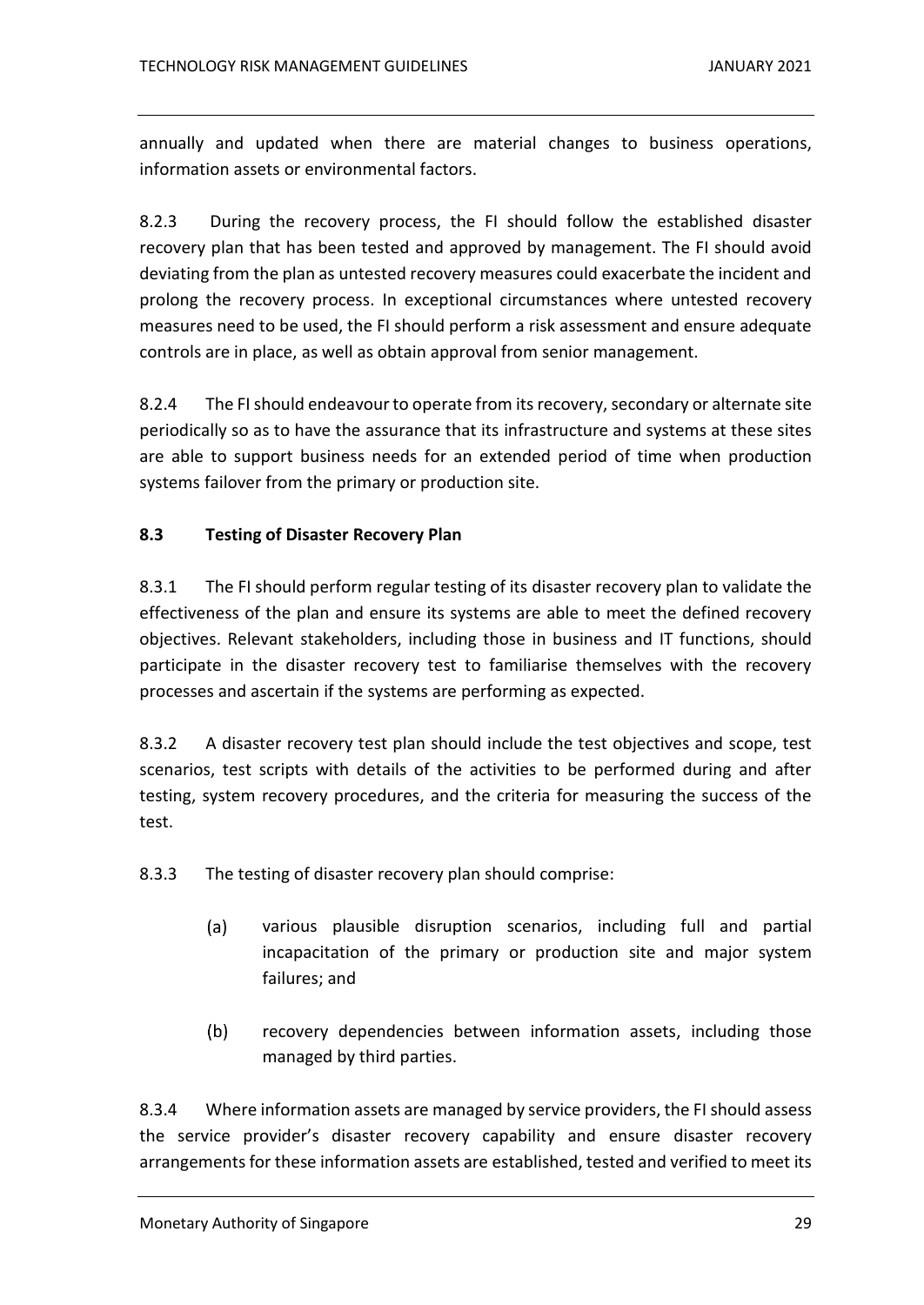business needs. The FI should engage its service provider to test the recovery steps that require coordinated actions between the service provider and the FI.

### <span id="page-29-0"></span>**8.4 System Backup and Recovery**

8.4.1 The FI should establish a system and data backup strategy, and develop a plan to perform regular backups so that systems and data can be recovered in the event of a system disruption or when data is corrupted or deleted.

8.4.2 To ensure data availability is aligned with the FI's business requirements, the FI should institute a policy to manage the backup data life cycle, which includes the establishment of the frequency of data backup and data retention period, management of data storage mechanisms, and secure destruction of backup data.

8.4.3 The FI should periodically test the restoration of its system and data backups to validate the effectiveness of its backup restoration procedures.

8.4.4 To protect data in backup from unauthorised access and modification, the FI should ensure any confidential data stored in the backup media is secured (e.g. encrypted). Backup media should be stored offline or at an offsite location.

### <span id="page-29-1"></span>**8.5 Data Centre Resilience**

8.5.1 The FI should conduct a Threat and Vulnerability Risk Assessment (TVRA) for its data centres(DCs) to identify potential vulnerabilities and weaknesses, and the protection that should be established to safeguard the DCs against physical and environmental threats. <sup>14</sup> In addition, the TVRA should consider the political and economic climate of the country in which the DCs are located. The TVRA should be reviewed whenever there is a significant change in the threat landscape or when there is a material change in the DC's environment.

8.5.2 The FI should ensure adequate redundancy for the power, network connectivity, and cooling, electrical and mechanical systems of the DC to eliminate any single point of failure. Consideration should be given to the following:

<sup>&</sup>lt;sup>14</sup> Examples: flooding, fire, natural disasters, acts of terrorism, electricity surge, electromagnetic and electrical interference, etc.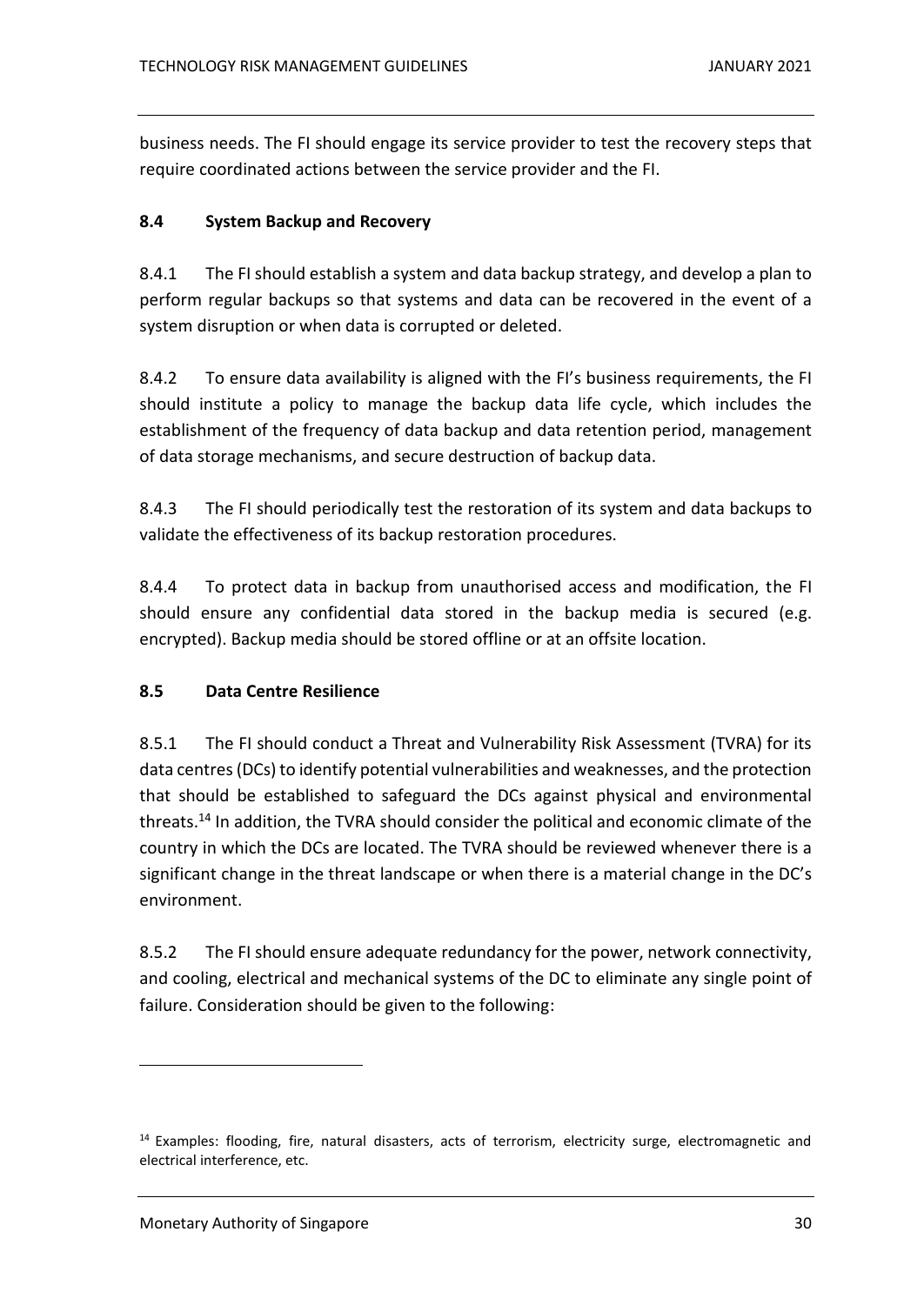- $(a)$ diversification of data communications and network paths;
- $(b)$ deployment of power equipment, such as uninterruptable power sources, backup diesel generators with fuel tanks; and
- $(c)$ implementation of redundant cooling equipment (e.g. cooling towers, chilled water supply and computer room air conditioning units) to control the temperature and humidity levels in the DC and prevent fluctuations potentially harmful to systems.

8.5.3 As part of the DC's environmental controls, the FI should implement fire detection and suppression devices or systems, such as smoke or heat detectors, inert gas suppression systems, and wet or dry sprinkler systems.

8.5.4 The FI's secondary or disaster recovery DC should be geographically separated from its primary or production DC so that both sites will not be impacted by a disruption to the underlying infrastructure (e.g. telecommunications and power) in a particular location.

8.5.5 The DC's physical security and environmental controls should be monitored on a 24 by 7 basis. Appropriate escalation, response plans and procedures for physical and environmental incidents at DCs should be established and tested.

8.5.6 The DC should have adequate physical access controls including:

- $(a)$ access granted to staff should be on a need-to-have basis, and revoked promptly if access is no longer required;
- $(b)$ proper notification and approval for visitors to the DC. All visitors should be escorted by authorised staff at all times while in the DC;
- $(c)$ physical access points in the DC should be secured and monitored at all times;
- access to equipment racks should be restricted to authorised staff and  $(d)$ monitored;
- $(e)$ access to keys and other physical access devices should be restricted to authorised staff, and replaced or changed promptly if they have been misplaced, lost or stolen; and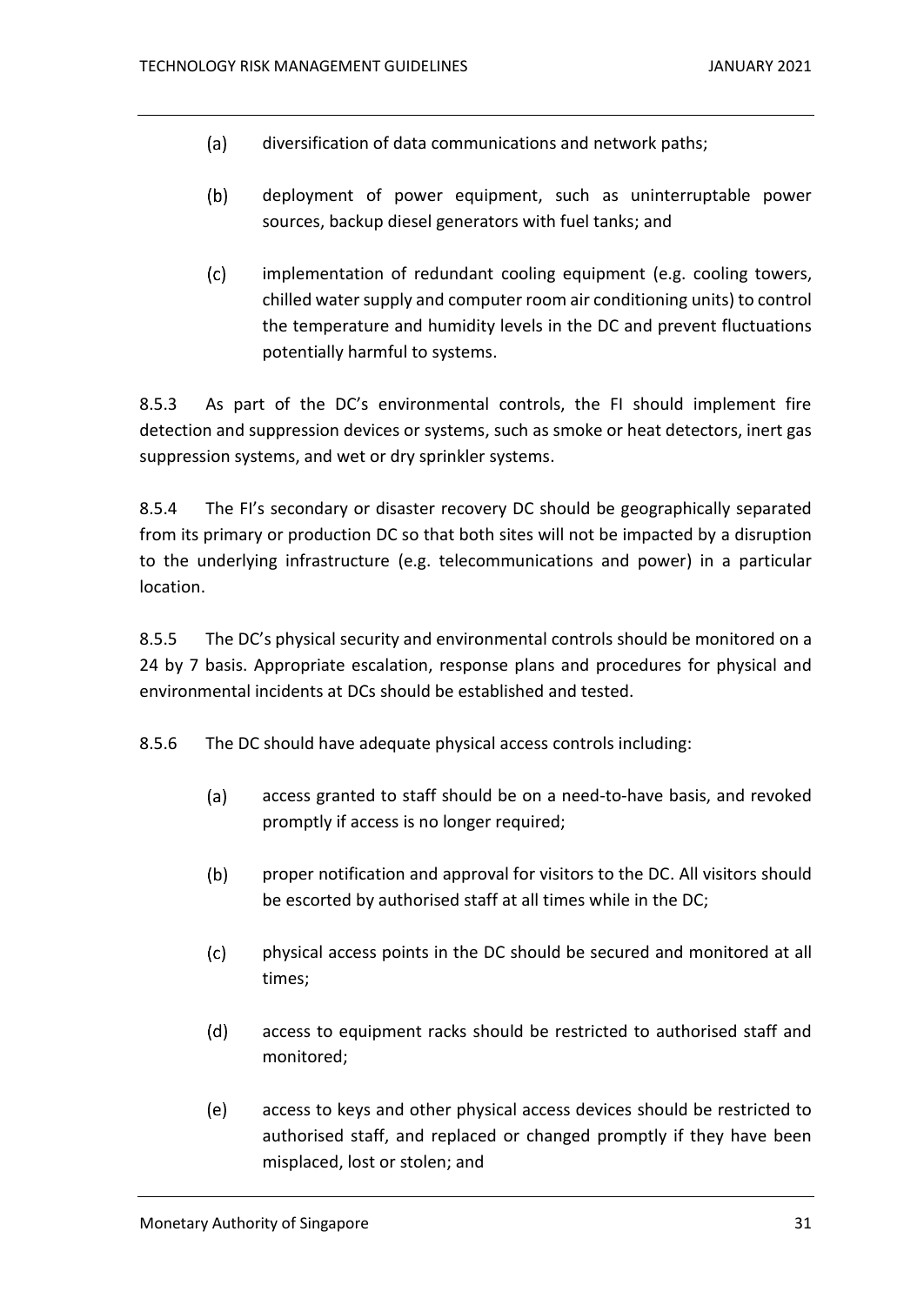$(f)$ segregation of delivery and common areas from security sensitive areas should be enforced.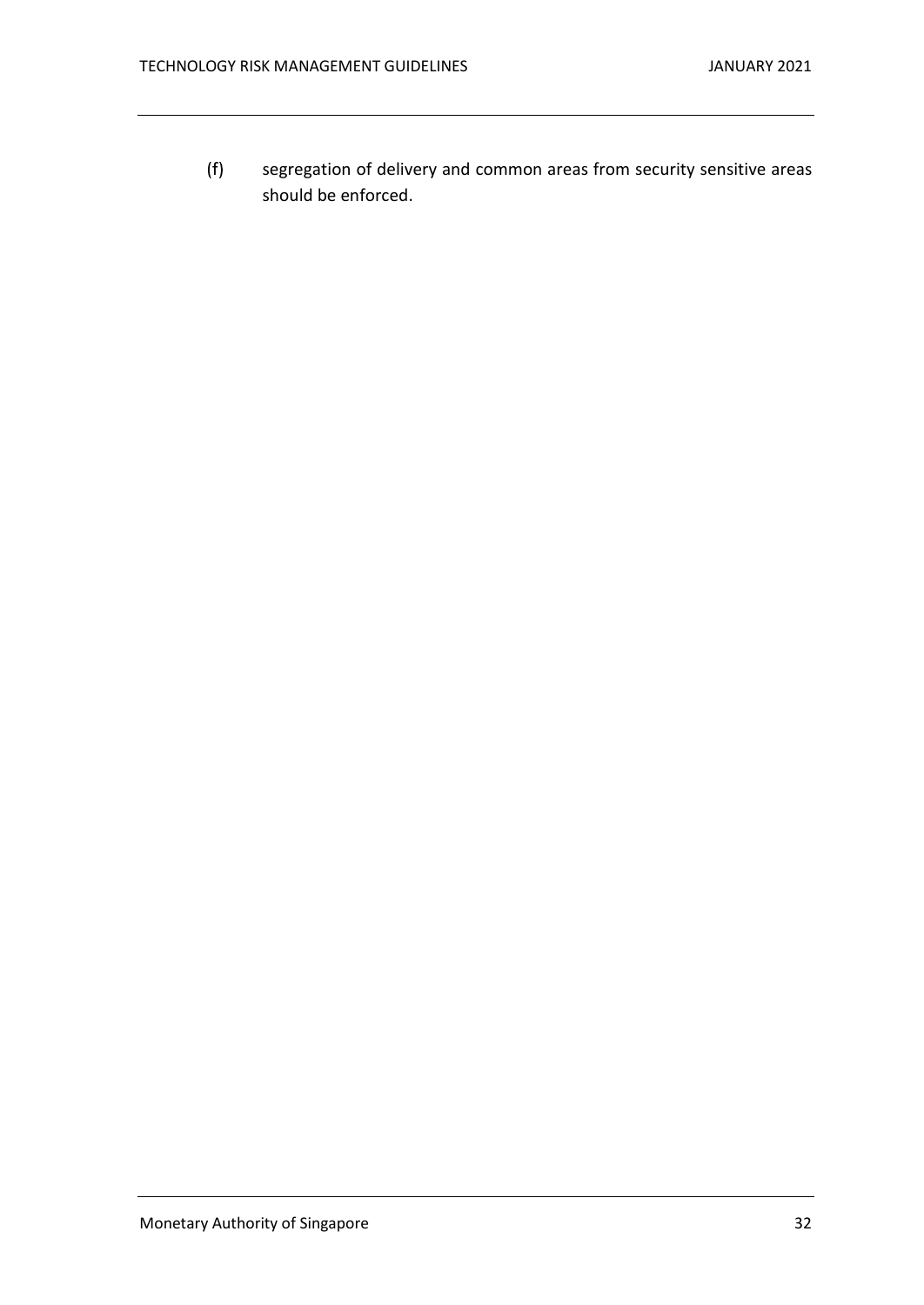# <span id="page-32-0"></span>**9 Access Control**

### <span id="page-32-1"></span>**9.1 User Access Management**

9.1.1 The principles of 'never alone',<sup>15</sup> 'segregation of duties',<sup>16</sup> and 'least privilege'<sup>17</sup> should be applied when granting staff access to information assets so that no one person has access to perform sensitive system functions.<sup>18</sup> Access rights and system privileges should be granted according to the roles and responsibilities of the staff, contractors and service providers.

9.1.2 The FI should establish a user access management process<sup>19</sup> to provision, change and revoke access rights to information assets. Access rights should be authorised and approved by appropriate parties, such as the information asset owner.

9.1.3 For proper accountability, the FI should ensure records of user access and user management activities are uniquely identified and logged for audit and investigation purposes.

<sup>&</sup>lt;sup>15</sup> Certain system functions and procedures are of sensitive and critical nature, and are carried out by more than one person at the same time or performed by one person and checked by another.

 $16$  Segregation of duties is to ensure that responsibilities and duties for IT functions, such as operating system function, system design and development, application maintenance programming, access control administration, data security, and backup are separated and performed by different groups of employees.

 $17$  Access rights and system privileges are granted based on job responsibility and the necessity to have them to fulfil one's duties. No person by virtue of rank or position is given any intrinsic right to access confidential data, applications, system resources or facilities. Only personnel with proper authorisation are granted access to and use of information assets.

 $18$  The sensitivity of a system function may be assessed based on the confidentiality of the data and criticality of the system. This could include system functions that are of a sensitive nature, such as system initialisation, PIN generation, creation of cryptographic keys and the use of administrative accounts.

<sup>&</sup>lt;sup>19</sup> User access refers to access by all users, including end or business user accounts as well as administrative accounts.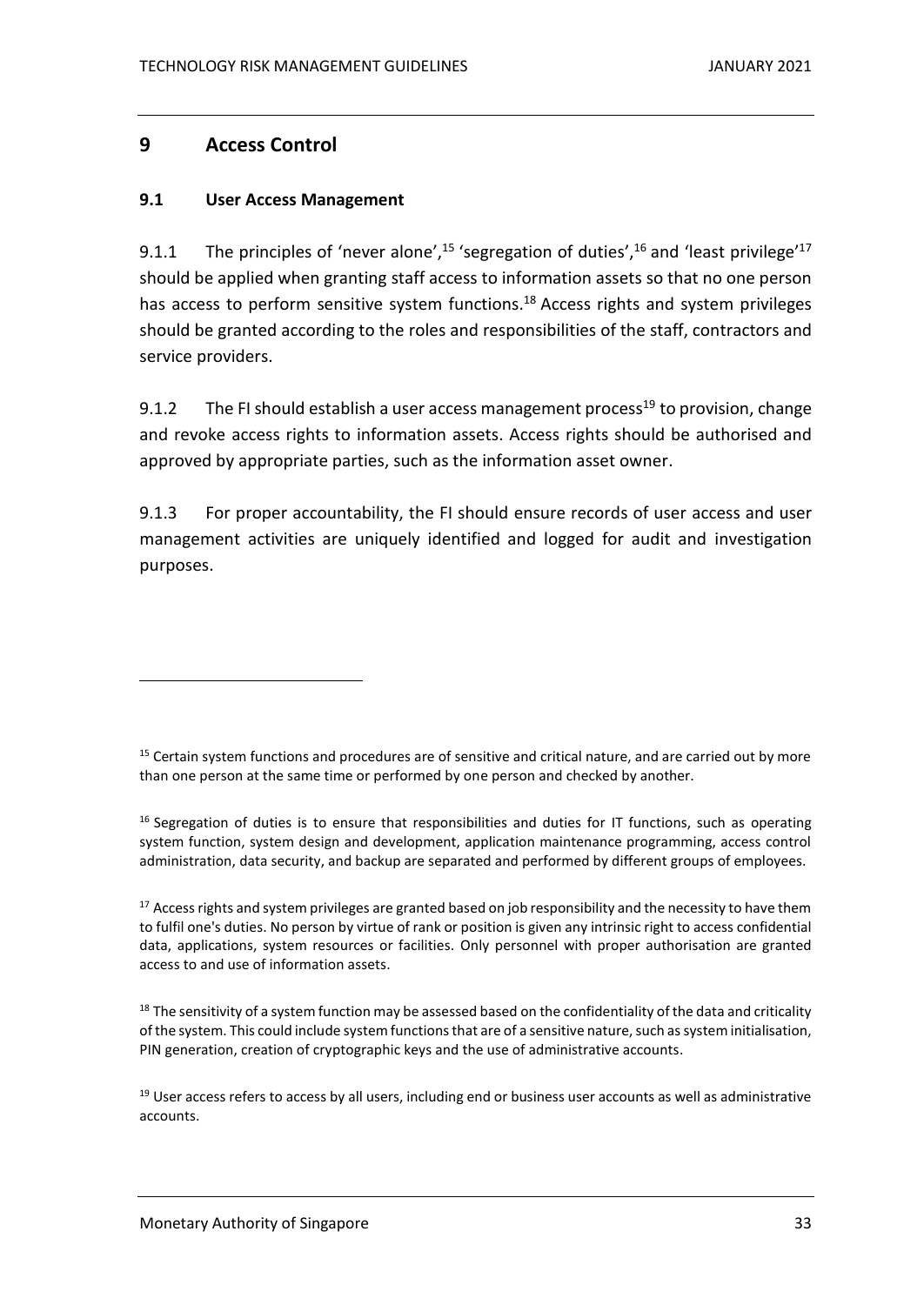9.1.4 The FI should establish a password policy and a process to enforce strong password controls<sup>20</sup> for users' access to IT systems.

9.1.5 Multi-factor authentication<sup>21</sup> should be implemented for users with access to sensitive system functions to safeguard the systems and data from unauthorised access.

9.1.6 The FI should ensure appropriate parties such as information asset owners perform periodic user access review to verify the appropriateness of privileges that are granted to users. The user access review should be used to identify dormant and redundant user accounts, as well as inappropriate access rights. Exceptions noted from the user access review should be resolved as soon as practicable.

9.1.7 Users should only be granted access rights on a need-to-use basis. Access rights that are no longer needed, as a result of a change in a user's job responsibilities or employment status (e.g. transfer or termination of employment), should be revoked or disabled promptly.

9.1.8 The FI should subject its service providers, who are given access to the FI's information assets, to the same monitoring and access restrictions on the FI's personnel.

### <span id="page-33-0"></span>**9.2 Privileged Access Management**

9.2.1 Users granted privileged system access have the ability to inflict severe damage on the stability and security of the FI's IT environment. Access to privileged accounts should only be granted on a need-to-use basis; activities of these accounts should be logged and reviewed as part of the FI's ongoing monitoring.

- (a) something that the user knows such as a password or a PIN number;
- (b) something that the user has such as a cryptographic identification device or token; and
- (c) something that the user is such as his biometrics or behaviour.

<sup>&</sup>lt;sup>20</sup> Strong password controls should include a change of password upon first logon, minimum password length and history and password complexity.

 $21$  Multi-factor authentication refers to the use of two or more factors to verify a user's claimed identity. Such factors include, but are not limited to: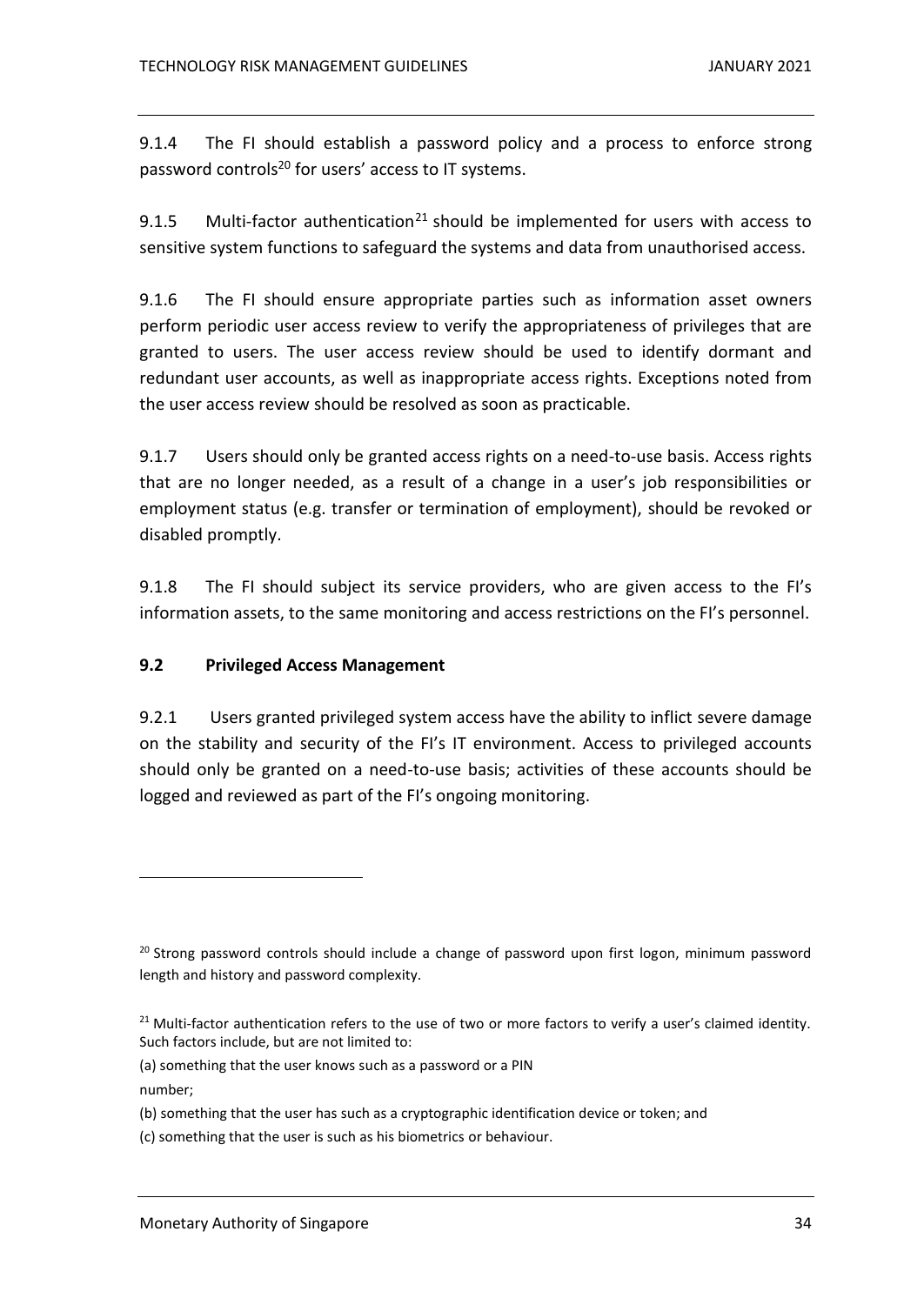9.2.2 System and service accounts are used by operating systems, applications and databasesto interact or access other systems' resources. The FI should establish a process to manage and monitor the use of system and service accounts for suspicious or unauthorised activities.

### <span id="page-34-0"></span>**9.3 Remote Access Management**

9.3.1 Remote access allows users to connect to the FI's internal network via an external network to access the FI's data and systems, such as emails and business applications. Remote connections should be encrypted to prevent data leakage through network sniffing and eavesdropping. Strong authentication, such as multi-factor authentication, should be implemented for users performing remote access to safeguard against unauthorised access to the FI's IT environment.

9.3.2 The FI should ensure remote access to the FI's information assets is only allowed from devices that have been secured according to the FI's security standards.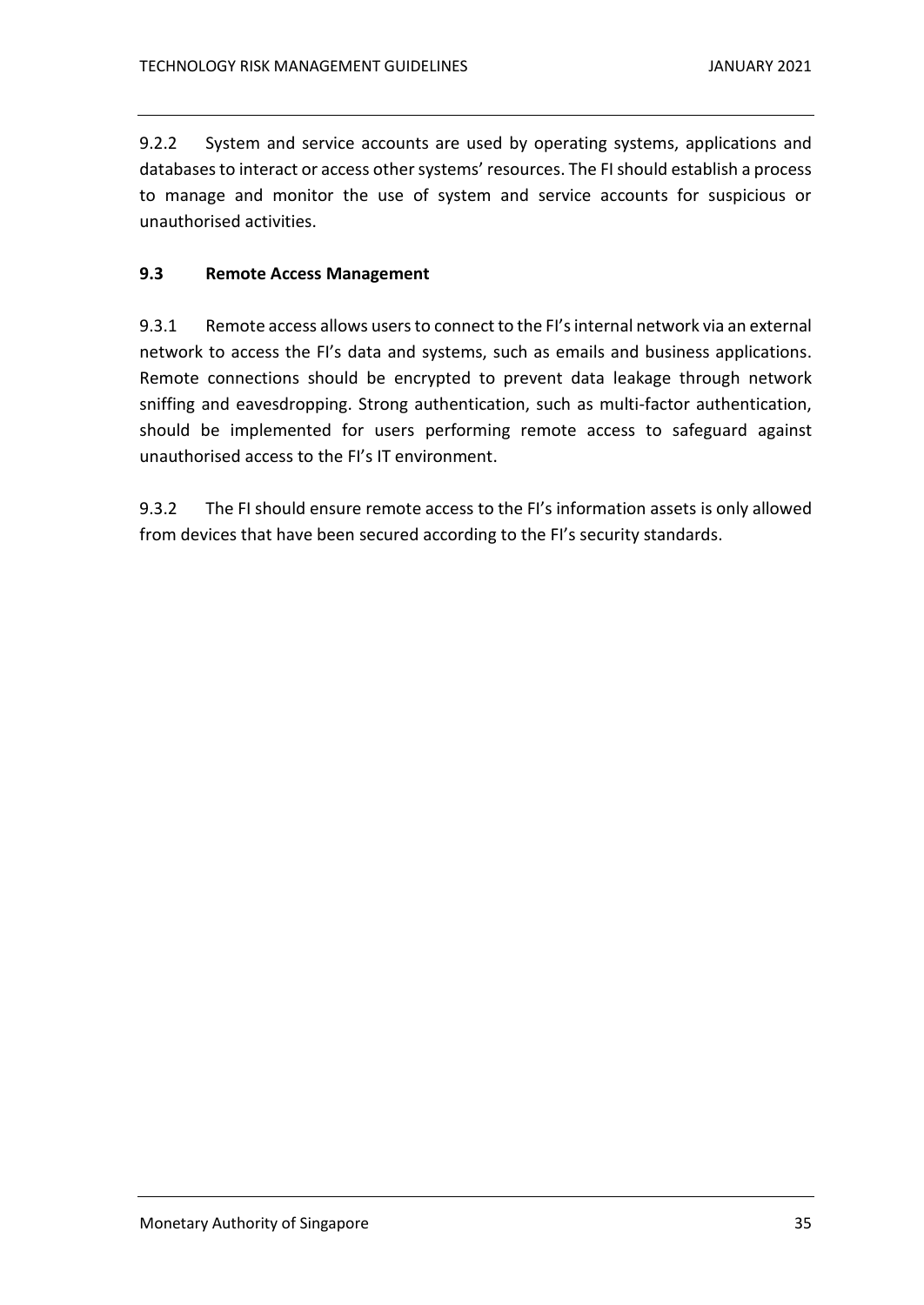# <span id="page-35-0"></span>**10 Cryptography**

### <span id="page-35-1"></span>**10.1 Cryptographic Algorithm and Protocol**

10.1.1 The primary applications of cryptography are to protect data confidentiality, and maintain data integrity and authenticity. For example, cryptography is used in data encryption to protect sensitive data; cryptographic digital signatures can be used to verify the authenticity of the data origin and check if the data has been altered. Besides these applications, cryptography is also commonly used in authentication protocols.

10.1.2 The FI should adopt cryptographic algorithms from well-established international standards. The FI should also select an appropriate algorithm and encryption key length that meet its security objectives and requirements.

10.1.3 Where the security of the cryptographic algorithm depends on the unpredictability of a random seed or number, the FI should ensure the seed or random number is of sufficient length and randomness.

10.1.4 The FI should ensure all cryptographic algorithms used have been subject to rigorous testing or vetting to meet the identified security objectives and requirements.

10.1.5 The FI should monitor developments in the area of cryptanalysis and, where necessary, update or change the cryptographic algorithms or increase the key lengths to ensure they remain resilient against evolving threats.

### <span id="page-35-2"></span>**10.2 Cryptographic Key Management**

10.2.1 Cryptographic key management policy, standards and procedures covering key generation, distribution, installation, renewal, revocation, recovery and expiry should be established.

10.2.2 The FI should ensure cryptographic keys are securely generated and protected from unauthorised disclosure. Any cryptographic key or sensitive data used to generate or derive the keys should be also be protected or securely destroyed after the key is generated.

10.2.3 The FI should determine the appropriate lifespan of each cryptographic key based on factors, such as the sensitivity of the data, the criticality of the system to be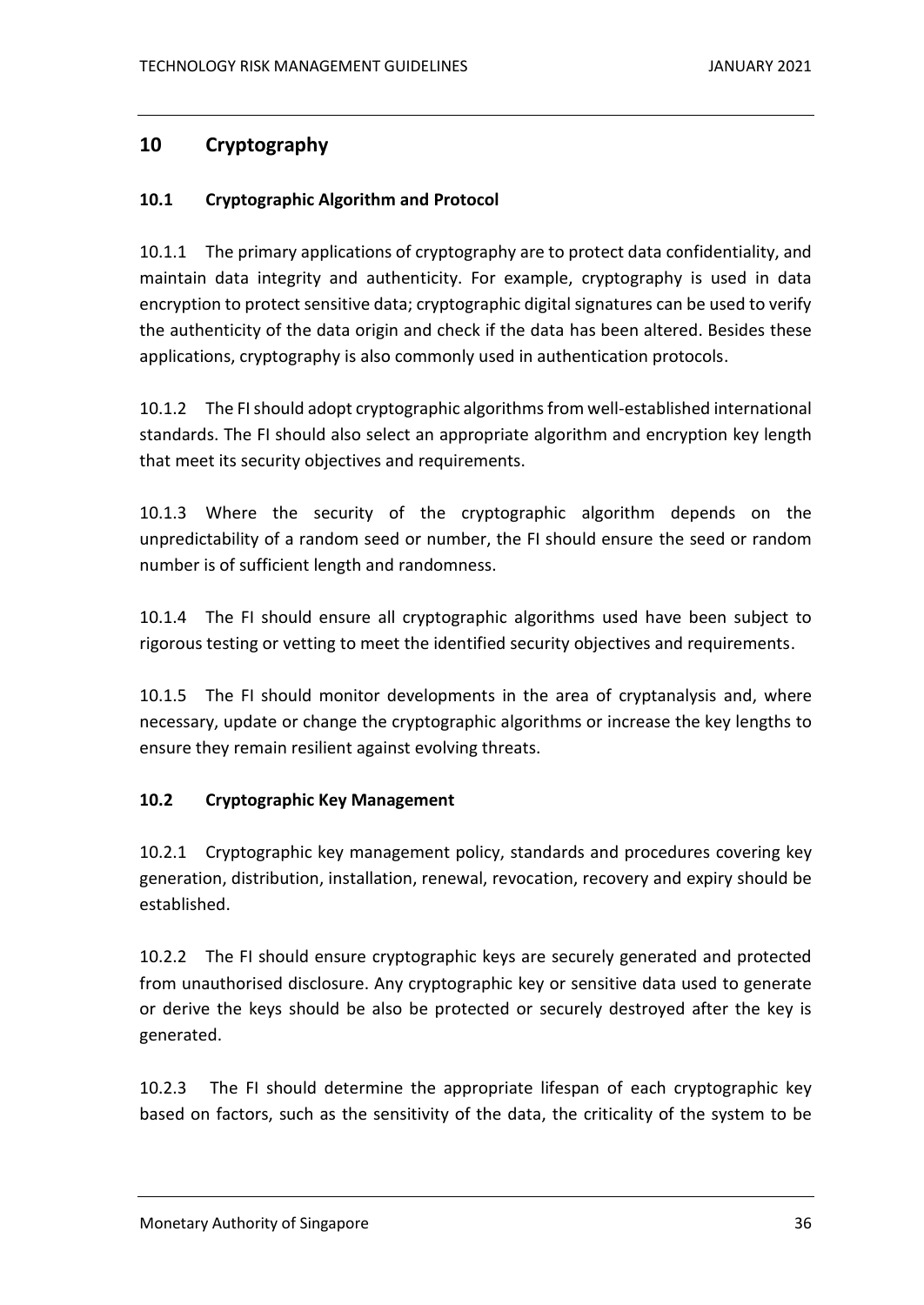protected, and the threats and risks that the data or system may be exposed to. The cryptographic key should be securely replaced, before it expires at the end of its lifespan.

10.2.4 To protect sensitive cryptographic keys, the FI should manage, process and store such keys in hardened and tamper resistant systems, e.g. by using a hardware security module.

10.2.5 Where sensitive cryptographic keys need to be transmitted, the FI should ensure these keys are not exposed during transmission. The keys should be distributed to the intended recipient via an out-of-band channel or other secure means to minimise the risk of interception.

10.2.6 Diversification of cryptographic keys can limit the impact of key exposure. Cryptographic keys should be used for a single purpose. For instance, the cryptographic key for data encryption should be different from the one that is used to generate cryptographic digital signatures.

10.2.7 If a cryptographic key is found to be compromised, the FI should revoke and replace the key and all other keys whose security could also be compromised as a result of the exposed key.

10.2.8 When cryptographic keys have expired or have been revoked, the FI should use a secure key destruction method to ensure the keys are not recoverable.

10.2.9 When replacing or renewing a compromised or expiring cryptographic key, the FI should generate the new key in a manner such that any adversary who has knowledge of part or whole of the previous key will not be able to derive the new key from it.

10.2.10 Cryptographic keys can be corrupted or unintentionally deleted. As such, the FI should maintain backups of cryptographic keys for recovery purposes and accord them a high level of protection.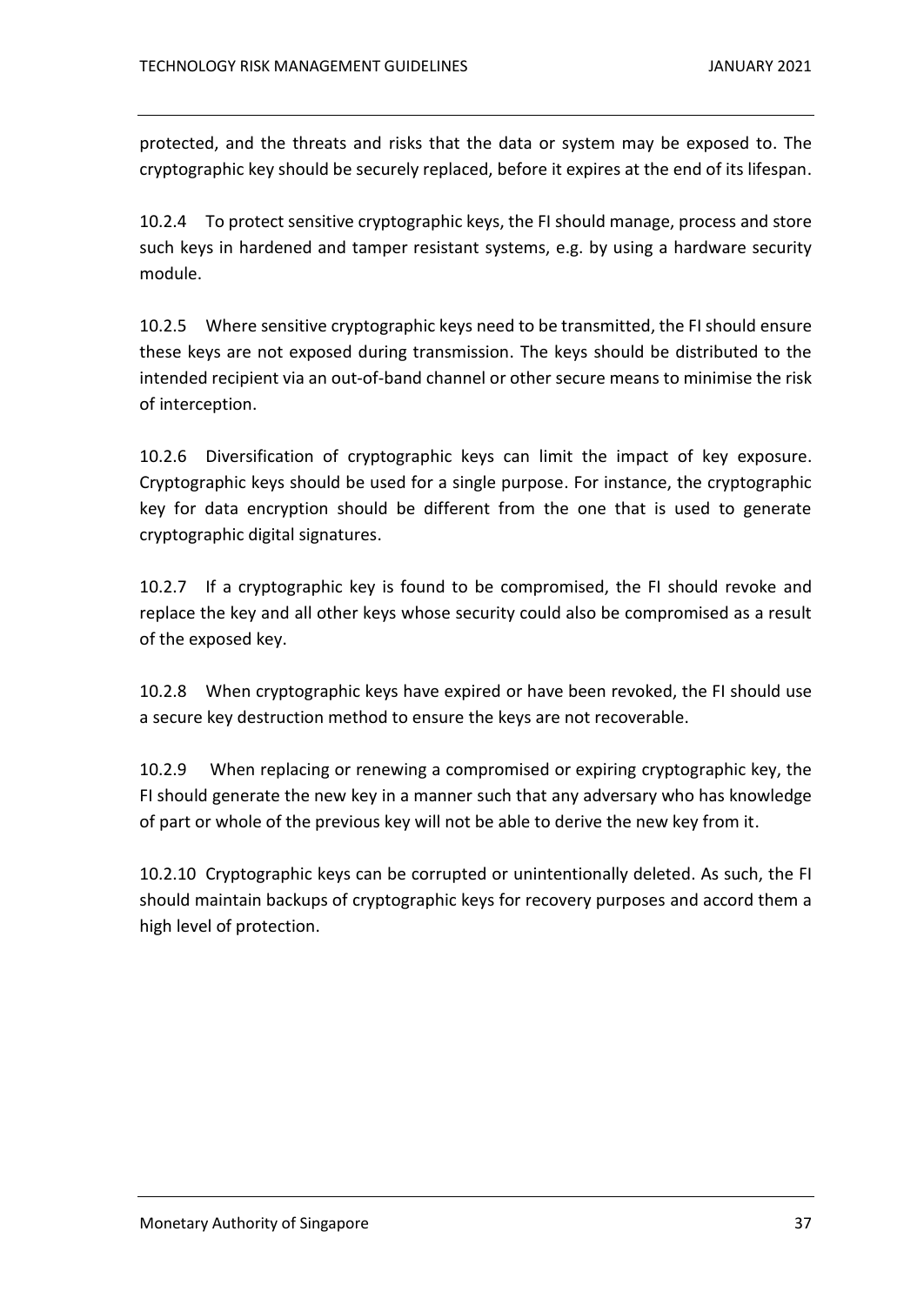# <span id="page-37-0"></span>**11 Data and Infrastructure Security**

### <span id="page-37-1"></span>**11.1 Data Security**

11.1.1 The FI should develop comprehensive data loss prevention policies and adopt measures to detect and prevent unauthorised access, modification, copying, or transmission of its confidential data, taking into consideration the following:

- $(a)$ data in motion - data that traverses a network or that is transported between sites;
- $(b)$ data at rest - data in endpoint devices such as notebooks, personal computers, portable storage devices and mobile devices, as well as data in systems such as files stored on servers, databases, backup media and storage platforms (e.g. cloud); and
- $(c)$ data in use - data that is being used or processed by a system.

11.1.2 The FIshould implement appropriate measures to prevent and detect data theft, as well as unauthorised modification in systems and endpoint devices. The FI should ensure systems managed by the FI's service providers are accorded the same level of protection and subject to the same security standards.

11.1.3 Systems and endpoint devices are often targeted by cyber criminals to gain access or exfiltrate confidential data within an organisation. As such, confidential data stored in systems and endpoint devices should be encrypted and protected by strong access controls.

11.1.4 The FI should ensure only authorised data storage media, systems and endpoint devices are used to communicate, transfer, or store confidential data.

11.1.5 Security measures should be implemented to prevent and detect the use of unauthorised internet services which allow users to communicate or store confidential data. Examples of such services include social media, cloud storage and file sharing, emails, and messaging applications.

11.1.6 The use of sensitive production data in non-production environments should be restricted. In exceptional situations where such data needs to be used in non-production environments, proper approval has to be obtained from senior management. The FI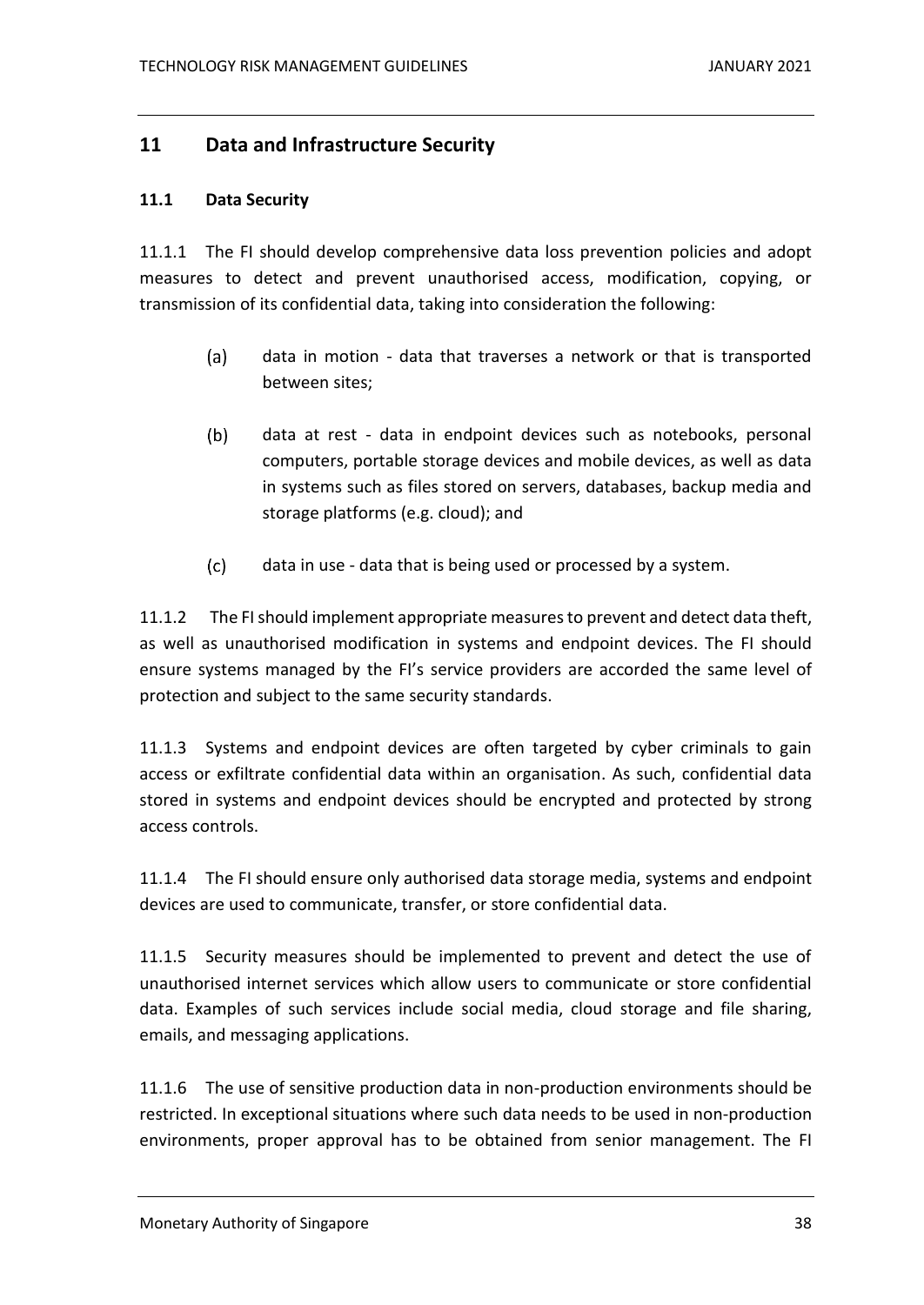should ensure appropriate controls are implemented in non-production environments to manage the access and removal of such data to prevent data leakage. Where possible, such data should be masked in the non-production environments.

11.1.7 The FI should ensure confidential data is irrevocably deleted from storage media, systems and endpoint devices before they are disposed of or redeployed.

### <span id="page-38-0"></span>**11.2 Network Security**

11.2.1 The FI should install network security devices such as firewalls to secure the network between the FI and the Internet, as well as connections with third parties.

11.2.2 To minimise the risk of cyber threats, such as lateral movement and insider threat, the FI should deploy effective security mechanisms to protect information assets. Information assets could be grouped into network segments based on the criticality of systems, the system's functional role (e.g. database and application) or the sensitivity of the data.

11.2.3 Network intrusion prevention systems should be deployed in the FI's network to detect and block malicious network traffic.

11.2.4 The FI should implement network access controls to detect and prevent unauthorised devices from connecting to its network.

11.2.5 Network access control rules in network devices such as firewalls, routers, switches and access points should be reviewed on a regular basis to ensure they are kept up-to-date. Obsolete rules and insecure network protocols should be removed promptly as these can be exploited to gain unauthorised access to the FI's network and systems.

11.2.6 Internet web browsing provides a conduit for cyber criminals to access the FI's IT systems. In this regard, the FI should consider isolating internet web browsing activities from its endpoint devices through the use of physical or logical controls, or implement equivalent controls, so as to reduce exposure of its IT systems to cyber attacks.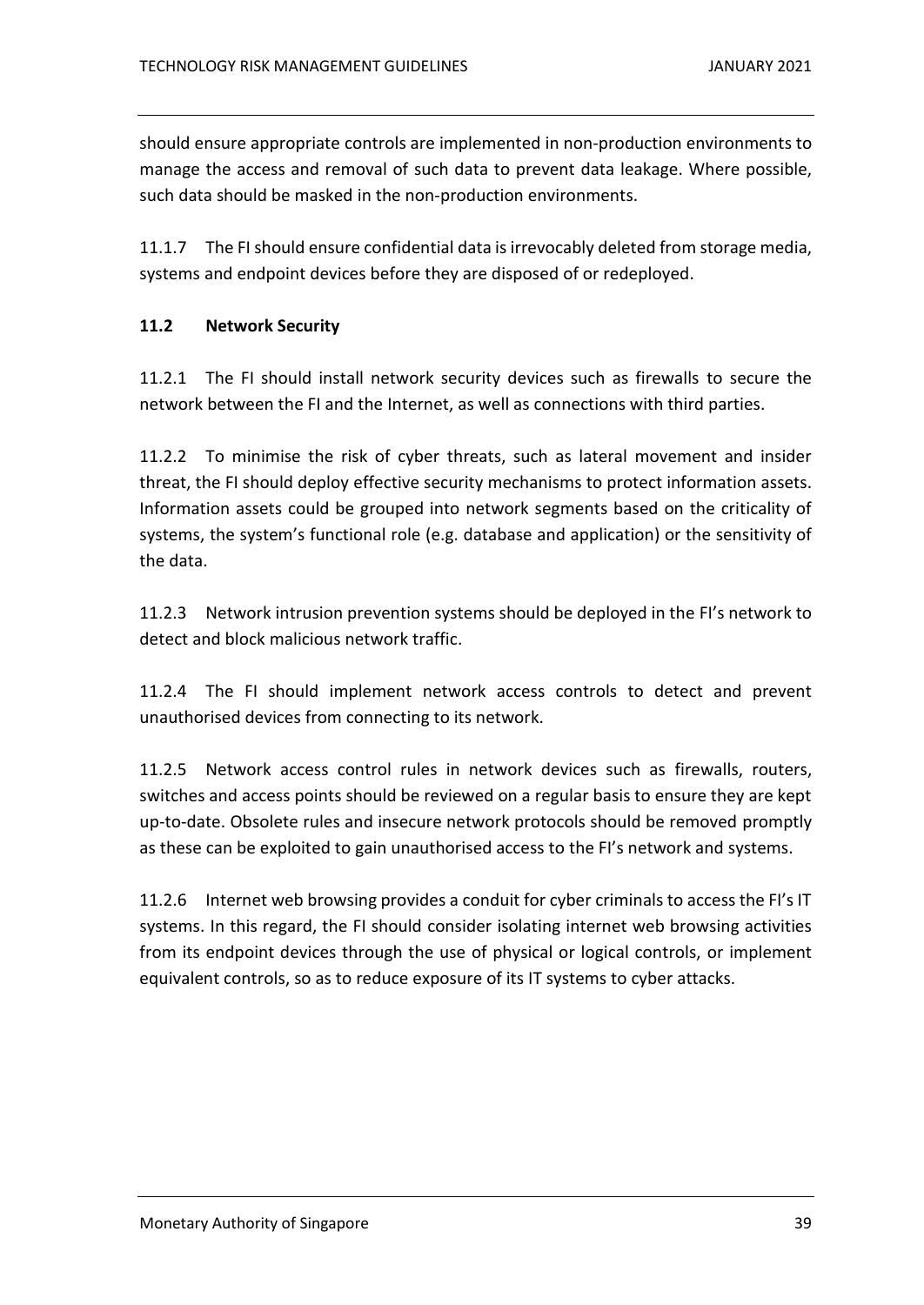11.2.7 An effective DoS protection should be implemented to detect and respond to various types of DoS attacks.<sup>22</sup> The FI could engage DoS mitigation service providers to filter potential DoS traffic before it reaches the FI's network infrastructure.

11.2.8 A review of the FI's network architecture, including the network security design, as well as system and network interconnections, should be conducted on a periodic basis to identify potential cyber security vulnerabilities.

### <span id="page-39-0"></span>**11.3 System Security**

11.3.1 The security standards for the FI's hardware and software (e.g. operating systems, databases, network devices and endpoint devices) should outline the configurations that will minimise their exposure to cyber threats. The standards should be reviewed periodically for relevance and effectiveness.

11.3.2 The FI should establish a process to verify that the standards are applied uniformly on systems and to identify deviations from the standards. Risks arising from deviations should be addressed in a timely manner.

11.3.3 Endpoint protection, which includes but is not limited to behavioural-based and signature-based solutions, should be implemented to protect the FI from malware infection and address common delivery channels of malware, such as malicious links, websites, email attachments or infected removable storage media.

11.3.4 The FI should ensure that anti-malware signatures are kept up-to-date and the systems are regularly scanned for malicious files or anomalous activities.

11.3.5 To facilitate early detection and prompt remediation of suspicious or malicious systems activities, the FI should implement detection and response mechanisms to perform scanning of indicators of compromise (IOCs) in a timely manner, and proactively monitor systems', including endpoint systems', processes for anomalies and suspicious activities.

<sup>&</sup>lt;sup>22</sup> The types of DoS attacks to be considered should include distributed, volumetric and application layer attacks.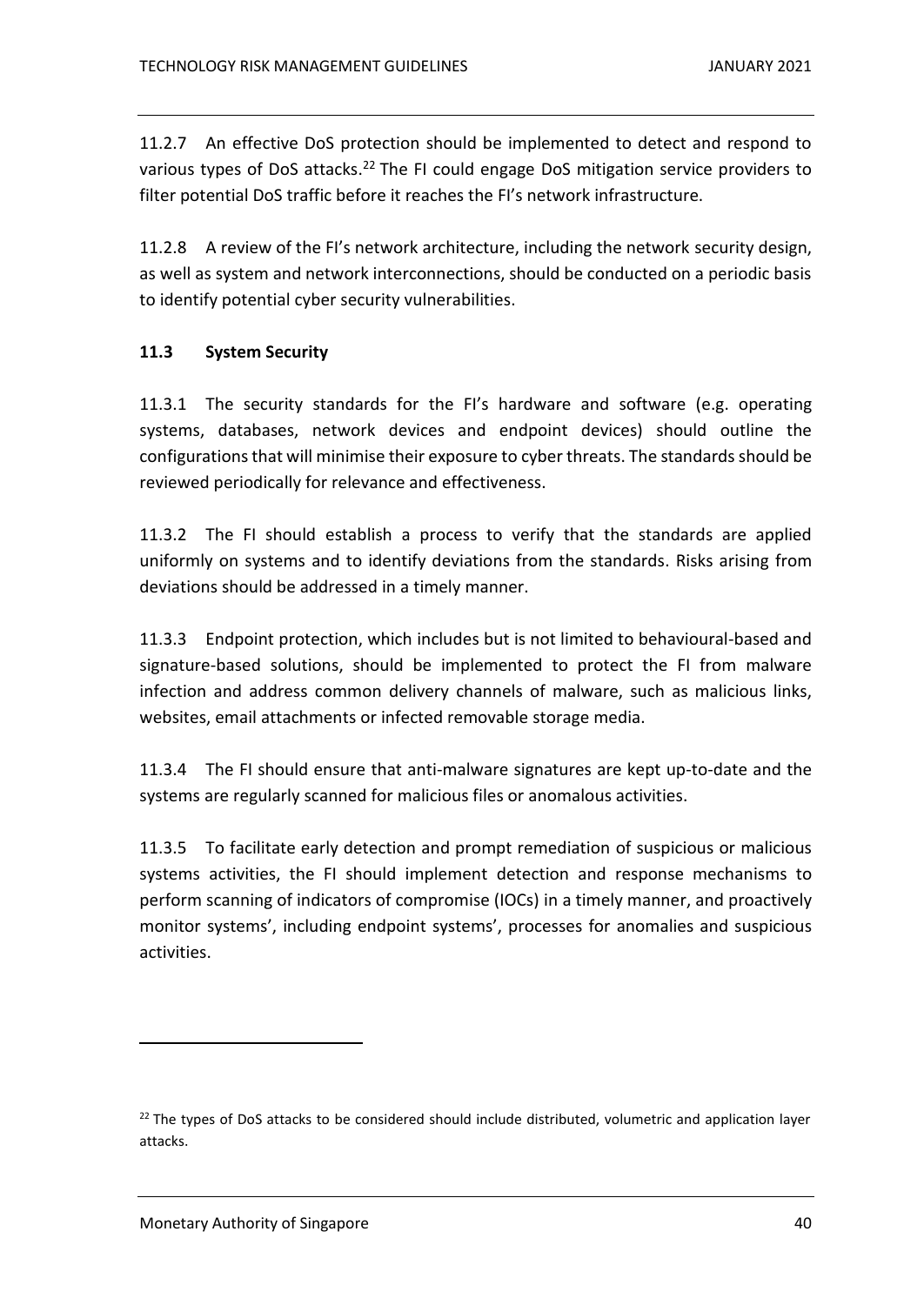11.3.6 Security measures, such as application white-listing, should be implemented to ensure only authorised software is allowed to be installed on the FI's systems.

11.3.7 When implementing Bring Your Own Device (BYOD) $^{23}$ , the FI should conduct a comprehensive risk assessment and implement appropriate measures to secure its BYOD environment before allowing staff to use their personal devices to access the corporate network. Refer to Annex B on the security measures for BYOD.

### <span id="page-40-0"></span>**11.4 Virtualisation Security**

11.4.1 Virtualisation<sup>24</sup> is used by organisations to optimise the use of computing resources and to enhance resilience. The technology allows several virtual machines (VMs) that support different business applications to be hosted on a physical system. A system failure or security breach in one of the VMs could have contagion impact on other VMs. The FI should ensure security standards are established for all components<sup>25</sup> of a virtualisation solution.

11.4.2 Strong access controls should be implemented to restrict administrative access to the hypervisor and host operating system as both control the guest operating systems and other components in the virtual environment.

11.4.3 The FI should establish policies and standards to manage virtual images and snapshots. The standards should include details that govern the security, creation, distribution, storage, use, retirement and destruction of virtual images and snapshots so as to protect these assets against unauthorised access or modification.

<sup>&</sup>lt;sup>23</sup> BYOD enables staff to access corporate email, calendars, applications and data from their personal mobile devices.

 $24$  Virtualisation is the simulation of the software or hardware upon which other software runs. This simulated environment is called a virtual machine. Adapted from NIST SP800 125, *Guide to Security for Full Virtualisation Technologies,* January 2011.

 $25$  Components of a virtualisation solution typically include the hypervisor, the host operating system and the guest operating system.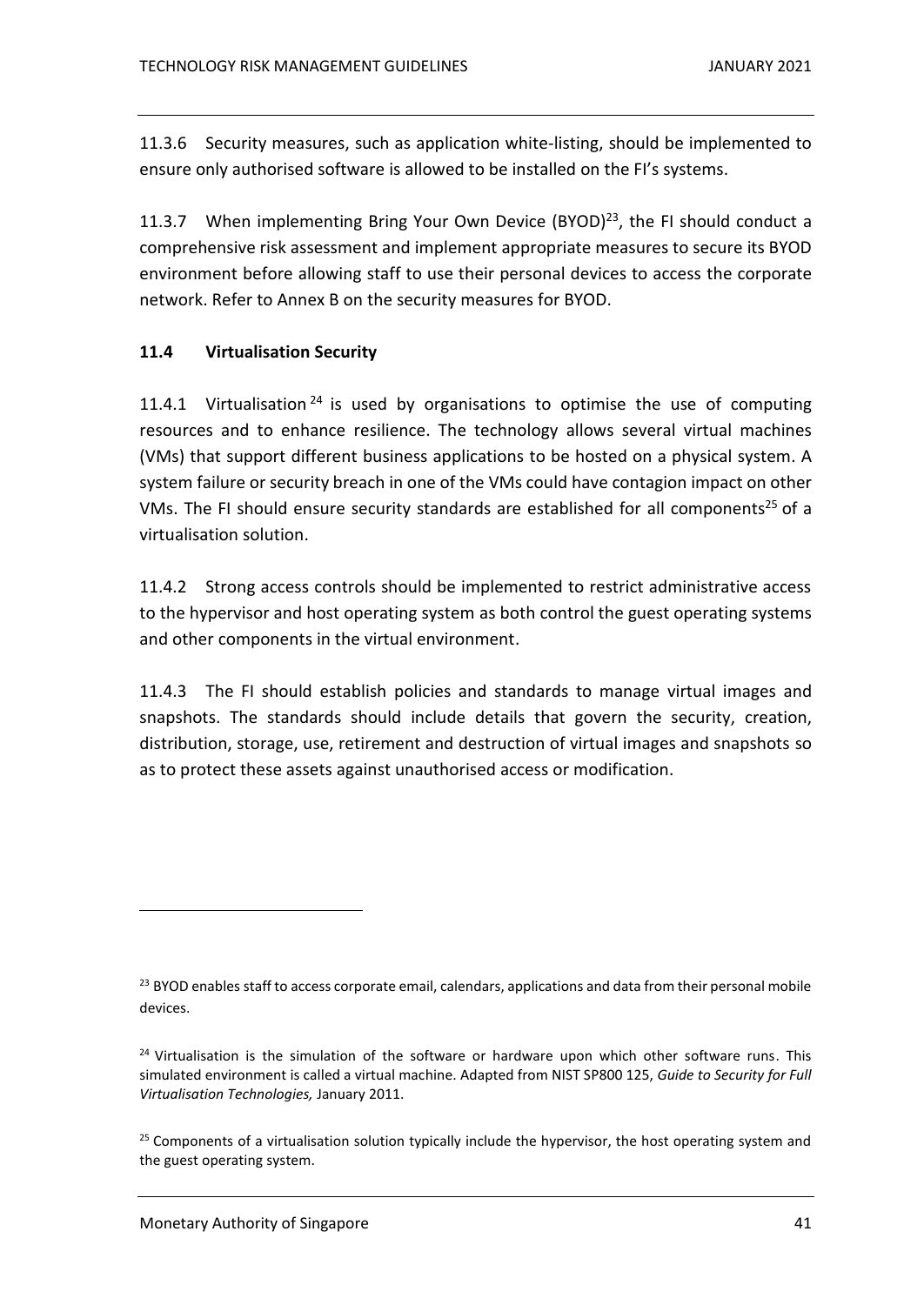### <span id="page-41-0"></span>**11.5 Internet of Things**

11.5.1 Internet of Things (IoT) includes any electronic devices, such as smart phones, multi-function printers, security cameras and smart televisions, which can be connected to the FI's network or the Internet. As with all information assets, the FI should maintain an inventory of all its IoT devices, including information such as the networks which they are connected to and their physical locations.

11.5.2 Many IoT devices are designed without or with minimal security controls. If compromised, these devices can be commandeered and used to gain unauthorised access to the FI's network and systems or as a launch pad for cyber attacks on the FI. The FI should assess and implement processes and controls to mitigate risks arising from IoT.

11.5.3 The network that hosts IoT devices should be secured. For instance, network access controls can be implemented to restrict network traffic to and from an IoT device to prevent a cyber threat actor from accessing the FI's network and launching malware or DoS attacks. To further reduce IoT risks, the FI should host IoT devices in a separate network segment from the network that hosts the FI's systems and confidential data.

11.5.4 The FI should implement controls to prevent unauthorised access to IoT devices.

11.5.5 Similar to other systems, the FI should monitor IoT devices for suspicious or anomalous system activities so that prompt actions can be taken to isolate compromised devices.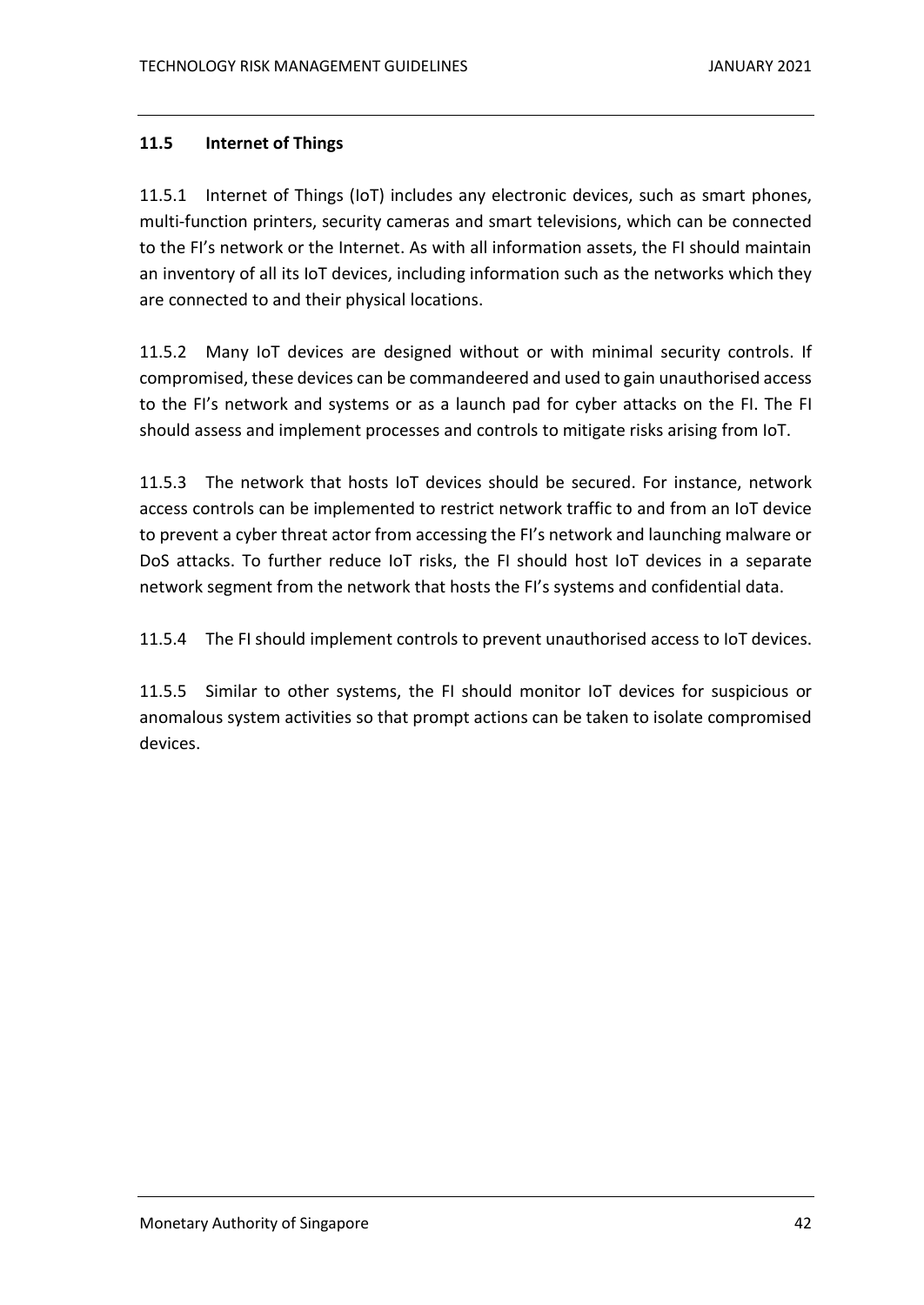# <span id="page-42-0"></span>**12 Cyber Security Operations**

### <span id="page-42-1"></span>**12.1 Cyber Threat Intelligence and Information Sharing**

12.1.1 To maintain good cyber situational awareness, the FI should establish a process to collect, process and analyse cyber-related information for its relevance and potential impact to the FI's business and IT environment. Cyber-related information would include cyber events, cyber threat intelligence and information on system vulnerabilities.

12.1.2 The FI should procure cyber intelligence monitoring services. As cyber threat information sharing is an important component of cyber resilience within the financial ecosystem, the FI should actively participate in cyber threat information-sharing arrangements with trusted parties to share and receive timely and actionable cyber threat information.

12.1.3 At the same time, the FI should establish a process to detect and respond to misinformation related to the FI that are propagated via the Internet. The FI should consider engaging external media monitoring services to facilitate the evaluation and identification of online misinformation.

### <span id="page-42-2"></span>**12.2 Cyber Event Monitoring and Detection**

12.2.1 To facilitate continuous monitoring and analysis of cyber events; $^{26}$  as well as prompt detection and response to cyber incidents, the FI should establish a security operations centre or acquire managed security services. The processes, roles and responsibilities for security operations should be defined.

12.2.2 A process to collect, process, review and retain system logs  $27$  should be established to facilitate the FI's security monitoring operations. These logs should be protected against unauthorised access.

 $26$  Cyber events include exploits on system vulnerabilities, system intrusions, privileged escalation, unauthorised system access, data exfiltration and attempts to establish connections via the Internet to Command and Control (C2) servers.

<sup>&</sup>lt;sup>27</sup> These include security, application, database, network and operating system logs.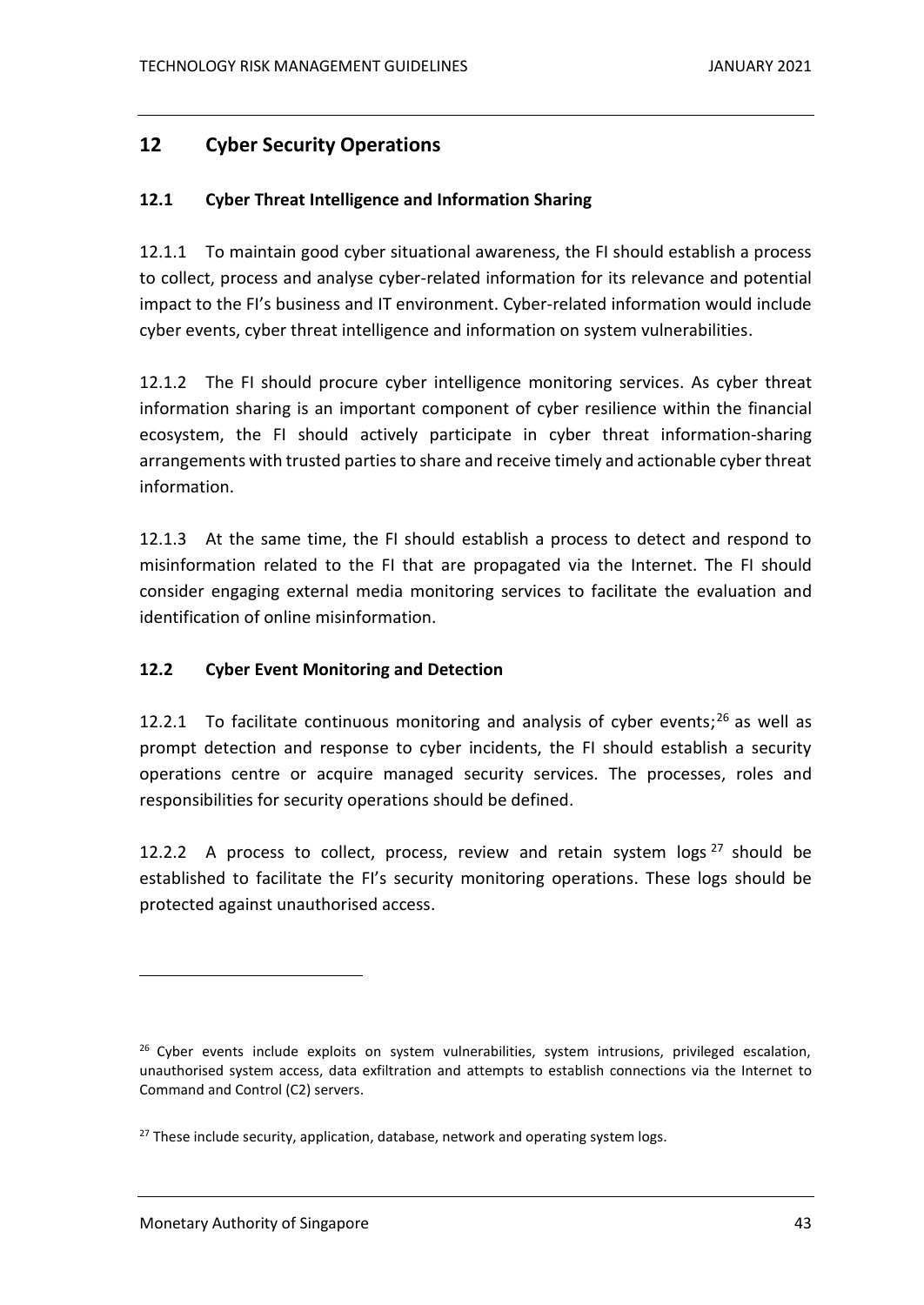12.2.3 To facilitate identification of anomalies, the FI should establish a baseline profile of each IT system's routine activities and analyse the system activities against the baseline profiles. The profiles should be regularly reviewed and updated.

12.2.4 The FI should consider applying user behavioural analytics to enhance the effectiveness of security monitoring. User behavioural analytics might include the use of machine learning algorithms in real time to analyse system logs, establish a baseline of normal user activities and identify suspicious or anomalous behaviours.

12.2.5 Correlation of multiple events registered on system logs should be performed to identify suspicious or anomalous system activity patterns.

12.2.6 A process should be established to ensure timely escalation to relevant stakeholders regarding suspicious or anomalous system activities or user behaviour.

### <span id="page-43-0"></span>**12.3 Cyber Incident Response and Management**

12.3.1 The FI should establish a cyber incident response and management plan to swiftly isolate and neutralise a cyber threat and to securely resume affected services. The plan should describe communication, coordination and response procedures to address plausible cyber threat scenarios.

12.3.2 As part of the plan, the FI should establish a process to investigate and identify the security or control deficiencies that resulted in the security breach. The investigation should also evaluate the full extent of the impact to the FI.

12.3.3 Information from cyber intelligence and lessons learnt from cyber incidents should be used to enhance the existing controls or improve the cyber incident management plan.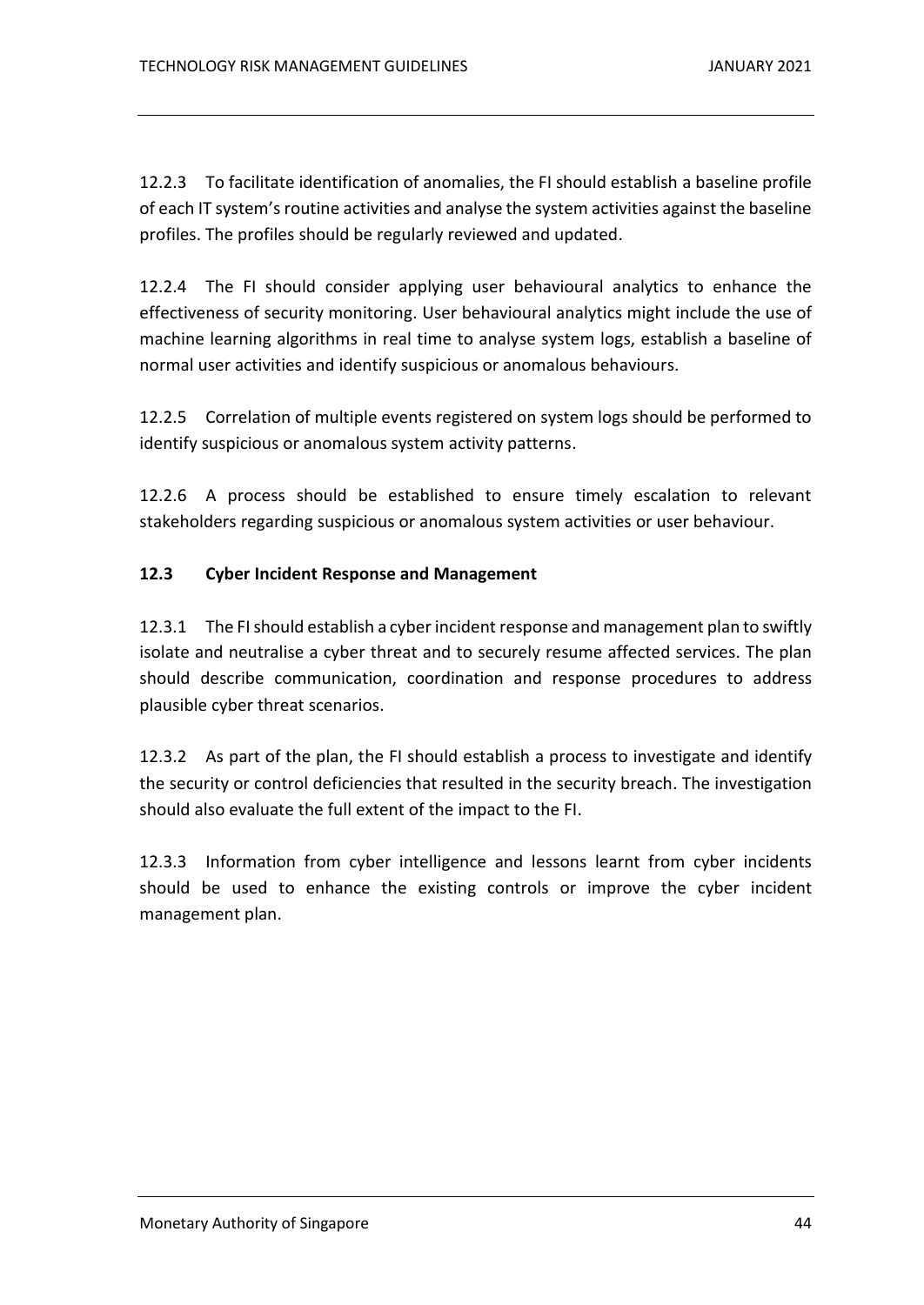# <span id="page-44-0"></span>**13 Cyber Security Assessment**

### <span id="page-44-1"></span>**13.1 Vulnerability Assessment**

13.1.1 The FI should establish a process to conduct regular vulnerability assessment (VA) on their IT systems to identify security vulnerabilities and ensure risk arising from these gaps are addressed in a timely manner. The frequency of VA should be commensurate with the criticality of the IT system and the security risk to which it is exposed.

13.1.2 When performing VA, the scope should minimally include vulnerability discovery, identification of weak security configurations, and open network ports, as well as application vulnerabilities. For web-based systems, the scope of VA should include checks on common web-based vulnerabilities.

### <span id="page-44-2"></span>**13.2 Penetration Testing**

13.2.1 The FI should carry out penetration testing (PT)  $^{28}$  to obtain an in-depth evaluation of its cyber security defences. A combination of blackbox and greybox testing should be conducted for online financial services.

13.2.2 A bug bounty programme is another means by which an FI could discover vulnerabilities in their IT systems by inviting and incentivising ethical or "white hat" hackers to conduct PT on their systems. The FI may consider conducting a bug bounty programme to test the security of its IT infrastructure to complement its PT.

13.2.3 To obtain a more accurate assessment of the robustness of the FI's security measures, PT should be conducted on the production environment. Proper safeguards should be implemented when PT is conducted on the production environment.

13.2.4 The frequency of PT should be determined based on factors such as system criticality and the system's exposure to cyber risks. For systems that are directly accessible

 $28$  The 2 common types of penetration testing are:

a) blackbox testing, which refers to testing without any prior knowledge of the environment except for the IP address ranges and known URLs; and

b) greybox testing, which refers to testing with credentials. The security assessor is authenticated using the same rights as a normal customer

Adapted from *ABS Penetration Testing Guidelines for the Financial Industry in Singapore*, 31 July 2015.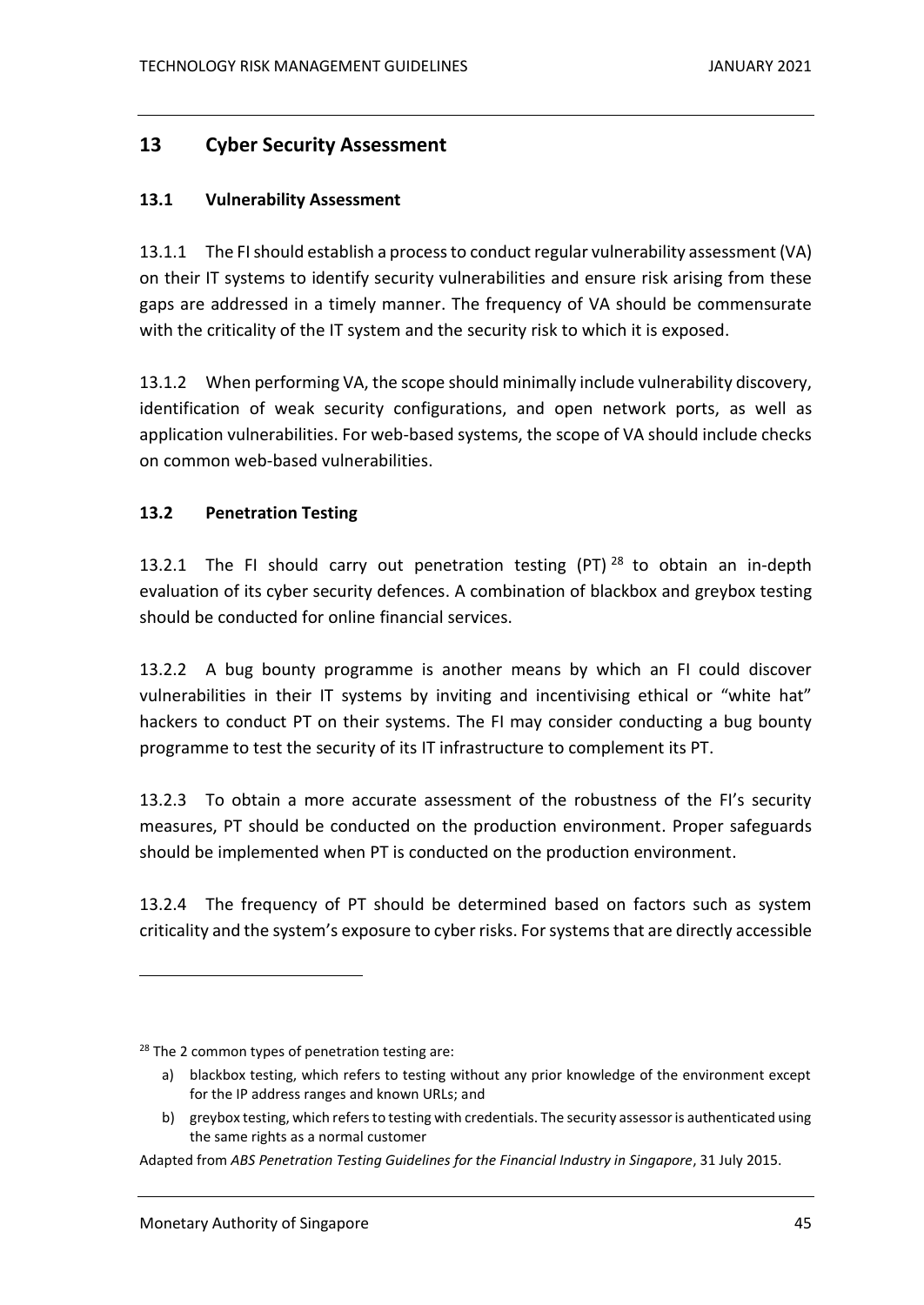from the Internet, the FI is expected to conduct PT to validate the adequacy of the security controls at least once annually or whenever these systems undergo major changes or updates.

### <span id="page-45-0"></span>**13.3 Cyber Exercises**

13.3.1 The FI should carry out regular scenario-based cyber exercises to validate its response and recovery, as well as communication plans against cyber threats. These exercises could include social engineering,<sup>29</sup> table-top,<sup>30</sup> or cyber range<sup>31</sup> exercises.

13.3.2 Depending on the exercise objectives, the FI should involve relevant stakeholders, including senior management, business functions, corporate communications, crisis management team, service providers, and technical staff responsible for cyber threat detection, response and recovery.

<sup>31</sup> Cyber ranges are interactive, simulated representations of an organisation's local network, IT system, tools, and applications that are connected to a simulated Internet level environment. They provide a safe, legal environment to gain hands-on cyber skills and secure environment for product development and security posture testing. Adapted from NIST, *Cyber Ranges*,

https://www.nist.gov/sites/default/files/documents/2018/02/13/cyber\_ranges.pdf

 $29$  Social engineering is a process in which cyber criminals manipulate an unsuspecting person into divulging sensitive details such as passwords through the use of techniques such as phishing, identity theft and spam.

<sup>&</sup>lt;sup>30</sup> Table-top exercise is a discussion-based exercise where personnel with roles and responsibilities in a particular IT plan meet in a classroom setting or in breakout groups to validate the content of the plan by discussing their roles during an emergency and their responses to a particular emergency situation. A facilitator initiates the discussion by presenting a scenario and asking questions based on the scenario. Adapted from NIST SP 800-84, *Guide to Test, Training, and Exercise Programs for IT Plans and Capabilities*, September 2006.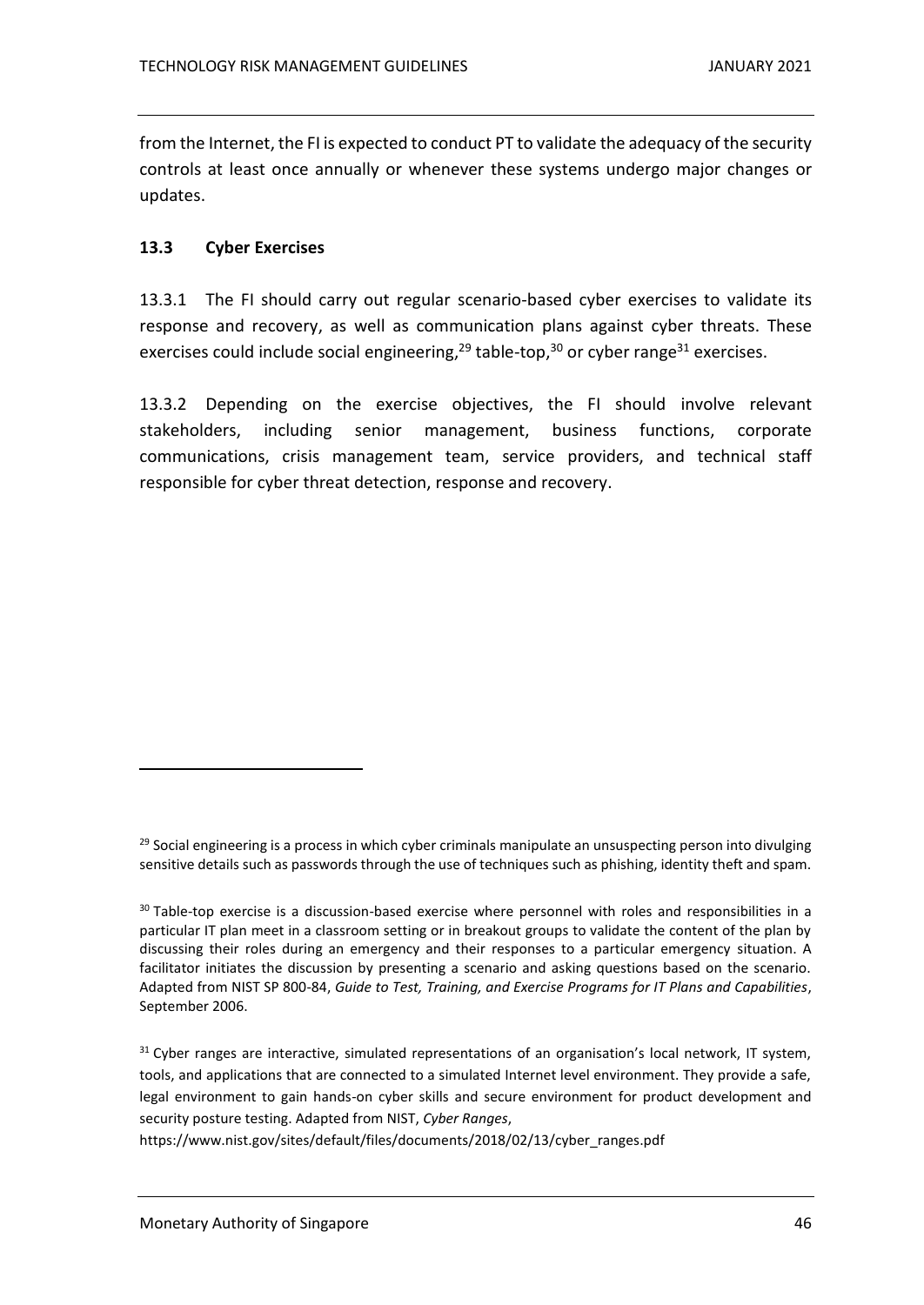### <span id="page-46-0"></span>**13.4 Adversarial Attack Simulation Exercise**

13.4.1 The FI should perform an adversarial attack simulation exercise<sup>32</sup> to test and validate the effectiveness of its cyber defence and response plan against prevalent cyber threats.

13.4.2 The objectives, scope and rules of engagement should be defined before the commencement of the exercise, and the exercise should be conducted in a controlled manner under close supervision to ensure the activities carried out by the red team<sup>33</sup> do not disrupt the FI's production systems.

### <span id="page-46-1"></span>**13.5 Intelligence-Based Scenario Design**

13.5.1 To simulate realistic adversarial attacks during any cyber security assessment, the threat scenario should be designed and based on challenging but plausible cyber threats.

13.5.2 The FI could also design the exercise scenario by using threat intelligence that is relevant to their IT environment to identify threat actors who are most likely to pose a threat to the FI; and identify the tactics, techniques and procedures most likely to be used in such attacks.

### <span id="page-46-2"></span>**13.6 Remediation Management**

13.6.1 A comprehensive remediation processshould be established to track and resolve issues identified from the cyber security assessments or exercises. The process should minimally include the following:

(a) severity assessment and classification of an issue;

<sup>&</sup>lt;sup>32</sup> Adversarial attack simulation exercise provides a more realistic picture of an FI's capability to prevent, detect and respond to real adversaries by simulating the tactics, techniques and procedures of real-world attackers to target people, processes and technology underpinning the FI's critical business functions or services. Adapted from ABS Guidelines for the Financial Industry in Singapore, *Red Team: Adversarial Attack Simulation Exercises,* version 1, November 2018.

<sup>&</sup>lt;sup>33</sup> An individual or team designated to simulate the attack techniques, tactics and procedures of a real adversary to reach an objective set in the scope of the adversary simulation exercise. ABS Guidelines for the Financial Industry in Singapore, *Red Team: Adversarial Attack Simulation Exercises,*  version 1, November 2018.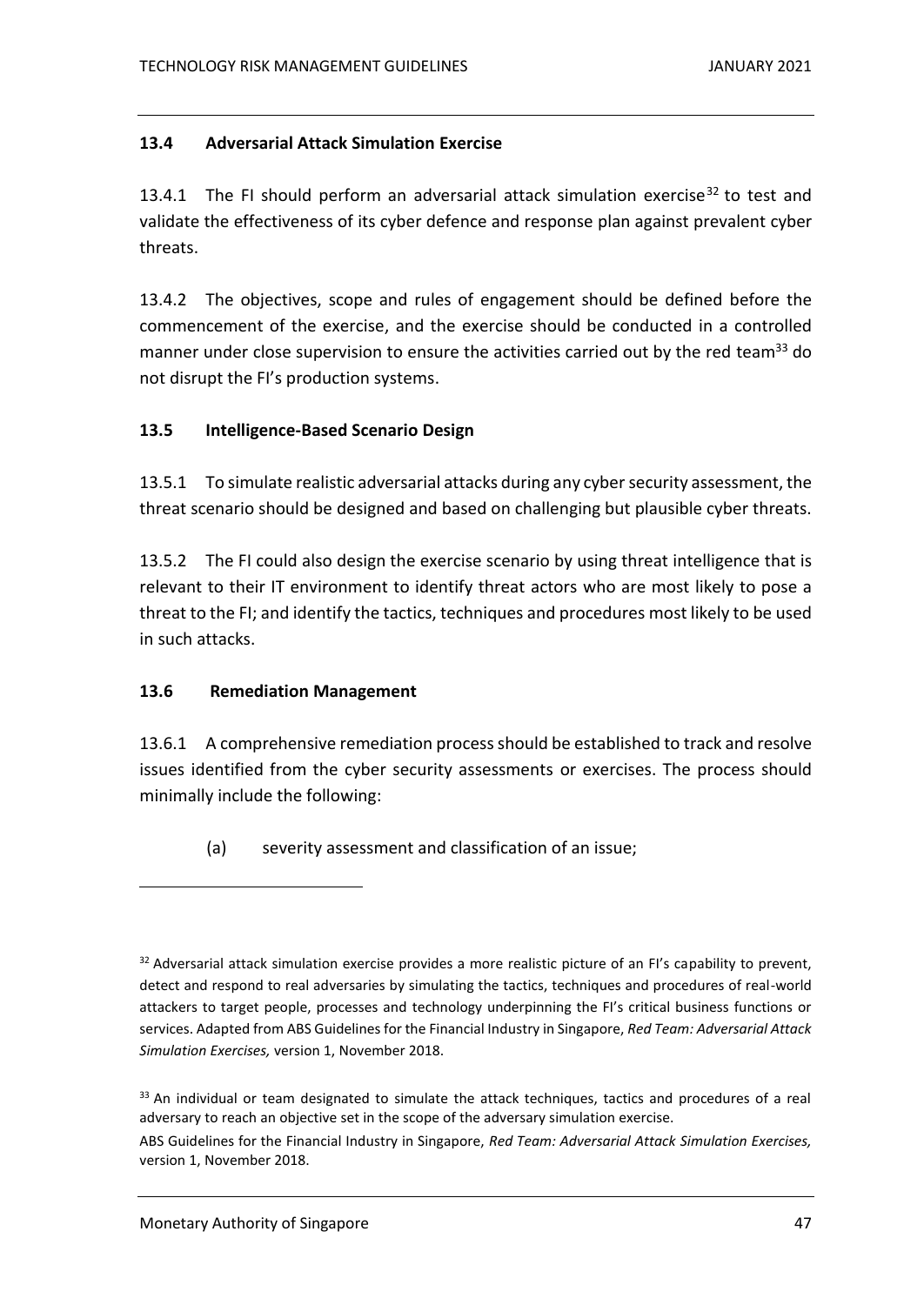- (b) timeframe to remediate issues of different severity; and
- (c) risk assessment and mitigation strategies to manage deviations from the framework.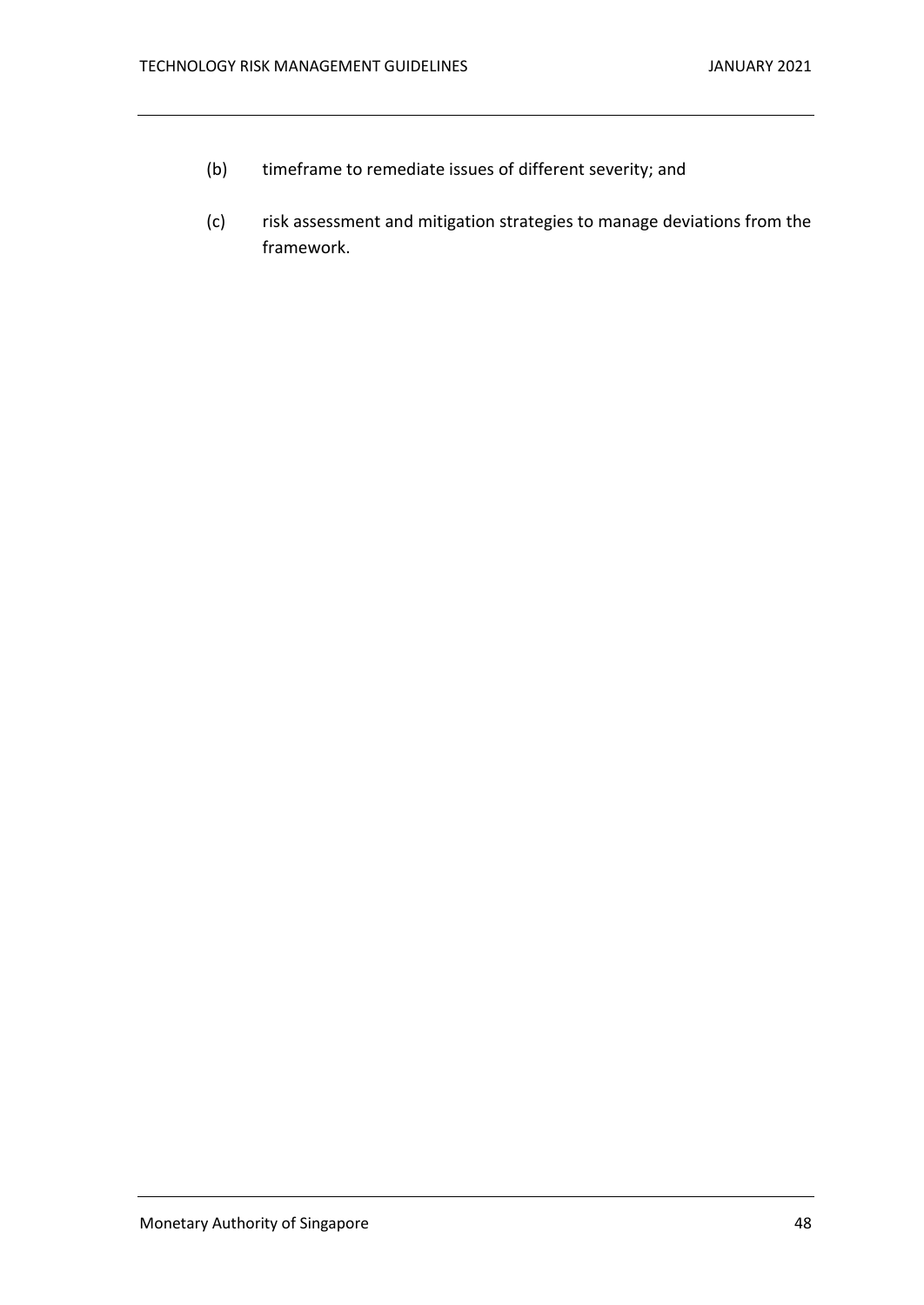# <span id="page-48-0"></span>**14 Online Financial Services**

### <span id="page-48-1"></span>**14.1 Security of Online Financial Services**

14.1.1 Online financial services include banking, trading, insurance, or other financial and payment services that are provisioned via the Internet.<sup>34</sup> In delivering online financial services, the FI should implement security and control measures which are commensurate with the risk involved to ensure the security of data and online services.

14.1.2 The FI should secure its communications channels to protect customer data. This can be achieved through data encryption and digital signatures.

14.1.3 Adequate measures should also be taken to minimise exposure of the FI's online financial services to common attack vectors such as code injection attack, cross-site scripting, man-in-the-middle attack (MITMA),<sup>35</sup> domain name system (DNS) hijacking,<sup>36</sup> distributed denial of service (DDoS), malware and spoofing attacks.

14.1.4 An FI offering online financial services access via a mobile device should be aware of the risks unique to mobile applications. Specific measures aimed at addressing the risks of mobile applications should be put in place. Refer to Annex C for guidance on Mobile Application Security.

14.1.5 The FI should only make available mobile applications or software to customers through official mobile application stores, or other secure delivery channels.

<sup>&</sup>lt;sup>34</sup> Examples of online financial services include online banking, mobile banking, phone banking, online trading, mobile/digital wallets and payments, and financial and payment services offered using account and transaction APIs, etc.

<sup>&</sup>lt;sup>35</sup> In a MITMA attack, an interloper is able to read, insert and modify messages between two communicating parties without either one knowing that the communication between them has been compromised. Possible attack points for MITMA could be within customer computers, internal networks, information service providers, web servers or anywhere in the Internet along the path between the customer and the FI's server.

<sup>&</sup>lt;sup>36</sup> A cyber attack technique where an attacker uses malware to change the IP address of a resource linked to a specific domain name (e.g. a particular website), and redirect victims to a rogue domain name (e.g. phishing or fake website).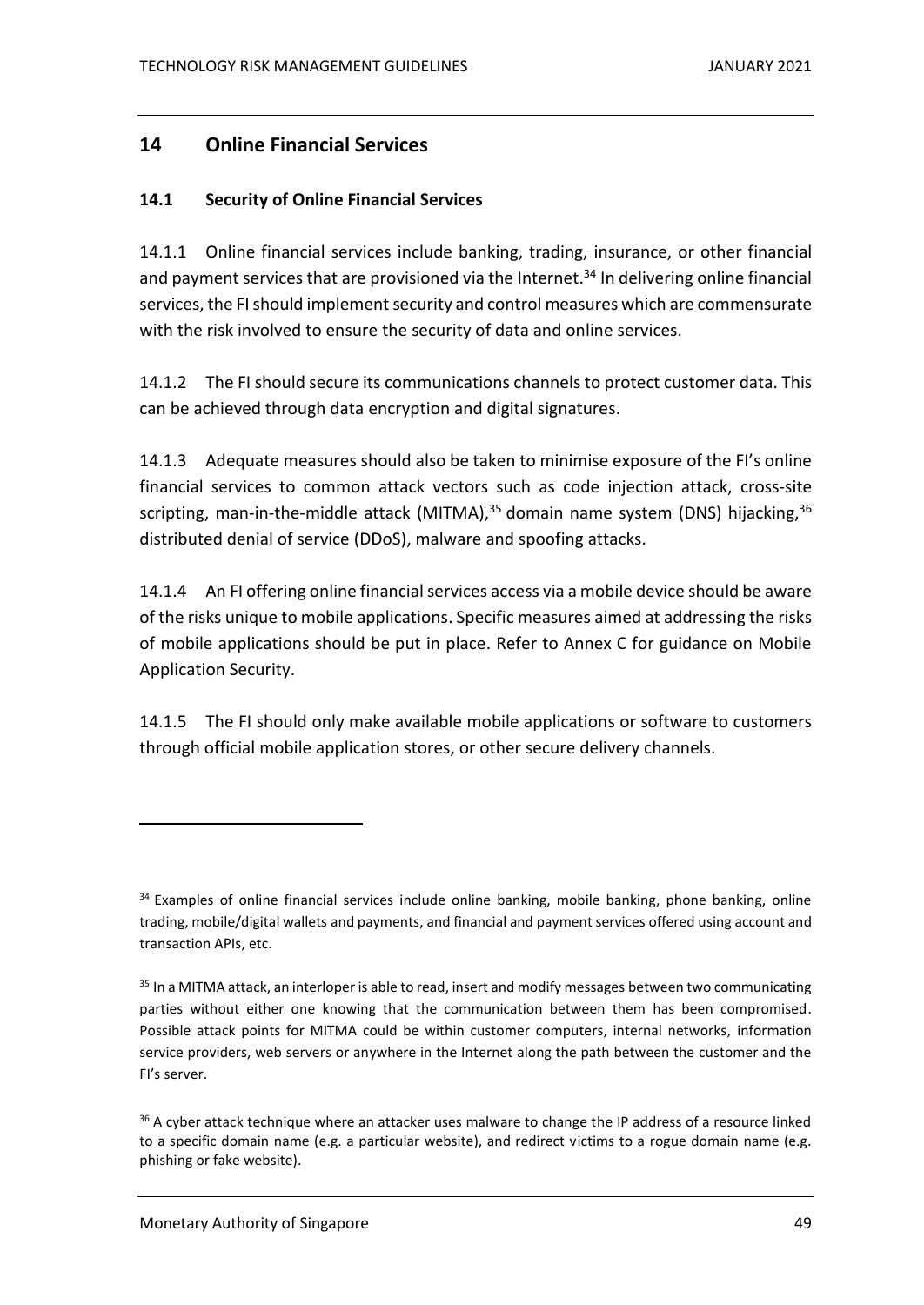14.1.6 The FI should actively monitor for phishing campaigns targeting the FI and its customers. Immediate action should be taken to report phishing attempts to service providers to facilitate the removal of malicious content. The FI should alert its customers of such campaigns and advise them of security measures to adopt to protect against phishing.

14.1.7 Rooted or jailbroken mobile devices, which are more susceptible to malware and may have more security vulnerabilities, should be disallowed from accessing the FI's mobile applications to perform financial transactions unless the application has been secured within a sandbox or container that insulates the application from tampering and interception by malware.

### <span id="page-49-0"></span>**14.2 Customer Authentication and Transaction Signing**

14.2.1 Multi-factor authentication should be deployed at login for online financial services to secure the customer authentication process. Multi-factor authentication can be based on two or more of the following factors, i.e. what you know (e.g. personal identification number or password), what you have (e.g. one-time password (OTP) generator) and who you are (e.g. biometrics).

14.2.2 End-to-end encryption should be implemented for the transmission of customer passwords so that they are not exposed at any intermediate nodes between the customer mobile application or browser and the IT system where passwords are verified. To safeguard the confidentiality of customer passwords, the passwords should only be verified in a hardened or tamper resistant system.

14.2.3 The FI should implement transaction-signing (e.g. digital signatures) for authorising high-risk activities to protect the integrity of customer accounts' data and transaction details. High-risk activities include changes to sensitive customer data (e.g. customer office and home address, email and telephone contact details), registration of third party payee details, high value funds transfers and revision of funds transfer limits.

14.2.4 Besides login and transaction-signing for high-risk activities, the FI may implement appropriate risk-based or adaptive authentication that presents customers with authentication options that are commensurate with the risk level of the transaction and sensitivity of the data.

14.2.5 When implementing time-based OTPs, the FI should establish a validity period that is as short as practicable to lower the risk of a stolen OTP being used for fraudulent transactions.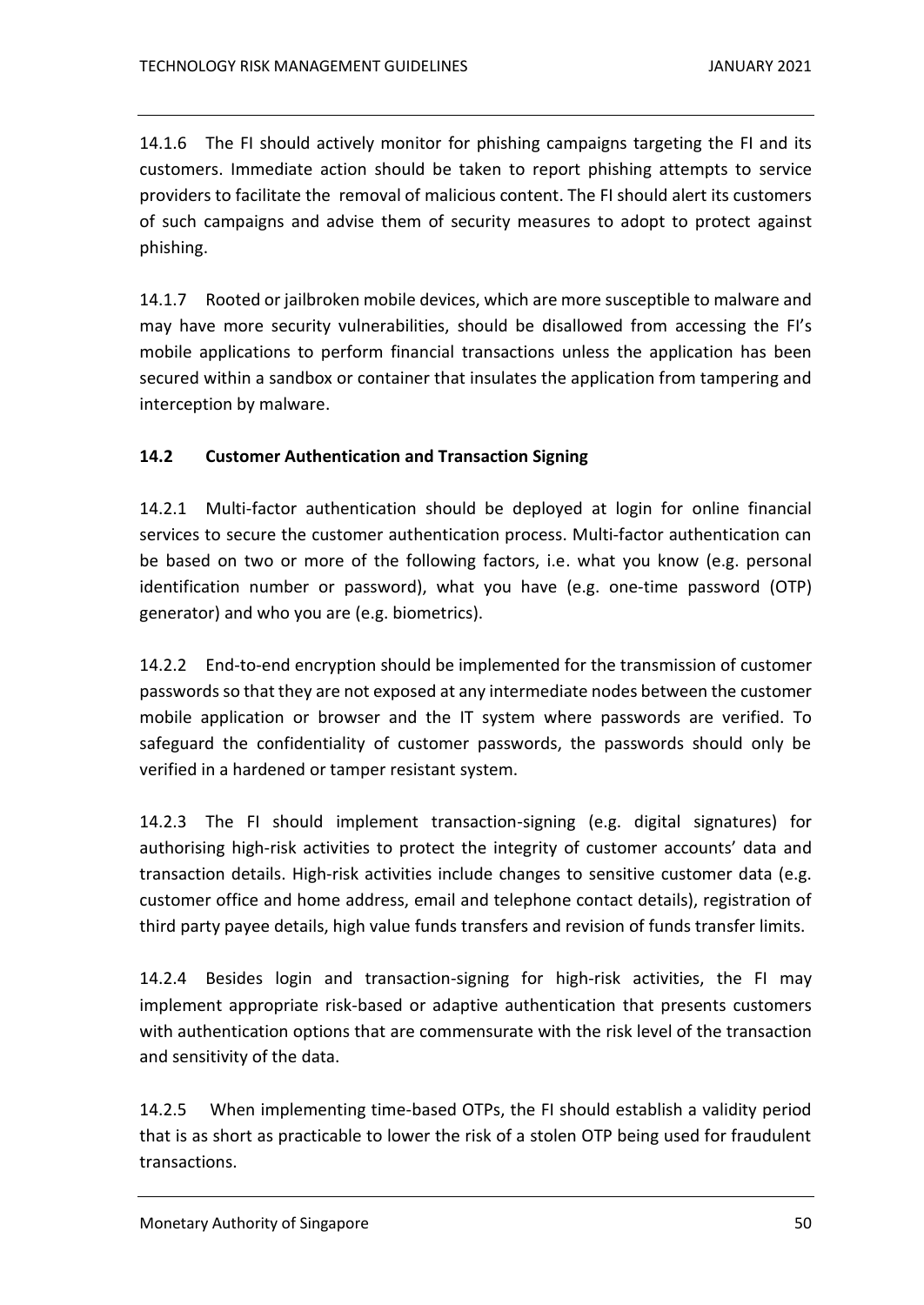14.2.6 Where biometric technologies<sup>37</sup> and customer passwords are used for customer authentication, the FI should ensure the biometrics-related data and authentication credentials are encrypted in storage and during transmission.

14.2.7 The performance of the biometric solution, based on false acceptance rate (FAR) $^{38}$  and false rejection rate (FRR),<sup>39</sup> should be calibrated to be commensurate with the risk associated with the online activity.

14.2.8 A soft token is a software-based two-factor authentication mechanism installed on a general-purpose device.<sup>40</sup> Appropriate measures, such as verifying the identity of the customer, detecting and blocking rooted or jailbroken devices, and performing device binding,<sup>41</sup> should be implemented during soft token provisioning.

14.2.9 The FI should ensure the authenticated session, together with its encryption protocol, remains intact throughout the interaction with the customer. Measures to detect and terminate hijacked sessions should be implemented. To reduce the risk of an attacker from maintaining a hijacked session indefinitely, an online session should be automatically terminated after inactivity for a pre-defined time.

14.2.10 Where alternate controls and processes (e.g. maker-checker function) are implemented for corporate or institutional customers to authorise transactions, the FI should perform a security risk assessment of controls or processes to ensure they are commensurate with the risk of the activities that are being carried out.

14.2.11 To safeguard the confidentiality of authentication credentials, such as biometric templates and passwords, the FI should store these credentials in a form that is resistant

<sup>&</sup>lt;sup>37</sup> Biometric recognition technologies could be based on face, iris or palm images, voice patterns, etc.

<sup>&</sup>lt;sup>38</sup> FAR represents the instance a biometric identification solution positively verifies an unauthorised person.

<sup>&</sup>lt;sup>39</sup> FRR represents the instance a biometric identification solution fails to verify an authorised person correctly.

<sup>&</sup>lt;sup>40</sup> Examples: a desktop computer, laptop, or mobile device like a smartphone or tablet.

<sup>&</sup>lt;sup>41</sup> Device binding is a technique to link an authorised user to his registered device and ensure accountability.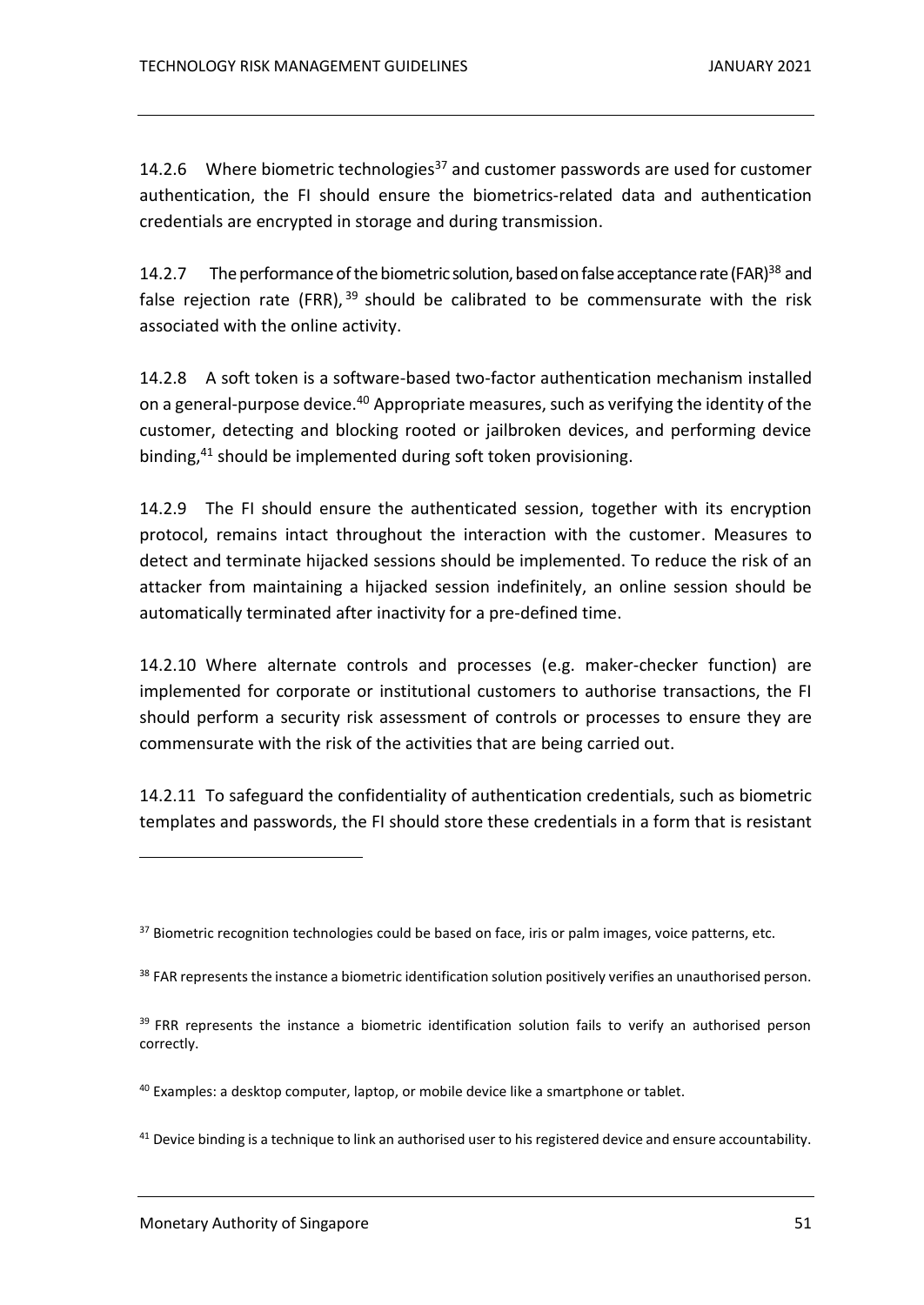to reverse engineering. A process and procedure should also be implemented to revoke and replace authentication credentials and mechanisms that have been compromised.

### <span id="page-51-0"></span>**14.3 Fraud Monitoring**

14.3.1 The FI should implement real-time fraud monitoring systems to identify and block suspicious or fraudulent online transactions. 42

14.3.2 A process should be established to investigate suspicious transactions or payments and to ensure issues are adequately and promptly addressed.

14.3.3 The FI should notify customers of suspicious activities or funds transfers above a threshold that is defined by the FI or customers. The notification should contain meaningful information such as type of transaction and payment amount, as well as instructions to report suspicious activities or unauthorised transactions.

### <span id="page-51-1"></span>**14.4 Customer Education and Communication**

14.4.1 Customers should be informed of the security best practices that they should adopt when using online financial services. This includes the measures to take to secure their electronic devices that are used to access online financial services.

14.4.2 The FI should alert its customers on a timely basis to new cyber threats so that they can take precautionary measures.

14.4.3 The FI should advise their customers on the means to detect unauthorised transactions and to report promptly security issues, suspicious activities or suspected fraud to the FI.

 $42$  For example, transactions or payments exhibiting behaviour which deviates significantly from a customer's usual usage behaviours, or abnormal system activities (e.g. multiple sessions using an identical customer account originating from different geographical locations within a short time span).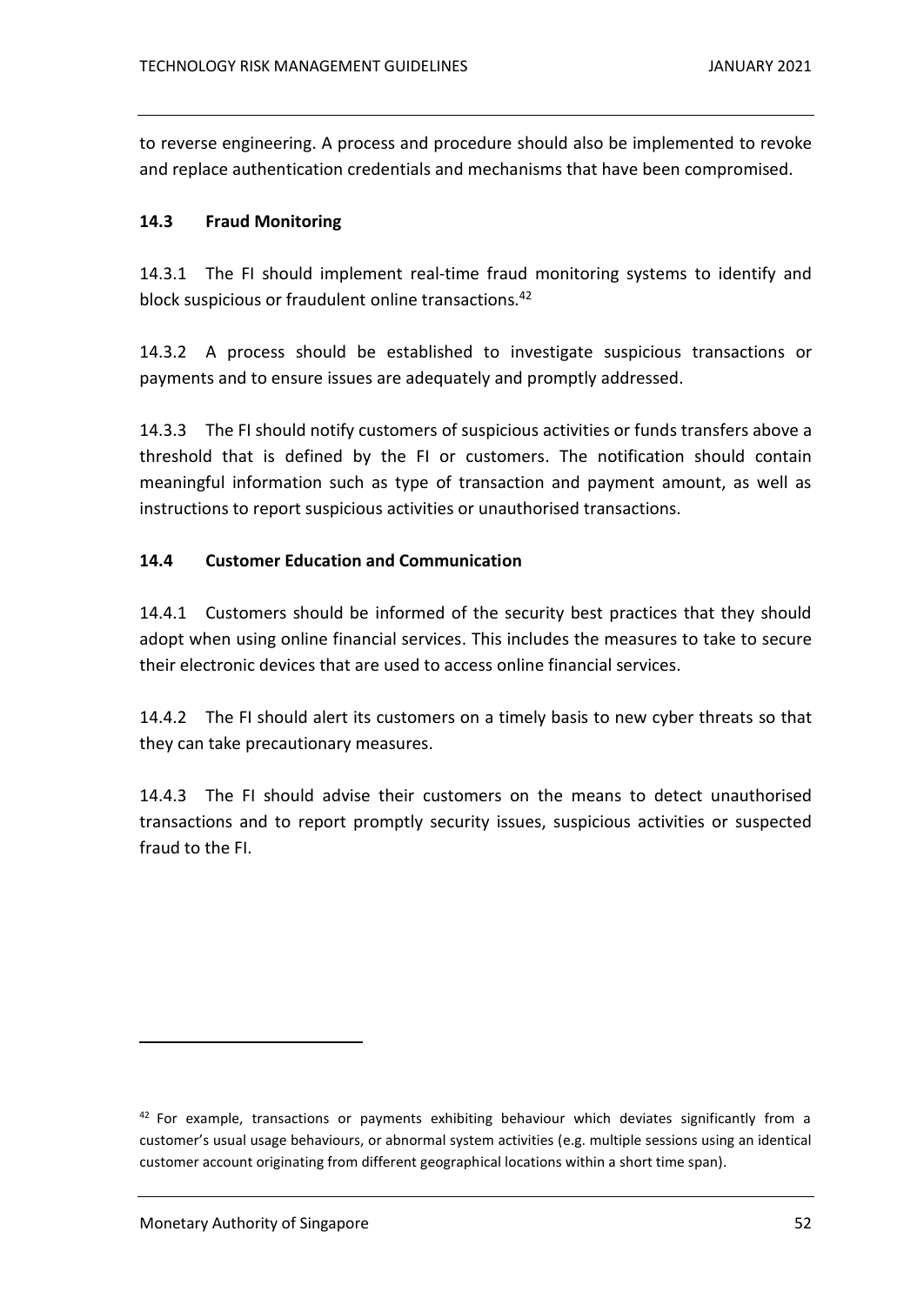# <span id="page-52-0"></span>**15 IT Audit**

### <span id="page-52-1"></span>**15.1 Audit Function**

15.1.1 Audit plays an important role to assess the effectiveness of the controls, risk management and governance process in the FI. The FI should ensure IT audit is performed to provide the board of directors and senior management an independent and objective opinion of the adequacy and effectiveness of the FI's risk management, governance and internal controls relative to its existing and emerging technology risks.

15.1.2 A comprehensive set of auditable areas for technology risk should be identified so that an effective risk assessment could be performed during audit planning. Auditable areas should include all IT operations, functions and processes.

15.1.3 The frequency of IT audits should be commensurate with the criticality of and risk posed by the IT information asset, function or process.

15.1.4 The FI should ensure its IT auditors have the requisite level of competency and skills to effectively assess and evaluate the adequacy of IT policies, procedures, processes and controls implemented.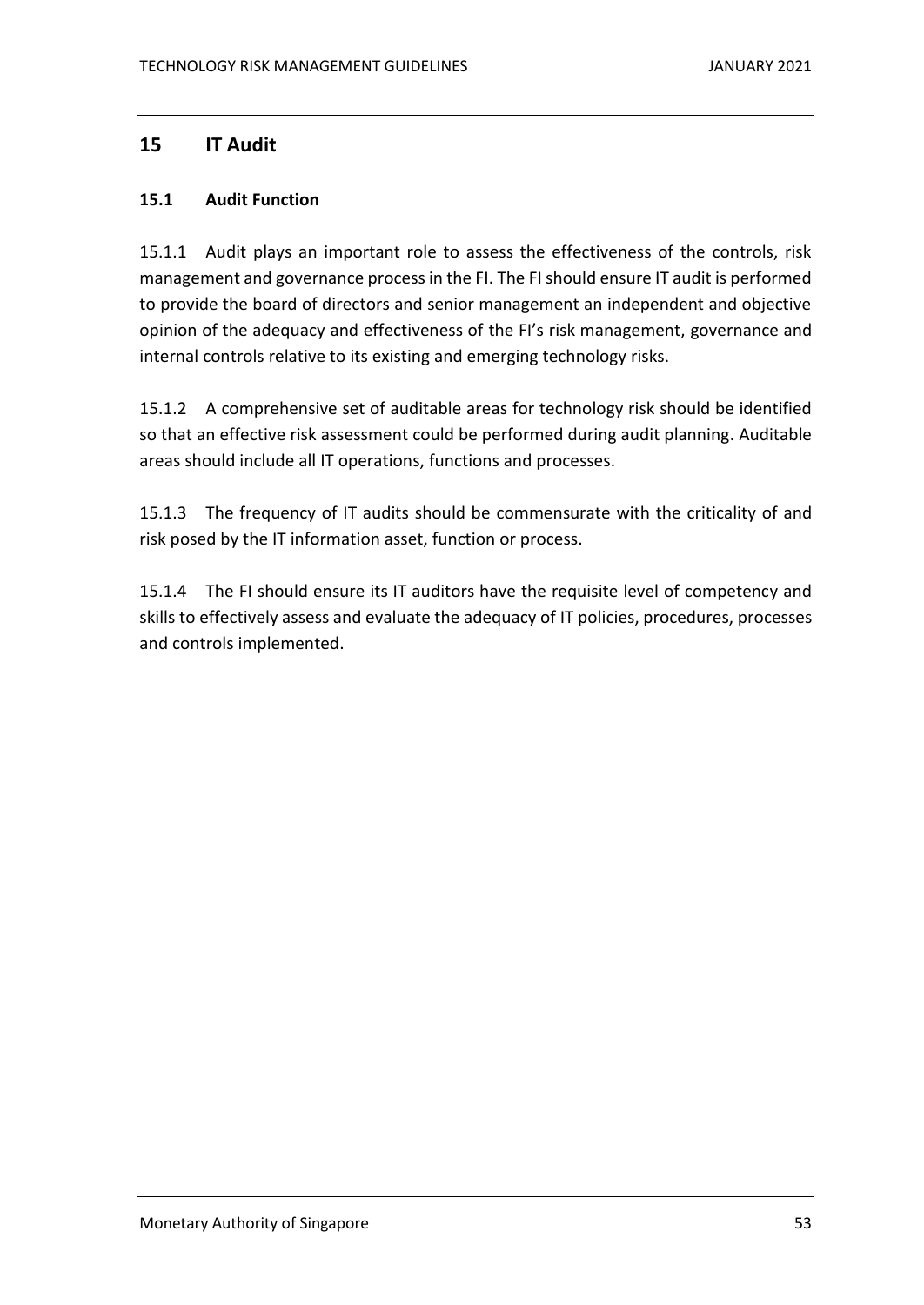# <span id="page-53-0"></span>**Annex A: Application Security Testing**

A.1 Application security testing aims to identify and remediate exploitable loopholes and weaknesses in software applications that could result in data leakage, disruption to business operations, financial losses and reputational damage. A good application security testing practice requires proactive security assurance techniques to be built into the various phases of the SDLC.

A.2 Common testing methods for identifying security vulnerabilities in software applications include:

 $(a)$ Static Application Security Testing

Static Application Security Testing (SAST) involves a set of tools or technologies designed to scan and analyse static source codes, byte codes and binaries for coding and design flaws indicative of security vulnerabilities. The tester will have full internal knowledge of the IT system including architecture and design specifications, source codes or configuration files to guide the testing.

 $(b)$ Dynamic Application Security Testing

Dynamic Application Security Testing (DAST) involves a set of tools or technologies designed to detect conditions indicative of exploitable vulnerabilities in an IT system in its run-time state. The tester has limited or no prior knowledge of the system when the test is performed.

 $(c)$ Interactive Application Security Testing

Interactive Application Security Testing (IAST) involves a combination of SAST and DAST techniques to analyse application codes, run-time controls libraries, requests and responses, as well as data and control flows and identify vulnerabilities in an IT system.

 $(d)$ Fuzzing or Fuzz Testing

Fuzzing is an automated software testing technique used to discover coding errors and bugs by inputting random data, known as fuzz, to the IT system. This could be included as part of DAST or IAST.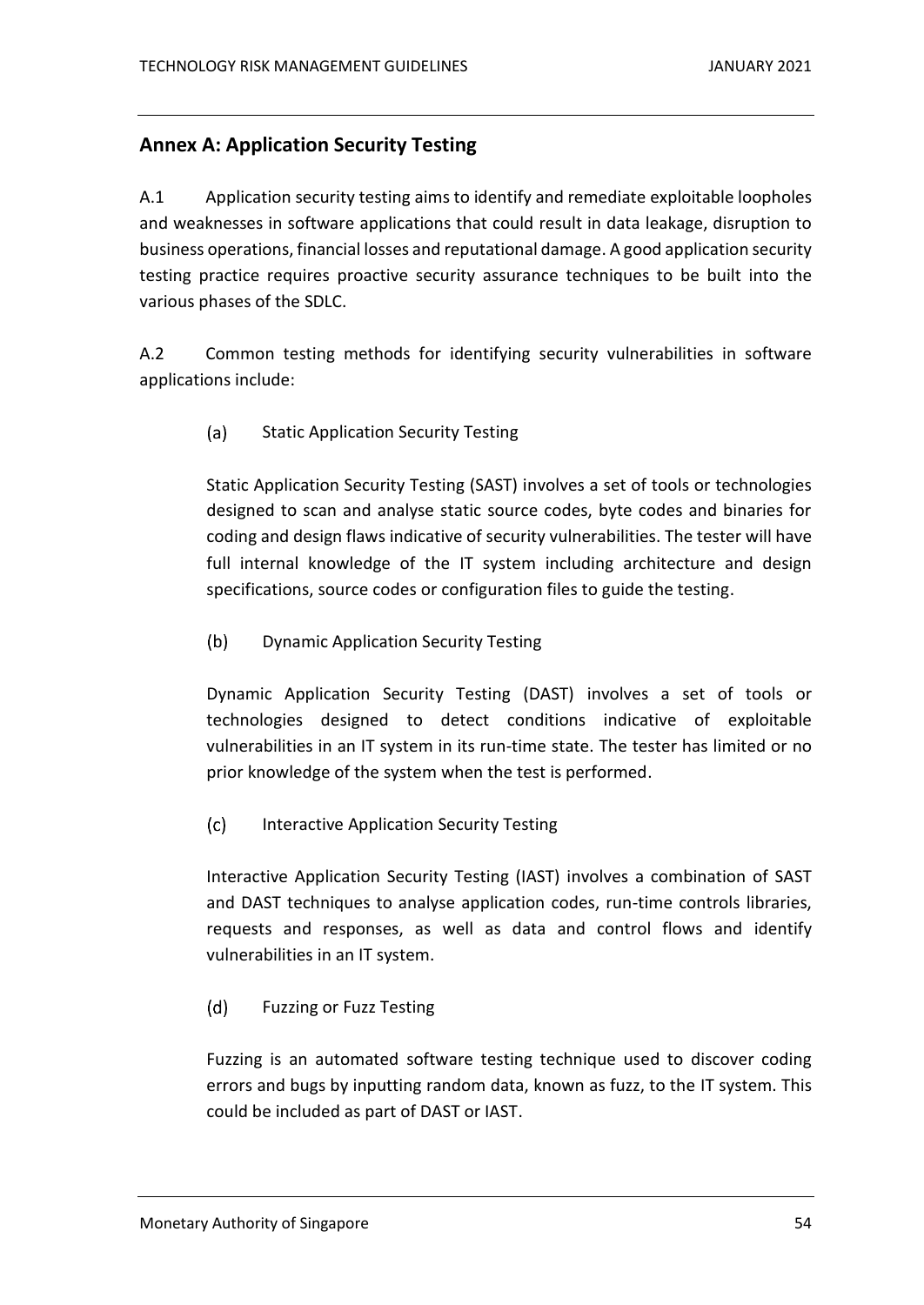## <span id="page-54-0"></span>**Annex B: BYOD Security**

- B.1 The FI should implement data loss prevention measures on personal computing or mobile devices that are used to access the FI's information assets. Two common ways to address BYOD security are the use of mobile device or application management, as well as virtualisation solutions. These solutions can be augmented with other security measures for personal devices to provide enhanced functionalities:
	- $(a)$ Mobile Device or Application Management

Mobile Device Management (MDM) solutions are used to manage and control mobile devices used to access the FI's resources while Mobile Application Management (MAM) are used to manage and control the access at the application. Before a personal device or application is permitted to access the FI's network, the device is verified to ensure it has not been "jailbroken", "rooted" or compromised. MDM and MAM solutions usually come with storage encryption, "lock and wipe" capabilities, enforced authentication policies and can be used in conjunction with other security measures.

 $(b)$ Virtualisation

Virtualisation allows staff to have on-demand access to enterprise computing resources and data from their personal devices. Strict security policies should be enabled within the virtual environment to restrict copying and use of peripheral devices, such as printers and removable attached storage, to prevent data leakage.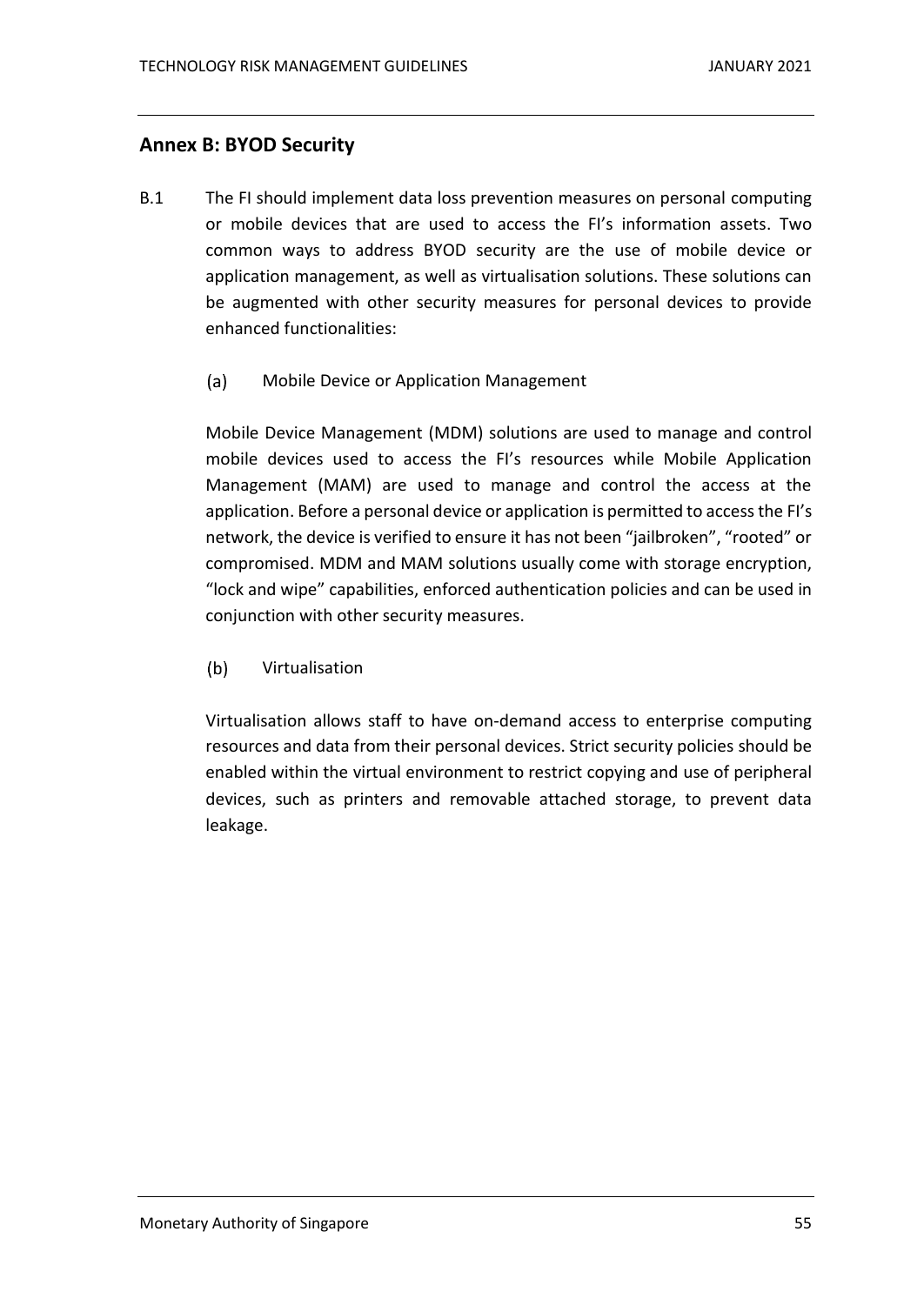# <span id="page-55-0"></span>**Annex C: Mobile Application Security**

- C.1 Security measures that should be considered for securing mobile applications are as follows:
	- $(a)$ avoid storing or caching data in the mobile application to mitigate the risk of data compromise on the device. Data should be stored in a protected and trusted area of the mobile device;
	- $(b)$ protect private cryptographic keys;
	- $(c)$ implement anti-hooking or anti-tampering mechanisms to prevent injection of malicious code that could alter or monitor the behaviour of the application at runtime;
	- $(d)$ implement appropriate application integrity check (e.g. using checksum and digital signature) to verify the authenticity and integrity of the application and code obfuscation techniques to prevent reverse engineering of the mobile application;
	- $(e)$ implement certificate or public key pinning to protect against MITMA;
	- $(f)$ implement a secure in-app keypad to mitigate against malware that captures keystrokes; and
	- $(g)$ implement device binding to protect the software token from being cloned.